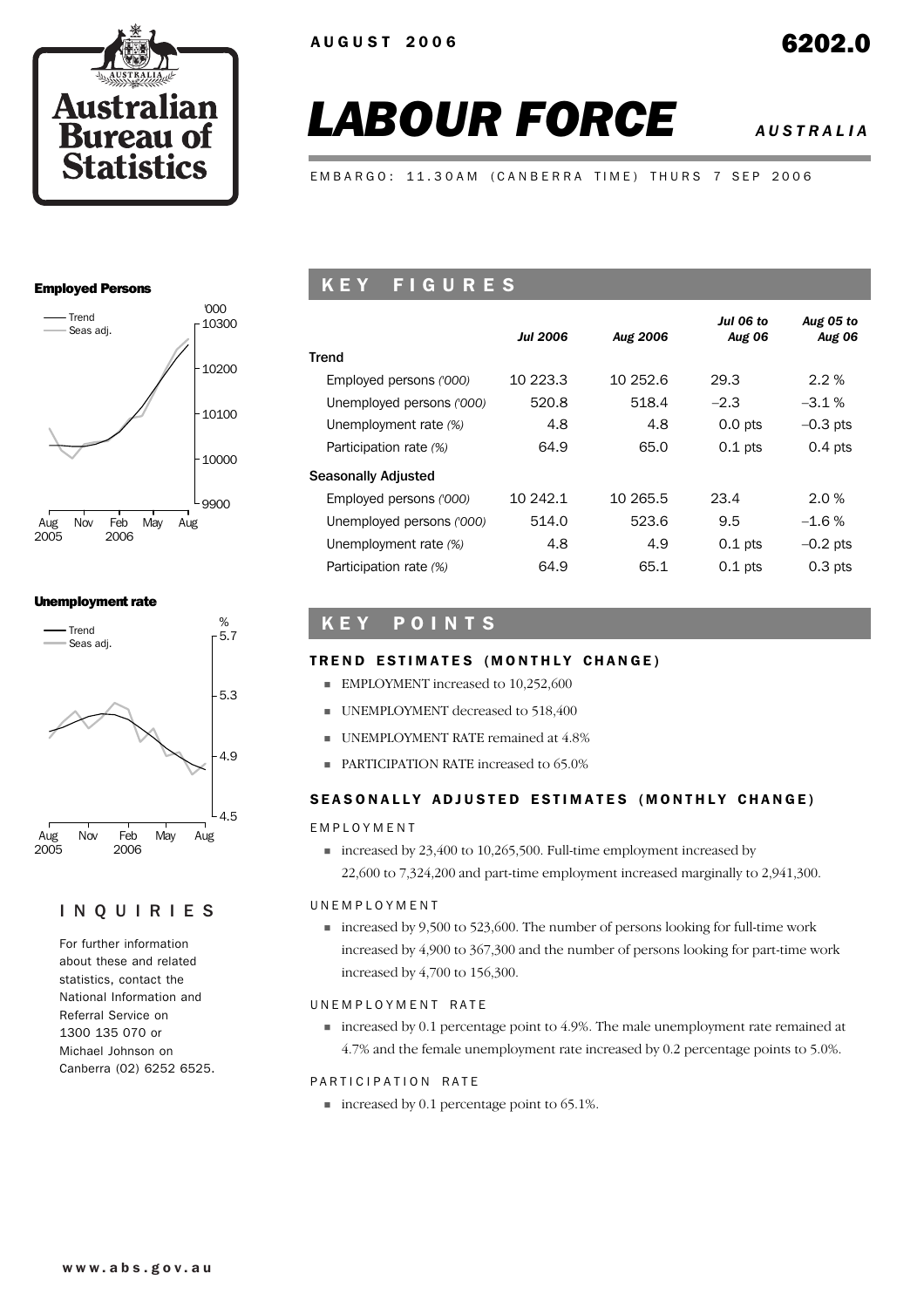# NOTES

| FORTHCOMING ISSUES | <b>ISSUE</b>                            | <b>RELEASE DATE</b>                                                                                                                                                                                                                                                                                                                                                                                                                                                                                             |
|--------------------|-----------------------------------------|-----------------------------------------------------------------------------------------------------------------------------------------------------------------------------------------------------------------------------------------------------------------------------------------------------------------------------------------------------------------------------------------------------------------------------------------------------------------------------------------------------------------|
|                    | September 2006                          | 12 October 2006                                                                                                                                                                                                                                                                                                                                                                                                                                                                                                 |
|                    | October 2006                            | 9 November 2006                                                                                                                                                                                                                                                                                                                                                                                                                                                                                                 |
|                    | November 2006                           | 7 December 2006                                                                                                                                                                                                                                                                                                                                                                                                                                                                                                 |
|                    | December 2006                           | 11 January 2007                                                                                                                                                                                                                                                                                                                                                                                                                                                                                                 |
|                    | January 2007                            | 8 February 2007                                                                                                                                                                                                                                                                                                                                                                                                                                                                                                 |
|                    | February 2007                           | 15 March 2007                                                                                                                                                                                                                                                                                                                                                                                                                                                                                                   |
|                    |                                         |                                                                                                                                                                                                                                                                                                                                                                                                                                                                                                                 |
| CENSUS             |                                         | Estimates of employment for August include temporary staff recruited by the ABS to<br>conduct the 2006 Population Census. The net addition to employment in August<br>resulting from the Census is estimated to be around 7,000 persons. In total,<br>approximately 40,000 temporary workers were employed by the ABS to assist with the<br>Census. Most of the remaining 33,000 temporary workers did not add to employment<br>growth between July and August because they already had a job when they took on |
|                    |                                         | Census employment. Some of these persons, although usually working part-time, may                                                                                                                                                                                                                                                                                                                                                                                                                               |
|                    |                                         | have worked full-time hours during August because of the additional Census work.                                                                                                                                                                                                                                                                                                                                                                                                                                |
| ROUNDING           | depict unrounded estimates.             | Estimates of monthly change shown on the front cover have been calculated using<br>unrounded estimates, and may be different from, but are more accurate than,<br>movements obtained from the rounded estimates. The graphs on the front cover also                                                                                                                                                                                                                                                             |
| SAMPLING ERRORS    |                                         | The estimates in this publication are based on a sample survey. Because the entire                                                                                                                                                                                                                                                                                                                                                                                                                              |
|                    |                                         |                                                                                                                                                                                                                                                                                                                                                                                                                                                                                                                 |
|                    |                                         |                                                                                                                                                                                                                                                                                                                                                                                                                                                                                                                 |
|                    |                                         | population is not enumerated, the published estimates and the movements derived from<br>them are subject to sampling variability. Standard errors give a measure of this variability                                                                                                                                                                                                                                                                                                                            |
|                    | and appear on pages 27 and 28.          |                                                                                                                                                                                                                                                                                                                                                                                                                                                                                                                 |
|                    |                                         |                                                                                                                                                                                                                                                                                                                                                                                                                                                                                                                 |
|                    |                                         | The 95% confidence intervals below provide another way of looking at the variability                                                                                                                                                                                                                                                                                                                                                                                                                            |
|                    |                                         | inherent in estimates from sample surveys. The interval bounded by the two limits is the                                                                                                                                                                                                                                                                                                                                                                                                                        |
|                    |                                         | 95% confidence interval. A 95% confidence interval has a 95% chance of including the                                                                                                                                                                                                                                                                                                                                                                                                                            |
|                    | true value of the estimate.             |                                                                                                                                                                                                                                                                                                                                                                                                                                                                                                                 |
|                    | AUGUST 2006                             | MOVEMENTS IN SEASONALLY ADJUSTED SERIES BETWEEN JULY AND                                                                                                                                                                                                                                                                                                                                                                                                                                                        |
|                    | .                                       |                                                                                                                                                                                                                                                                                                                                                                                                                                                                                                                 |
|                    |                                         | Monthly<br>95% Confidence interval<br>change                                                                                                                                                                                                                                                                                                                                                                                                                                                                    |
|                    | <b>Total Employment</b>                 | 23 400<br>$-28800$<br>75 600<br>to                                                                                                                                                                                                                                                                                                                                                                                                                                                                              |
|                    | <b>Total Unemployment</b>               | 9 5 0 0<br>36 300<br>$-17300$ to                                                                                                                                                                                                                                                                                                                                                                                                                                                                                |
|                    | Unemployment rate<br>Participation rate | $-0.1$ pts to<br>0.3 <sub>pts</sub><br>$0.1$ pts<br>$0.1$ pts<br>$-0.3$ pts to<br>$0.5$ pts                                                                                                                                                                                                                                                                                                                                                                                                                     |
|                    |                                         |                                                                                                                                                                                                                                                                                                                                                                                                                                                                                                                 |
|                    |                                         |                                                                                                                                                                                                                                                                                                                                                                                                                                                                                                                 |
|                    |                                         |                                                                                                                                                                                                                                                                                                                                                                                                                                                                                                                 |

Susan Linacre Acting Australian Statistician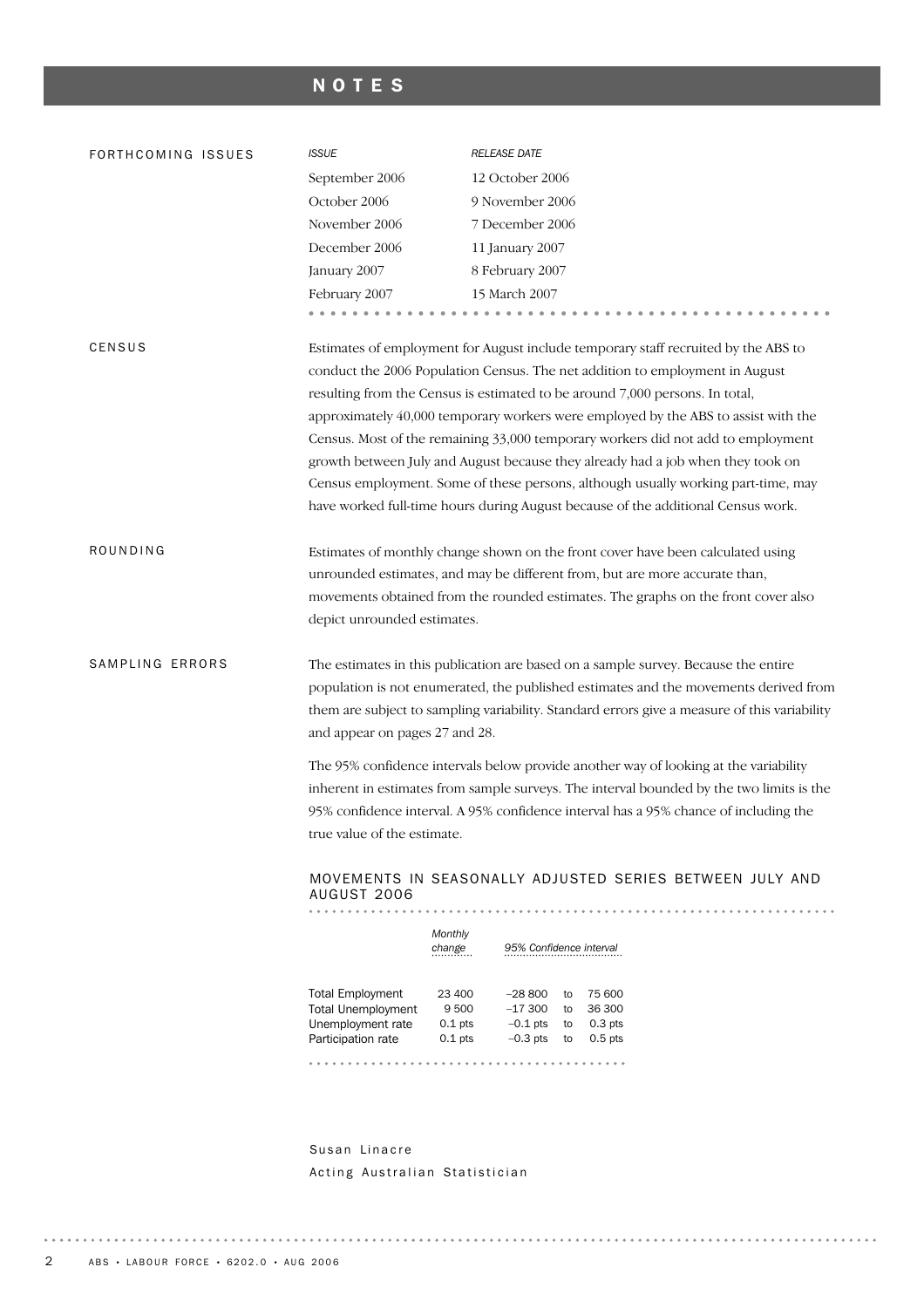**EMPLOYED PERSONS** 

The trend estimate of employed persons rose from 8,381,600 in August 1996 to 9,056,200 in September 2000. The trend then fell slightly to 9,037,800 in January 2001, before generally rising to stand at a high of 10,252,600 in August 2006.



The trend estimate of unemployed persons rose from 754,200 in August 1996 to 771,700 in February 1997. The trend then generally fell to 583,800 in September 2000, before rising to 685,900 in October 2001. The trend then fell to 532,300 in January 2005, before rising to 548,600 in December 2005. Since then, the trend has fallen to stand at 518,400 in August 2006. UNEMPLOYED PERSONS



Series break at April 2001; see paragraph 13 of Explanatory Notes.

The trend unemployment rate rose from 8.3% in August 1996 to 8.4% in February 1997, before falling to 6.1% in September 2000. After rising to 7.0% in October 2001, the trend fell to 5.1% in July 2005. The trend rose slightly to 5.2% in December 2005, before falling to stand at 4.8% in August 2006. UNEMPLOYMENT RATE



Series break at April 2001; see paragraph 13 of Explanatory Notes.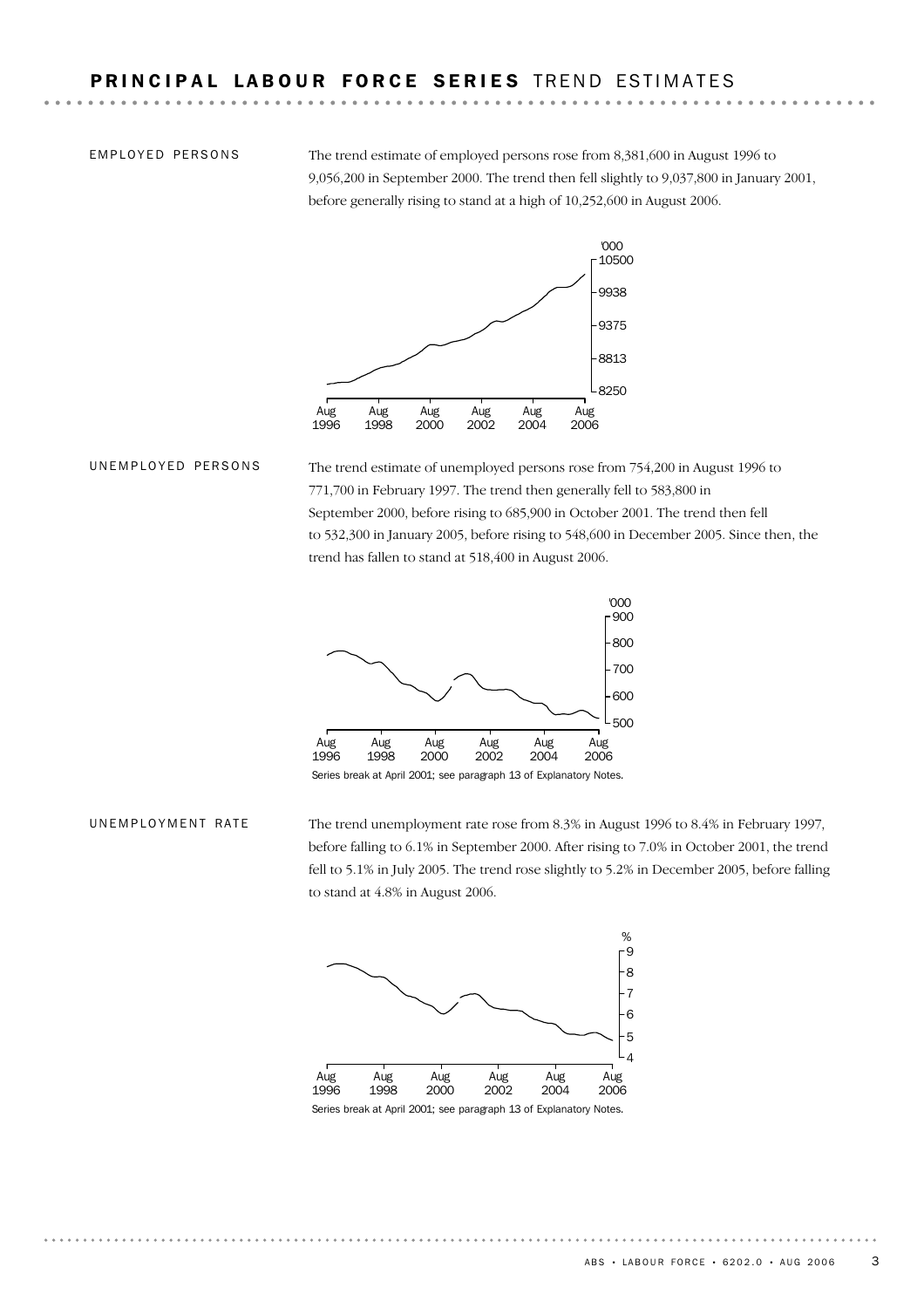### UNEMPLOYMENT RATE

NEW SOUTH WALES

The trend estimate of the unemployment rate for New South Wales generally rose from 7.6% in August 1996 to 7.7% in April 1997, before falling to 5.3% in August 2000. The trend then rose to 6.5% in November 2001, before falling to 5.0% in July 2005. The trend has since generally risen to stand at 5.4% in August 2006.



Series break at April 2001; see paragraph 13 of Explanatory Notes.

### VICTORIA

The trend estimate of the unemployment rate for Victoria increased from 8.5% in August 1996 to 8.9% in November 1996, before falling steadily to 5.8% in October 2000. The trend then rose to 6.7% in November 2001, before generally falling to stand at 4.8% in August 2006.



### Series break at April 2001; see paragraph 13 of Explanatory Notes.

### QUEENSLAND

The trend estimate of the unemployment rate for Queensland rose from 9.1% in August 1996 to 9.5% in February 1997, before generally falling to 7.3% in August 2000. After rising to 8.7% in April 2001, the trend rate then fell to 4.7% in February 2005, before rising again to 5.1% in January 2006. The trend rate has since fallen to stand at 4.5% in August 2006.



Series break at April 2001; see paragraph 13 of Explanatory Notes.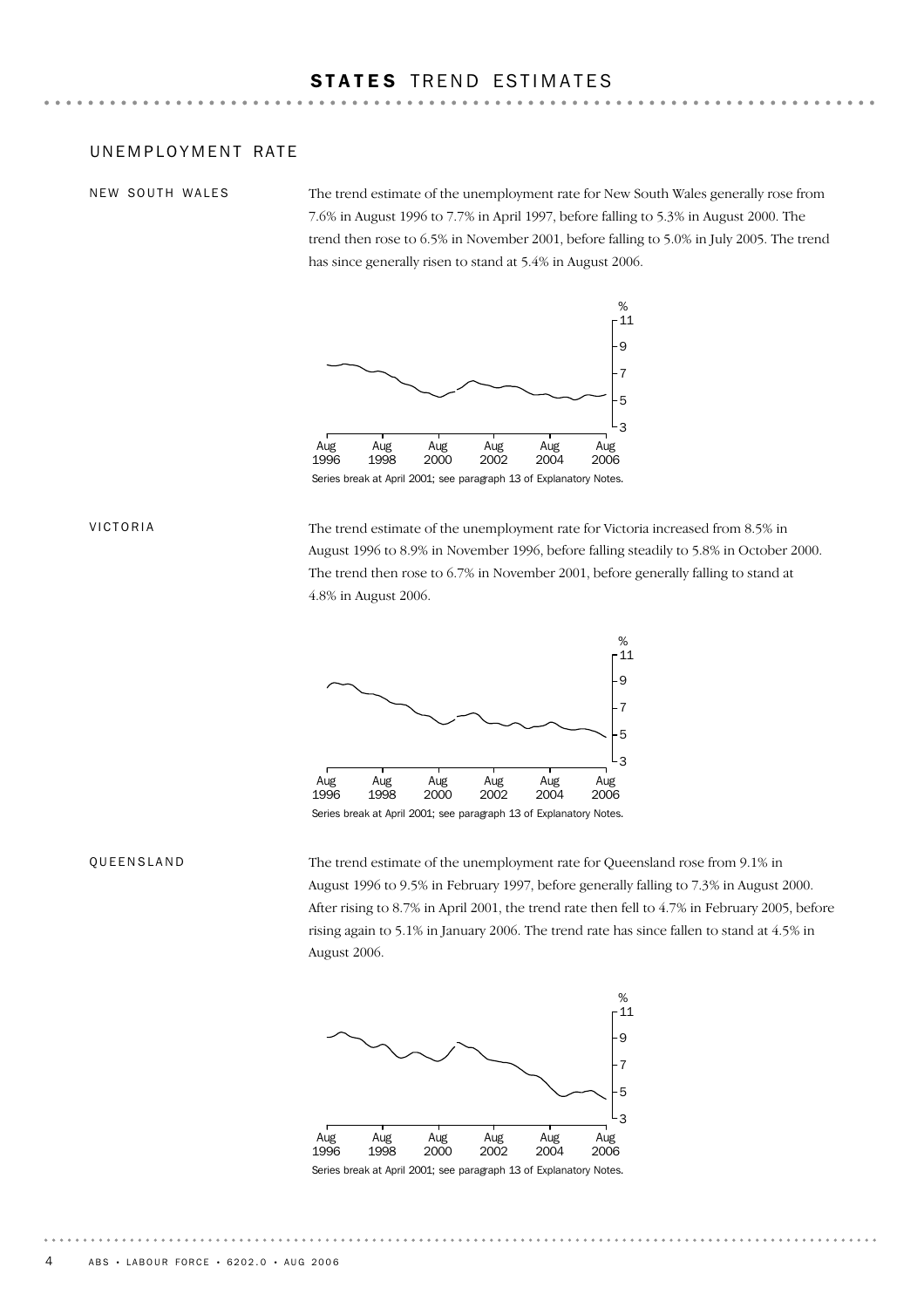### SOUTH AUSTRALIA

The trend estimate of the unemployment rate for South Australia rose from 9.1% in August 1996 to 9.8% in July 1998, before generally falling to 4.9% in July 2005. The trend then rose to 5.3% in March 2006, before falling to stand at 4.8% in August 2006.



The trend estimate of the unemployment rate for Western Australia generally fell from 7.5% in August 1996 to 5.8% in July 2000. The trend then rose sharply to 7.4% in June 2001, before falling to 5.8% in May 2003. The trend then rose to 6.2% in October 2003, before generally falling to stand at 3.3% in August 2006. WESTERN AUSTRALIA



Series break at April 2001; see paragraph 13 of Explanatory Notes.

### TASMANIA

The trend estimate of the unemployment rate for Tasmania rose from 10.1% in August 1996 to 10.9% in October 1997, before generally falling to 8.6% in September 1999. The trend then remained relatively steady, standing at 9.1% in January 2003. The trend then generally fell to 5.7% in January 2005, before rising to 6.7% in November 2005. Since then, the trend has fallen to stand at 6.2% in August 2006.



Series break at April 2001; see paragraph 13 of Explanatory Notes.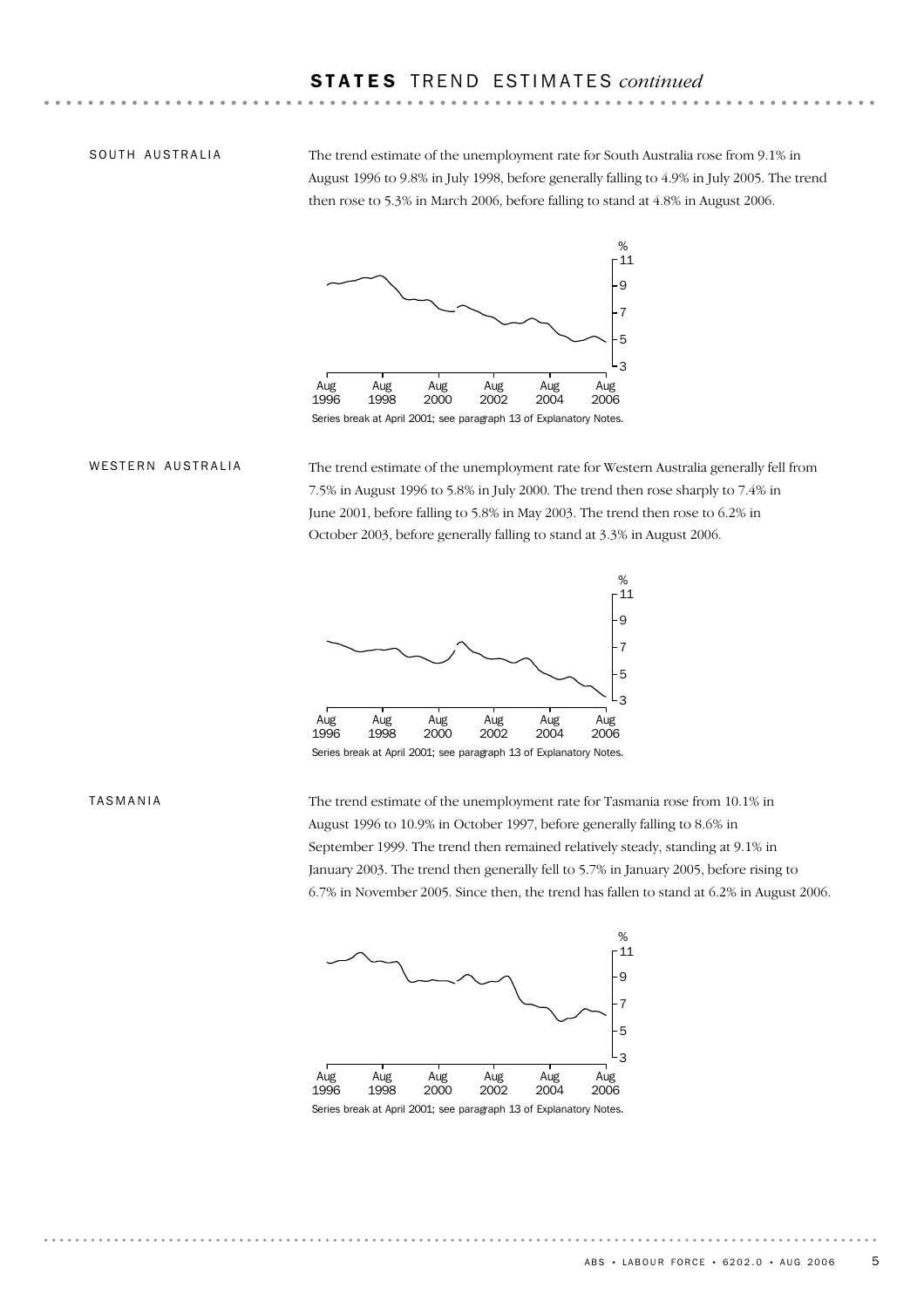### LABOUR FORCE STATUS (AGED 15 YEARS & OVER): Trend

UNEMPLOYMENT EMPLOYED UNEMPLOYED **RATE** *Looking Looking Full Part for f/t for f/t Participation time Total work Total time rate Total work Labour force* '000 '000 '000 '000 '000 '000 % % % MALES August 2003 4 475.9 770.2 5 246.1 270.5 329.7 5 575.8 5.7 5.9 71.4 August 2004 4 571.1 800.8 5 372.0 247.3 311.7 5 683.6 5.1 5.5 5.5 71.5 2005 August 4 719.3 808.6 5 527.9 227.6 286.7 5 814.7 4.6 4.9 72.2 September 4 716.6 808.3 5 524.9 230.7 290.7 5 815.5 4.7 5.0 72.2<br>
October 4 713.9 807.9 5 521.8 233.9 295.0 5 816.8 4.7 5.1 72.1<br>
November 4 712.4 808.7 5 521.2 236.1 298.8 5 820.0 4.8 5.1 72.0 October 4 713.9 807.9 5 521.8 233.9 295.0 5 816.8 4.7 5.1 72.1 November 4 712.4 808.7 5 521.2 236.1 298.8 5 820.0 4.8 5.1 72.0 December 4 712.9 811.3 5 524.2 236.5 300.6 5 824.8 4.8 5.2 72.0 2006 January 4 716.0 815.5 5 531.4 235.0 299.8 5 831.2 4.7 5.1 72.0 February 4 721.1 820.7 5 541.9 232.4 296.9 5 838.8 4.7 5.1 72.0<br>
March 4 728.6 826.7 5 555.2 229.4 292.6 5 847.9 4.6 5.0 72.0<br>
April 4 737.5 832.5 5 570.0 226.5 288.0 5 857.9 4.6 4.9 72.1 March 4 728.6 826.7 5 555.2 229.4 292.6 5 847.9 4.6 5.0 72.0 April 4 737.5 832.5 5 570.0 226.5 288.0 5 857.9 4.6 4.9 72.1 May 4 748.9 837.2 5 586.1 223.9 283.9 5 870.0 4.5 4.8 72.1<br>
June 4 761.4 841.4 5 602.8 221.9 280.8 5 883.6 4.5 4.8 72.2<br>
July 4 773.0 845.8 5 618.8 220.4 278.6 5 897.4 4.4 4.7 72.3 June 4 761.4 841.4 5 602.8 221.9 280.8 5 883.6 4.5 4.8 72.2 July 4 773.0 845.8 5 618.8 220.4 278.6 5 897.4 4.4 4.7 72.3 August 4 783.9 848.2 5 632.2 219.2 277.2 5 909.3 4.4 4.7 72.4 FEMALES August 2003 2 285.3 1 943.3 4 228.6 179.4 276.4 4 505.0 7.3 6.1 55.7 August 2004 2 380.1 1 950.7 4 330.8 160.0 258.7 4 589.5 6.3 5.6 55.9 2005 August 2 436.7 2 064.7 4 501.5 149.8 248.5 4 750.0 5.8 5.2 57.2 September 2 433.3 2 070.8 4 504.2 149.7 247.6 4 751.8 5.8 5.2 57.1 October 2 431.8 2 073.8 4 505.6 150.6 247.4 4 753.0 5.8 5.2 57.1<br>November 2 433.4 2 072.9 4 506.3 151.9 247.6 4 753.9 5.9 5.2 57.0 November 2 433.4 2 072.9 4 506.3 151.9 247.6 4 753.9 5.9 5.2 57.0 December 2 438.5 2 069.0 4 507.6 152.7 248.0 4 755.6 5.9 5.2 57.0 2006 January 2 447.0 2 064.0 4 511.0 152.9 248.6 4 759.6 5.9 5.2 57.0 February 2 457.6 2 060.2 4 517.8 152.2 248.8 4 766.6 5.8 5.2 57.0 March 2 469.8 2 059.7 4 529.5 150.6 248.3 4 777.8 5.7 5.2 57.1 April 2 482.6 2 063.1 4 545.8 148.7 247.2 4 793.0 5.6 5.2 57.2 May 2 496.1 2 069.4 4 565.5 146.9 245.5 4 811.0 5.6 5.1 57.4 June 2 509.7 2 076.1 4 585.8 145.7 243.8 4 829.6 5.5 5.0 57.5 July 2 522.1 2 082.4 4 604.5 144.9 242.2 4 846.7 5.4 5.0 57.7 August 2 532.5 2 087.9 4 620.4 144.9 241.3 4 861.7 5.4 5.0 57.8 . . . . . . . . . . . . . . . . . PERSONS August 2003 6 761.2 2 713.6 9 474.8 449.8 606.1 10 080.8 6.2 6.0 63.4 August 2004 6 951.3 2 751.5 9 702.8 407.2 570.4 10 273.2 5.5 5.6 63.6 63.6 2005 August 7 156.0 2 873.4 10 029.4 377.4 535.2 10 564.6 5.0 5.1 64.6 September 7 149.9 2 879.1 10 029.0 380.4 538.3 10 567.3 5.1 5.1 64.5 October 7 145.7 2 881.7 10 027.4 384.5 542.4 10 569.9 5.1 5.1 64.5 64.5 542.4 10 569.9 5.1 5.1 64.4 November 7 145.8 2 881.6 10 027.5 388.0 546.4 10 573.9 5.2 5.2 64.4 December 7 151.5 2 880.3 10 031.8 389.2 548.6 10 580.4 5.2 5.2 64.4 2006 January 7 163.0 2 879.4 10 042.4 388.0 548.4 10 590.8 5.1 5.2 64.4 February 7 178.7 2 881.0 10 059.7 384.6 545.7 10 605.4 5.1 5.1 64.4 March 7 198.3 2 886.4 10 084.7 380.0 541.0 10 625.7 5.0 5.1 64.4<br>
April 7 220.1 2 895.6 10 115.7 375.1 535.2 10 650.9 4.9 5.0 64.5<br>
May 7 245.0 2 906.6 10 151.7 370.8 529.3 10 681.0 4.9 5.0 64.6 April 7 220.1 2 895.6 10 115.7 375.1 535.2 10 650.9 4.9 5.0 64.5 May 7 245.0 2 906.6 10 151.7 370.8 529.3 10 681.0 4.9 5.0 64.6 June 7 271.1 2 917.5 10 188.6 367.6 524.5 10 713.2 4.8 4.9 64.8 July 7 295.1 2 928.2 10 223.3 365.3 520.8 10 744.1 4.8 4.8 64.9 August 7 316.4 2 936.2 10 252.6 364.1 518.4 10 771.0 4.7 4.8 65.0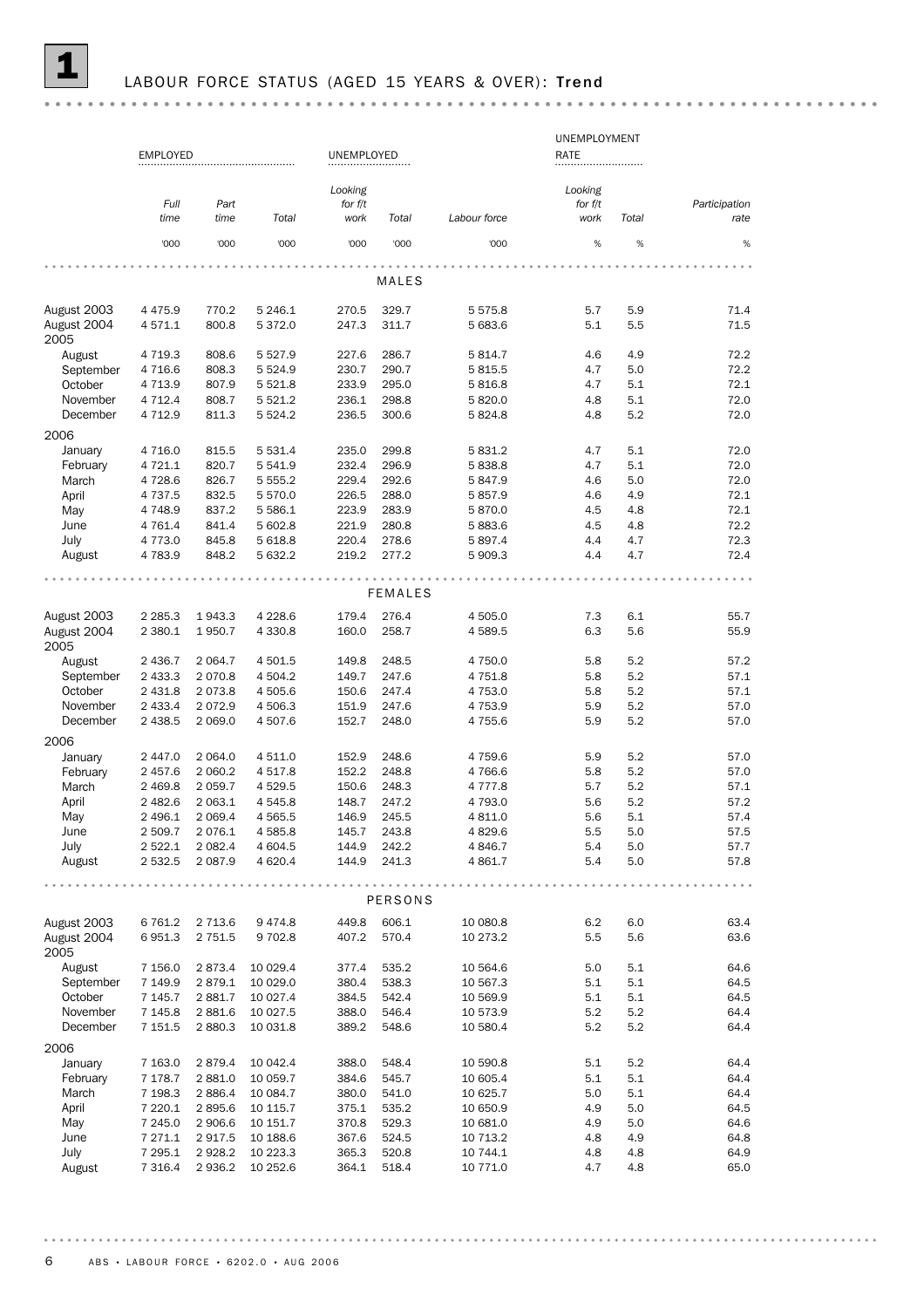|                      |                      |                     |                       |                    |                |                      | UNEMPLOYMENT         |            |               |
|----------------------|----------------------|---------------------|-----------------------|--------------------|----------------|----------------------|----------------------|------------|---------------|
|                      | <b>EMPLOYED</b>      |                     |                       | UNEMPLOYED         |                |                      | RATE                 |            |               |
|                      |                      |                     |                       |                    |                |                      |                      |            |               |
|                      | Full                 | Part                |                       | Looking<br>for f/t |                |                      | Looking<br>for $f/t$ |            | Participation |
|                      | time                 | time                | Total                 | work               | Total          | Labour force         | work                 | Total      | rate          |
|                      | '000                 | '000                | '000                  | '000               | '000           | '000                 | %                    | $\%$       | %             |
|                      |                      |                     |                       |                    |                |                      |                      |            |               |
|                      |                      |                     |                       |                    | MALES          |                      |                      |            |               |
| August 2003          | 4 4 8 4.2            | 766.6               | 5 2 5 0.8             | 269.1              | 327.0          | 5 5 7 7 . 7          | 5.7                  | 5.9        | 71.4          |
| August 2004<br>2005  | 4559.6               | 776.6               | 5 3 3 6.2             | 246.1              | 317.4          | 5 653.6              | 5.1                  | 5.6        | 71.2          |
| August               | 4 7 4 6.5            | 804.4               | 5 5 5 0.8             | 229.7              | 289.1          | 5839.9               | 4.6                  | 5.0        | 72.6          |
| September            | 4 7 1 3.4            | 812.1               | 5 5 2 5 . 6           | 232.3              | 292.0          | 5817.6               | 4.7                  | 5.0        | 72.2          |
| October              | 4 684.6              | 819.2               | 5 503.7               | 236.9              | 297.9          | 5 801.7              | 4.8                  | 5.1        | 71.9          |
| November<br>December | 4720.0<br>4 7 1 0.3  | 803.5<br>811.9      | 5 5 23.4<br>5 5 2 2.2 | 236.7<br>232.3     | 297.3<br>297.8 | 5820.7<br>5 820.0    | 4.8<br>4.7           | 5.1<br>5.1 | 72.0<br>71.9  |
| 2006                 |                      |                     |                       |                    |                |                      |                      |            |               |
| January              | 4 7 3 1.7            | 793.4               | 5 5 2 5 . 1           | 235.8              | 301.3          | 5 826.4              | 4.7                  | 5.2        | 71.9          |
| February             | 4 7 2 0.6            | 828.1               | 5 5 48.7              | 239.5              | 305.1          | 5 853.8              | 4.8                  | 5.2        | 72.2          |
| March                | 4 7 1 9.6            | 845.4               | 5 5 6 5 .0            | 228.4              | 291.7          | 5856.6               | 4.6                  | 5.0        | 72.1          |
| April                | 4726.5               | 837.1               | 5 5 6 3.6             | 219.0              | 284.1          | 5847.6               | 4.4                  | 4.9        | 71.9          |
| May                  | 4 7 5 5.0            | 817.1               | 5 5 7 2.1             | 225.6              | 279.7          | 5 851.8              | 4.5                  | 4.8        | 71.9          |
| June                 | 4 7 64.2             | 842.0               | 5 606.2               | 222.3              | 280.5          | 5886.7               | 4.5                  | 4.8        | 72.2          |
| July                 | 4 7 7 5.9            | 850.8               | 5 6 26.7              | 222.0              | 280.5          | 5 907.2              | 4.4                  | 4.7        | 72.4          |
| August               | 4789.3               | 854.1               | 5 643.3               | 218.9              | 279.6          | 5922.9               | 4.4                  | 4.7        | 72.5          |
|                      |                      |                     |                       |                    |                |                      |                      |            |               |
|                      |                      |                     |                       |                    | <b>FEMALES</b> |                      |                      |            |               |
| August 2003          | 2 2 7 9.6            | 1945.0              | 4 2 2 4 .6            | 176.3              | 275.5          | 4 500.1              | 7.2                  | 6.1        | 55.7          |
| August 2004<br>2005  | 2 3 8 3 . 8          | 1942.7              | 4 3 2 6.6             | 161.6              | 266.5          | 4 593.1              | 6.3                  | 5.8        | 55.9          |
| August               | 2 437.6              | 2078.8              | 4 5 1 6.4             | 145.3              | 243.2          | 4 759.6              | 5.6                  | 5.1        | 57.3          |
| September            | 2 4 4 1.8            | 2 0 5 0.8           | 4 4 9 2.6             | 153.3              | 249.6          | 4 742.2              | 5.9                  | 5.3        | 57.0          |
| October              | 2 4 1 2.1            | 2 0 8 4.8           | 4 4 9 6.9             | 151.4              | 250.9          | 4 747.9              | 5.9                  | 5.3        | 57.0          |
| November             | 2 4 3 0.8            | 2078.5              | 4 509.2               | 147.7              | 240.5          | 4 749.7              | 5.7                  | 5.1        | 57.0          |
| December             | 2 4 3 9.2            | 2075.7              | 4 5 1 4 .9            | 150.5              | 248.1          | 4763.0               | 5.8                  | 5.2        | 57.1          |
| 2006                 |                      |                     |                       |                    |                |                      |                      |            |               |
| January              | 2 4 5 5.0            | 2 0 5 9.2           | 4 5 1 4.2             | 160.5              | 255.8          | 4 770.0              | 6.1                  | 5.4        | 57.1          |
| February             | 2 4 6 6.4            | 2 046.6             | 4 5 1 3.0             | 154.1              | 248.2          | 4 761.2              | 5.9                  | 5.2        | 57.0          |
| March                | 2 456.1              | 2 0 68.6            | 4 5 24.7              | 147.2              | 238.9          | 4763.6               | 5.7                  | 5.0        | 56.9          |
| April<br>May         | 2 4 7 8.4<br>2 499.2 | 2 0 5 2.8<br>2071.9 | 4 531.2<br>4 571.1    | 147.0<br>146.4     | 257.0<br>243.1 | 4 788.2<br>4 8 1 4.2 | 5.6<br>5.5           | 5.4<br>5.0 | 57.2<br>57.4  |
| June                 | 2 5 1 4.2            | 2075.8              | 4 590.1               | 148.7              | 248.1          | 4 8 38.2             | 5.6                  | 5.1        | 57.6          |
| July                 | 2 5 2 5 . 6          | 2 0 8 9.8           | 4 615.5               | 140.3              | 233.5          | 4 849.0              | 5.3                  | 4.8        | 57.7          |
| August               | 2 534.9              | 2 0 8 7 . 3         | 4 622.2               | 148.4              | 244.0          | 4 8 66.2             | 5.5                  | 5.0        | 57.8          |
|                      |                      |                     |                       |                    |                |                      |                      |            |               |
|                      |                      |                     |                       |                    | PERSONS        |                      |                      |            |               |
| August 2003          | 6763.8               | 2 7 1 1.6           | 9 4 7 5.4             | 445.4              | 602.4          | 10 077.8             | 6.2                  | 6.0        | 63.4          |
| August 2004<br>2005  | 6943.5               | 2 7 1 9.3           | 9 6 6 2.7             | 407.6              | 583.9          | 10 246.6             | 5.5                  | 5.7        | 63.5          |
| August               | 7 184.1              | 2883.1              | 10 067.2              | 375.0              | 532.3          | 10 599.5             | 5.0                  | 5.0        | 64.8          |
| September            | 7 155.3              | 2862.9              | 10 018.2              | 385.6              | 541.6          | 10 559.8             | 5.1                  | 5.1        | 64.5          |
| October              | 7 0 9 6.7            | 2 904.0             | 10 000.7              | 388.2              | 548.9          | 10 549.5             | 5.2                  | 5.2        | 64.3          |
| November             | 7 150.7              | 2881.9              | 10 032.6              | 384.4              | 537.8          | 10 570.5             | 5.1                  | 5.1        | 64.4          |
| December             | 7 1 4 9 .5           | 2887.6              | 10 037.1              | 382.8              | 545.8          | 10 582.9             | 5.1                  | 5.2        | 64.4          |
| 2006<br>January      |                      |                     | 10 039.3              |                    |                |                      | 5.2                  |            |               |
| February             | 7 186.7<br>7 187.0   | 2852.6<br>2874.7    | 10 061.7              | 396.3<br>393.6     | 557.1<br>553.3 | 10 596.4<br>10 615.0 | 5.2                  | 5.3<br>5.2 | 64.4<br>64.5  |
| March                | 7 175.7              | 2914.0              | 10 089.7              | 375.5              | 530.6          | 10 620.3             | 5.0                  | 5.0        | 64.4          |
| April                | 7 204.9              | 2889.9              | 10 094.8              | 365.9              | 541.0          | 10 635.8             | 4.8                  | 5.1        | 64.4          |
| May                  | 7 254.2              | 2889.0              | 10 143.2              | 372.1              | 522.8          | 10 666.0             | 4.9                  | 4.9        | 64.5          |
| June                 | 7 2 7 8.5            | 2917.9              | 10 196.3              | 371.0              | 528.6          | 10 724.9             | 4.9                  | 4.9        | 64.8          |
| July                 | 7 301.5              | 2940.6              | 10 242.1              | 362.4              | 514.0          | 10 756.2             | 4.7                  | 4.8        | 64.9          |
| August               | 7 3 2 4.2            | 2941.3              | 10 265.5              | 367.3              | 523.6          | 10 789.1             | 4.8                  | 4.9        | 65.1          |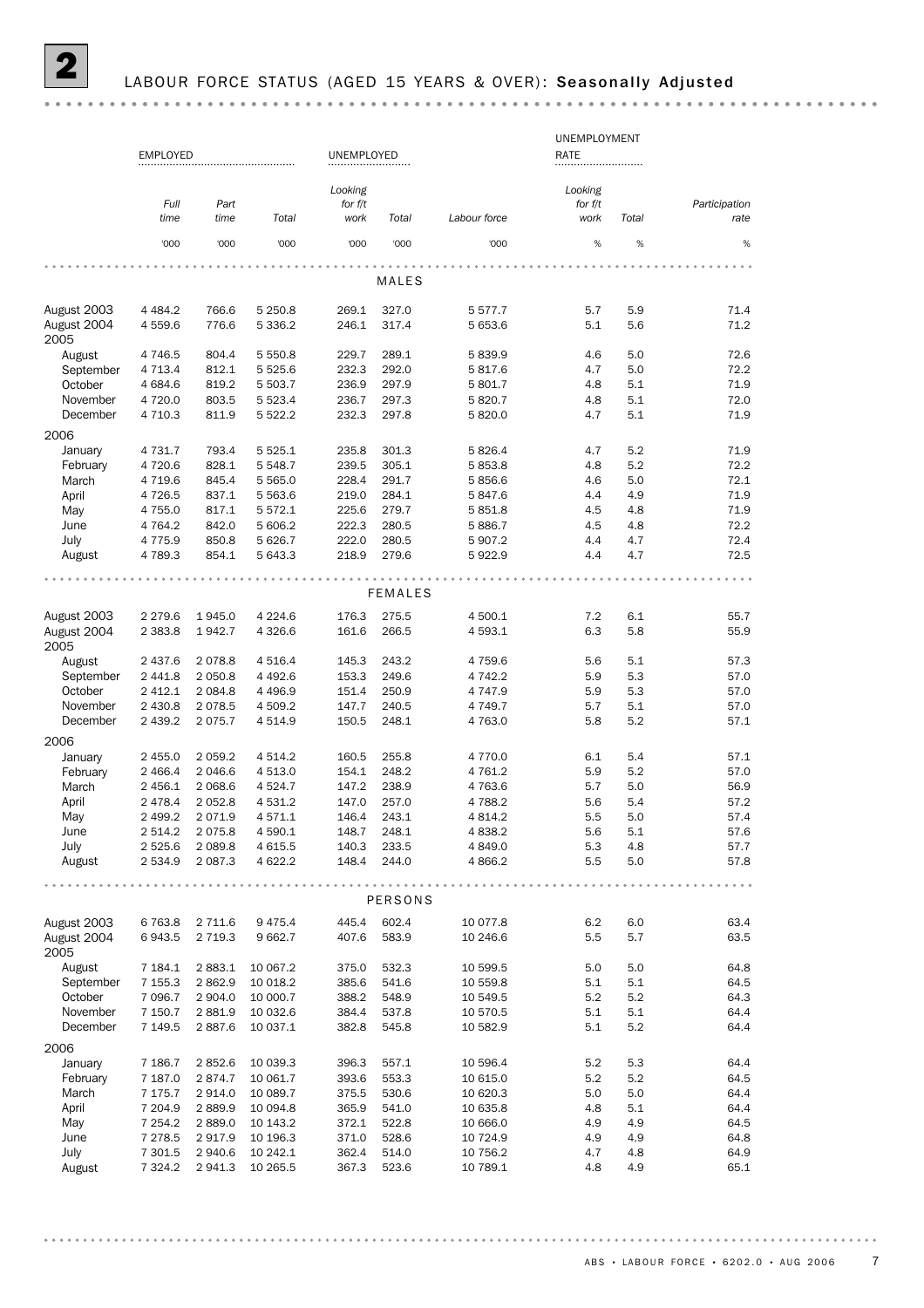|--|--|--|--|

|                     | <b>EMPLOYED</b> |             |            | UNEMPLOYED |       |                |             |                        | UNEMPLOYMENT<br><b>RATE</b> |       |               |
|---------------------|-----------------|-------------|------------|------------|-------|----------------|-------------|------------------------|-----------------------------|-------|---------------|
|                     |                 |             |            |            |       |                |             | Civilian<br>population |                             |       |               |
|                     |                 |             |            | Looking    |       |                | Not in      | aged 15                | Looking                     |       |               |
|                     | Full            | Part        |            | for f/t    |       | Labour         | labour      | years                  | for f/t                     |       | Participation |
|                     | time            | time        | Total      | work       | Total | force          | force       | and over               | work                        | Total | rate          |
|                     | '000            | '000        | '000       | '000       | '000  | '000           | '000        | '000                   | %                           | $\%$  | $\%$          |
|                     |                 |             |            |            |       |                |             |                        |                             |       |               |
|                     |                 |             |            |            |       | MALES          |             |                        |                             |       |               |
| August 2003         | 4 4 3 3.1       | 772.4       | 5 205.5    | 257.8      | 309.3 | 5 5 1 4.8      | 2 2 9 2.1   | 7807.0                 | 5.5                         | 5.6   | 70.6          |
| August 2004<br>2005 | 4 507.5         | 780.7       | 5 2 8 8.2  | 235.2      | 298.6 | 5 5 8 6.7      | 2 3 4 9.6   | 7936.3                 | 5.0                         | 5.3   | 70.4          |
| August              | 4 691.4         | 806.7       | 5 4 9 8.1  | 218.7      | 271.5 | 5769.6         | 2 2 7 9 . 0 | 8 0 48.6               | 4.5                         | 4.7   | 71.7          |
| September           | 4 7 3 7 .9      | 808.9       | 5 5 4 6.8  | 232.7      | 295.9 | 5 842.7        | 2 2 1 5 . 7 | 8 0 58.5               | 4.7                         | 5.1   | 72.5          |
| October             | 4 683.7         | 838.6       | 5 5 2 2.3  | 225.4      | 281.4 | 5 803.7        | 2 2 6 5.5   | 8 0 6 9.2              | 4.6                         | 4.8   | 71.9          |
| November            | 4 706.2         | 793.2       | 5 4 9 9.4  | 224.6      | 276.2 | 5 7 7 5.6      | 2 3 0 4.4   | 8 0 8 0.0              | 4.6                         | 4.8   | 71.5          |
| December            | 4 781.1         | 810.6       | 5 5 9 1.7  | 226.5      | 294.6 | 5886.3         | 2 2 0 4 . 4 | 8 0 9 0.8              | 4.5                         | 5.0   | 72.8          |
| 2006                |                 |             |            |            |       |                |             |                        |                             |       |               |
| January             | 4 7 2 0.7       | 757.5       | 5478.1     | 265.2      | 336.1 | 5 8 1 4.2      | 2 2 8 6.0   | 8 100.2                | 5.3                         | 5.8   | 71.8          |
| February            | 4 7 4 5.2       | 795.3       | 5 540.5    | 264.5      | 338.9 | 5879.4         | 2 2 3 0.5   | 8 109.9                | 5.3                         | 5.8   | 72.5          |
| March               | 4 7 2 1.1       | 855.5       | 5576.6     | 229.7      | 301.7 | 5878.4         | 2 2 4 1.0   | 8 1 1 9 . 4            | 4.6                         | 5.1   | 72.4          |
| April               | 4 7 1 4 . 7     | 856.4       | 5 5 7 1.1  | 220.5      | 291.5 | 5862.6         | 2 2 66.4    | 8 1 2 9 . 1            | 4.5                         | 5.0   | 72.1          |
| May                 | 4 7 4 2.2       | 823.9       | 5 5 6 6.2  | 227.5      | 282.9 | 5 849.1        | 2 2 8 9.8   | 8 1 38.8               | 4.6                         | 4.8   | 71.9          |
| June                | 4 7 3 6.0       | 865.2       | 5 601.3    | 220.1      | 273.2 | 5874.5         | 2 2 7 4 .0  | 8 1 4 8 .5             | 4.4                         | 4.7   | 72.1          |
| July                | 4 7 7 7 .5      | 855.1       | 5 632.6    | 205.5      | 255.6 | 5 888.2        | 2 2 7 0.4   | 8 1 5 8.6              | 4.1                         | 4.3   | 72.2          |
| August              | 4 7 3 3.9       | 855.9       | 5 5 8 9.8  | 208.7      | 262.7 | 5 8 5 2.5      | 2 3 1 6 . 1 | 8 1 68.6               | 4.2                         | 4.5   | 71.6          |
|                     |                 |             |            |            |       | <b>FEMALES</b> |             |                        |                             |       |               |
| August 2003         | 2 2 3 4.8       | 1956.1      | 4 191.0    | 163.5      | 259.8 | 4 4 5 0.7      | 3 6 3 2.9   | 8 0 8 3.7              | 6.8                         | 5.8   | 55.1          |
| August 2004<br>2005 | 2 3 3 5.2       | 1954.6      | 4 2 8 9.8  | 148.9      | 251.5 | 4 541.3        | 3 670.4     | 8 2 1 1.7              | 6.0                         | 5.5   | 55.3          |
| August              | 2 3 8 7 . 2     | 2 0 9 1.3   | 4 4 7 8.6  | 133.5      | 229.8 | 4 708.4        | 3 599.3     | 8 3 0 7.6              | 5.3                         | 4.9   | 56.7          |
| September           | 2 4 8 8.9       | 2 0 5 2.1   | 4 541.1    | 150.7      | 250.8 | 4 7 9 1.9      | 3 5 2 5 . 6 | 8 3 1 7 .5             | 5.7                         | 5.2   | 57.6          |
| October             | 2 403.7         | 2 105.9     | 4 509.6    | 137.0      | 233.0 | 4 7 4 2.7      | 3 5 8 3.4   | 8 3 2 6 .0             | 5.4                         | 4.9   | 57.0          |
| November            | 2 433.7         | 2 0 8 3.8   | 4 5 1 7 .6 | 136.3      | 219.3 | 4 7 3 6.8      | 3 5 9 7 . 9 | 8 3 3 4.8              | 5.3                         | 4.6   | 56.8          |
| December            | 2 4 9 8.3       | 2 0 6 9.5   | 4 5 6 7 .8 | 150.7      | 247.1 | 4 8 1 4 .9     | 3 5 28.4    | 8 3 4 3 . 3            | 5.7                         | 5.1   | 57.7          |
| 2006                |                 |             |            |            |       |                |             |                        |                             |       |               |
| January             | 2 4 7 5.4       | 1966.5      | 4 4 4 1.9  | 180.3      | 273.3 | 4 7 1 5 . 3    | 3 6 3 6 . 3 | 8 3 5 1.6              | 6.8                         | 5.8   | 56.5          |
| February            | 2 4 9 8.1       | 1993.9      | 4 4 9 2.0  | 181.2      | 289.1 | 4 781.1        | 3 5 7 8.7   | 8 3 5 9.9              | 6.8                         | 6.0   | 57.2          |
| March               | 2 437.0         | 2 0 9 9.1   | 4 5 3 6.2  | 155.1      | 259.7 | 4 7 9 5.9      | 3572.2      | 8 3 68.1               | 6.0                         | 5.4   | 57.3          |
| April               | 2 450.2         | 2 0 6 9.0   | 4 5 1 9.2  | 148.1      | 257.8 | 4 7 7 6.9      | 3 600.2     | 8 3 7 7 . 1            | 5.7                         | 5.4   | 57.0          |
| May                 | 2 4 64.7        | 2 111.4     | 4576.1     | 143.8      | 240.9 | 4 8 1 7 .0     | 3 569.0     | 8 3 8 6 . 0            | 5.5                         | 5.0   | 57.4          |
| June                | 2 4 8 6.8       | 2 109.7     | 4 5 9 6.5  | 146.5      | 241.9 | 4 8 3 8.4      | 3556.6      | 8 3 9 5.0              | 5.6                         | 5.0   | 57.6          |
| July                | 2 5 2 4 . 6     | 2 0 8 1.8   | 4 606.3    | 131.8      | 216.2 | 4 8 2 2.5      | 3 5 8 1.9   | 8 4 0 4 .5             | 5.0                         | 4.5   | 57.4          |
| August              | 2 481.8         | 2 100.3     | 4 5 8 2.1  | 135.5      | 229.8 | 4 8 1 2.0      | 3 602.0     | 8 4 1 3.9              | 5.2                         | 4.8   | 57.2          |
|                     |                 |             |            |            |       | PERSONS        |             |                        |                             |       |               |
| August 2003         | 6 6 6 7 .9      | 2 7 28.5    | 9 3 9 6.5  | 421.3      | 569.1 | 9 9 6 5.5      | 5925.1      | 15 890.6               | 5.9                         | 5.7   | 62.7          |
| August 2004<br>2005 | 6842.7          | 2 7 3 5 . 3 | 9578.0     | 384.1      | 550.1 | 10 128.1       | 6 0 20.0    | 16 148.0               | 5.3                         | 5.4   | 62.7          |
| August              | 7 0 7 8.7       | 2898.0      | 9976.7     | 352.2      | 501.3 | 10 478.0       | 5878.2      | 16 356.2               | 4.7                         | 4.8   | 64.1          |
| September           | 7 2 2 6.8       | 2 861.1     | 10 087.9   | 383.4      | 546.7 | 10 634.6       | 5 741.4     | 16 376.0               | 5.0                         | 5.1   | 64.9          |
| October             | 7 087.4         | 2944.5      | 10 031.9   | 362.4      | 514.5 | 10 546.4       | 5848.9      | 16 395.3               | 4.9                         | 4.9   | 64.3          |
| November            | 7 139.9         | 2877.1      | 10 017.0   | 360.8      | 495.5 | 10 512.4       | 5 902.4     | 16 414.8               | 4.8                         | 4.7   | 64.0          |
| December            | 7 279.5         | 2 8 8 0.1   | 10 159.5   | 377.2      | 541.7 | 10 701.2       | 5 7 3 2.8   | 16 434.1               | 4.9                         | 5.1   | 65.1          |
| 2006                |                 |             |            |            |       |                |             |                        |                             |       |               |
| January             | 7 196.1         | 2 7 2 4 .0  | 9920.1     | 445.5      | 609.4 | 10 529.5       | 5922.3      | 16 451.8               | 5.8                         | 5.8   | 64.0          |
| February            | 7 243.3         | 2 7 8 9.2   | 10 032.5   | 445.7      | 628.1 | 10 660.6       | 5 809.2     | 16 469.8               | 5.8                         | 5.9   | 64.7          |
| March               | 7 158.1         | 2954.6      | 10 112.8   | 384.8      | 561.5 | 10 674.2       | 5813.3      | 16 487.5               | 5.1                         | 5.3   | 64.7          |
| April               | 7 164.9         | 2925.4      | 10 090.3   | 368.6      | 549.3 | 10 639.5       | 5866.6      | 16 506.2               | 4.9                         | 5.2   | 64.5          |
| May                 | 7 206.9         | 2935.3      | 10 142.2   | 371.3      | 523.8 | 10 666.1       | 5858.8      | 16 524.9               | 4.9                         | 4.9   | 64.5          |
| June                | 7 2 2 2.8       | 2975.0      | 10 197.8   | 366.6      | 515.1 | 10 712.9       | 5830.7      | 16 543.5               | 4.8                         | 4.8   | 64.8          |
| July                | 7 302.0         | 2936.9      | 10 239.0   | 337.4      | 471.7 | 10 710.7       | 5 8 5 2.3   | 16 563.0               | 4.4                         | 4.4   | 64.7          |
| August              | 7 215.7         | 2956.3      | 10 172.0   | 344.2      | 492.5 | 10 664.5       | 5918.1      | 16 582.6               | 4.6                         | 4.6   | 64.3          |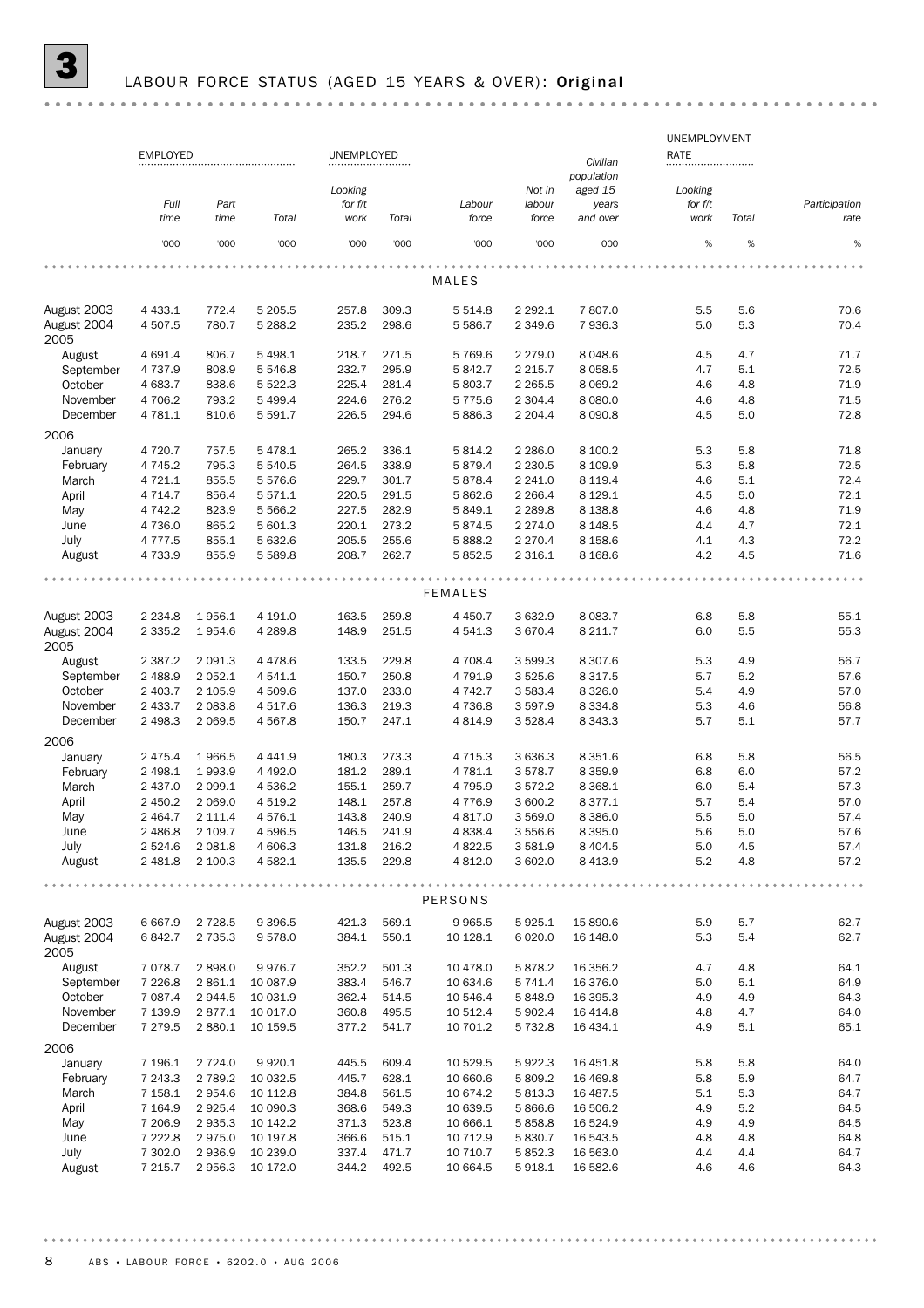### LABOUR FORCE STATUS (AGED 15 YEARS & OVER)-New South Wales

|                                    | <b>TREND</b>              |                        |                |            |              | SEASONALLY ADJUSTED    |                         |                |            |              | Civilian               |
|------------------------------------|---------------------------|------------------------|----------------|------------|--------------|------------------------|-------------------------|----------------|------------|--------------|------------------------|
|                                    |                           |                        |                |            |              |                        |                         |                |            |              | population             |
|                                    |                           |                        | Total          | Unemp-     | Partici-     |                        |                         | Total          | Unemp-     | Partici-     | aged 15                |
|                                    | Employed                  | Total                  | unemp-         | loyment    | pation       | Employed               | Total                   | unemp-         | loyment    | pation       | years                  |
|                                    | full time                 | employed               | loyed          | rate       | rate         | full time              | employed                | loyed          | rate       | rate         | and over               |
|                                    | '000                      | '000                   | '000           | %          | $\%$         | '000                   | '000                    | '000           | %          | $\%$         | '000                   |
|                                    |                           |                        |                |            |              |                        |                         |                |            |              |                        |
|                                    |                           |                        |                |            |              | MALES                  |                         |                |            |              |                        |
| August 2003                        | 1 503.0                   | 1745.6                 | 107.2          | 5.8        | 70.5         | 1 509.7                | 1749.8                  | 104.4          | 5.6        | 70.5         | 2629.7                 |
| August 2004<br>2005                | 1507.8                    | 1 7 7 4 . 7            | 96.8           | 5.2        | 70.1         | 1 4 9 5.2              | 1742.9                  | 98.3           | 5.3        | 69.2         | 2659.8                 |
| August                             | 1536.5                    | 1792.0                 | 101.0          | 5.3        | 70.5         | 1 544.2                | 1 794.7                 | 101.4          | 5.3        | 70.6         | 2 685.1                |
| September                          | 1531.8                    | 1789.5                 | 104.4          | 5.5        | 70.5         | 1529.8                 | 1 791.5                 | 107.9          | 5.7        | 70.7         | 2 687.6                |
| October                            | 1529.2                    | 1788.5                 | 107.7          | 5.7        | 70.5         | 1517.0                 | 1784.7                  | 109.6          | 5.8        | 70.4         | 2689.8                 |
| November                           | 1529.4                    | 1789.3                 | 109.8          | 5.8        | 70.5         | 1528.6                 | 1 789.3                 | 108.7          | 5.7        | 70.5         | 2692.0                 |
| December                           | 1532.0                    | 1791.5                 | 110.2          | 5.8        | 70.6         | 1526.5                 | 1790.3                  | 110.2          | 5.8        | 70.5         | 2694.2                 |
| 2006                               |                           |                        |                |            |              |                        |                         |                |            |              |                        |
| January                            | 1 536.0                   | 1795.0                 | 109.1          | 5.7        | 70.6         | 1553.0                 | 1 793.4                 | 112.8          | 5.9        | 70.7         | 2696.3                 |
| February                           | 1540.0                    | 1799.2                 | 107.3          | 5.6        | 70.7         | 1538.8                 | 1802.0                  | 107.5          | 5.6        | 70.8         | 2 698.3                |
| March                              | 1 543.0                   | 1803.9                 | 105.6          | 5.5        | 70.7         | 1537.8                 | 1804.6                  | 99.7           | 5.2        | 70.5         | 2 700.4                |
| April                              | 1 544.0                   | 1808.3                 | 104.6          | 5.5        | 70.8         | 1536.9                 | 1807.6                  | 106.3          | 5.6        | 70.8         | 2 702.5                |
| May                                | 1 544.1                   | 1812.4                 | 104.2          | 5.4        | 70.9         | 1556.3                 | 1814.0                  | 104.6          | 5.5        | 70.9         | 2 704.5                |
| June                               | 1 543.9                   | 1816.1                 | 104.4          | 5.4        | 71.0         | 1542.7                 | 1811.3                  | 104.0          | 5.4        | 70.8         | 2 706.6                |
| July                               | 1 543.0                   | 1819.3                 | 104.8          | 5.4        | 71.0         | 1545.2                 | 1825.5                  | 103.0          | 5.3        | 71.2         | 2 708.8                |
| August                             | 1 542.6                   | 1821.7                 | 105.7          | 5.5        | 71.1         | 1535.3                 | 1820.5                  | 108.7          | 5.6        | 71.2         | 2 711.1                |
|                                    |                           |                        |                |            |              |                        |                         |                |            |              |                        |
|                                    |                           |                        |                |            |              | <b>FEMALES</b>         |                         |                |            |              |                        |
| August 2003                        | 784.0                     | 1 3 9 7 . 9            | 88.3           | 5.9        | 54.7         | 784.9                  | 1 394.0                 | 88.0           | 5.9        | 54.5         | 2 7 1 7.8              |
| August 2004<br>2005                | 806.2                     | 1 4 1 1.8              | 84.6           | 5.7        | 54.5         | 806.7                  | 1 4 0 5.8               | 89.3           | 6.0        | 54.4         | 2 748.3                |
| August                             | 807.3                     | 1 4 6 3.4              | 73.4           | 4.8        | 55.5         | 804.1                  | 1 470.2                 | 70.3           | 4.6        | 55.6         | 2 770.7                |
| September                          | 809.8                     | 1 4 6 5.6              | 73.7           | 4.8        | 55.5         | 811.5                  | 1 461.2                 | 74.3           | 4.8        | 55.4         | 2 7 7 3.4              |
| October                            | 813.1                     | 1 4 6 6.8              | 74.5           | 4.8        | 55.5         | 804.8                  | 1 459.7                 | 76.0           | 4.9        | 55.3         | 2 7 7 5 . 2            |
| November                           | 816.6                     | 1 4 6 6.1              | 75.4           | 4.9        | 55.5         | 819.1                  | 1 4 6 6.6               | 73.4           | 4.8        | 55.5         | 2 7 7 7 . 2            |
| December                           | 819.3                     | 1 4 6 4 . 1            | 76.4           | 5.0        | 55.4         | 827.5                  | 1 4 6 9.4               | 77.1           | 5.0        | 55.6         | 2 7 7 9 . 0            |
| 2006                               |                           |                        |                |            |              |                        |                         |                |            |              |                        |
| January                            | 821.2                     | 1 4 6 2.1              | 77.5           | 5.0        | 55.4         | 820.9                  | 1 4 6 6.1               | 82.9           | 5.3        | 55.7         | 2 780.9                |
| February                           | 821.6                     | 1 460.6                | 78.3           | 5.1        | 55.3         | 823.6                  | 1 461.7                 | 73.2           | 4.8        | 55.2         | 2 782.9                |
| March                              | 821.4                     | 1 460.1                | 78.9           | 5.1        | 55.3         | 813.7                  | 1 456.0                 | 75.1           | 4.9        | 55.0         | 2 784.8                |
| April                              | 821.3                     | 1 460.7                | 79.5           | 5.2        | 55.3         | 819.7                  | 1 439.6                 | 87.7           | 5.7        | 54.8         | 2 787.0                |
| May                                | 821.9                     | 1 4 6 2.6              | 80.3           | 5.2        | 55.3         | 826.1                  | 1 480.5                 | 75.6           | 4.9        | 55.8         | 2 789.2                |
| June                               | 822.9                     | 1464.8                 | 81.2           | 5.3        | 55.4         | 826.1                  | 1472.4                  | 85.9           | 5.5        | 55.8         | 2 791.4                |
| July                               | 823.9                     | 1466.6                 | 82.2           | 5.3        | 55.4         | 818.4                  | 1 460.0                 | 72.9           | 4.8        | 54.9         | 2 793.9                |
| August                             | 824.6                     | 1 4 68.1               | 83.6           | 5.4        | 55.5         | 826.9                  | 1 4 6 6.6               | 90.0           | 5.8        | 55.7         | 2 796.4                |
|                                    |                           |                        |                |            |              | PERSONS                |                         |                |            |              |                        |
|                                    |                           |                        |                |            |              |                        |                         |                |            |              |                        |
| August 2003<br>August 2004<br>2005 | 2 2 8 7 .0<br>2 3 1 4 . 1 | 3 1 4 3 .5<br>3 186.5  | 195.4<br>181.5 | 5.9<br>5.4 | 62.4<br>62.1 | 2 2 9 4.6<br>2 301.9   | 3 143.7<br>3 148.7      | 192.4<br>187.6 | 5.8<br>5.6 | 62.4<br>61.7 | 5 3 4 7 . 5<br>5 408.1 |
|                                    |                           |                        |                |            |              |                        |                         |                |            |              |                        |
| August<br>September                | 2 3 4 3 . 8<br>2 3 4 1.6  | 3 2 5 5.4<br>3 2 5 5.1 | 174.3<br>178.1 | 5.1<br>5.2 | 62.9<br>62.9 | 2 3 4 8.3<br>2 3 4 1.3 | 3 2 6 4 .9<br>3 2 5 2.7 | 171.7<br>182.2 | 5.0<br>5.3 | 63.0<br>62.9 | 5 4 5 5.7<br>5 460.9   |
| October                            |                           |                        |                |            |              |                        |                         |                |            |              |                        |
|                                    | 2 3 4 2 . 3               | 3 2 5 5.3              | 182.2          | 5.3        | 62.9         | 2 3 2 1.8              | 3 244.4                 | 185.6          | 5.4        | 62.8         | 5 4 6 5.0              |
| November                           | 2 3 4 6.0                 | 3 2 5 5.4              | 185.2          | 5.4        | 62.9         | 2 3 4 7 . 7            | 3 2 5 5 . 9             | 182.1          | 5.3        | 62.9         | 5469.2                 |
| December<br>2006                   | 2 351.4                   | 3 2 5 5.6              | 186.7          | 5.4        | 62.9         | 2 3 5 4 . 0            | 3 2 5 9.7               | 187.3          | 5.4        | 63.0         | 5473.3                 |
| January                            | 2 3 5 7 . 2               | 3 2 5 7 .0             | 186.7          | 5.4        | 62.9         | 2 3 7 3 . 9            | 3 2 5 9.5               | 195.6          | 5.7        | 63.1         | 5477.2                 |
| February                           | 2 3 6 1.6                 | 3 2 5 9.8              | 185.6          | 5.4        | 62.9         | 2 3 6 2.4              | 3 2 6 3 . 8             | 180.7          | 5.2        | 62.8         | 5 4 8 1.2              |
| March                              | 2 3 6 4 . 4               | 3 2 6 4 . 0            | 184.5          | 5.4        | 62.9         | 2 3 5 1.5              | 3 260.6                 | 174.9          | $5.1\,$    | 62.6         | 5 4 8 5.1              |
| April                              | 2 3 6 5 . 3               | 3 2 6 9 . 0            | 184.1          | 5.3        | 62.9         | 2 3 5 6.7              | 3 247.2                 | 194.1          | 5.6        | 62.7         | 5 4 8 9.4              |
| May                                | 2 3 6 6.0                 | 3 2 7 4 .9             | 184.4          | 5.3        | 63.0         | 2 3 8 2.4              | 3 2 9 4.5               | 180.1          | 5.2        | 63.2         | 5 4 9 3.7              |
| June                               | 2 3 66.7                  | 3 2 8 0.8              | 185.6          | 5.4        | 63.0         | 2 3 68.8               | 3 2 8 3 . 7             | 189.9          | 5.5        | 63.2         | 5 4 9 8.0              |
| July                               | 2 3 6 6.8                 | 3 2 8 5.9              | 187.0          | 5.4        | 63.1         | 2 3 6 3.6              | 3 2 8 5 .5              | 175.9          | $5.1\,$    | 62.9         | 5 502.7                |
| August                             | 2 3 6 7 . 3               | 3 2 8 9 . 8            | 189.3          | 5.4        | 63.2         | 2 3 6 2.2              | 3 2 8 7 . 1             | 198.7          | 5.7        | 63.3         | 5 5 0 7.4              |
|                                    |                           |                        |                |            |              |                        |                         |                |            |              |                        |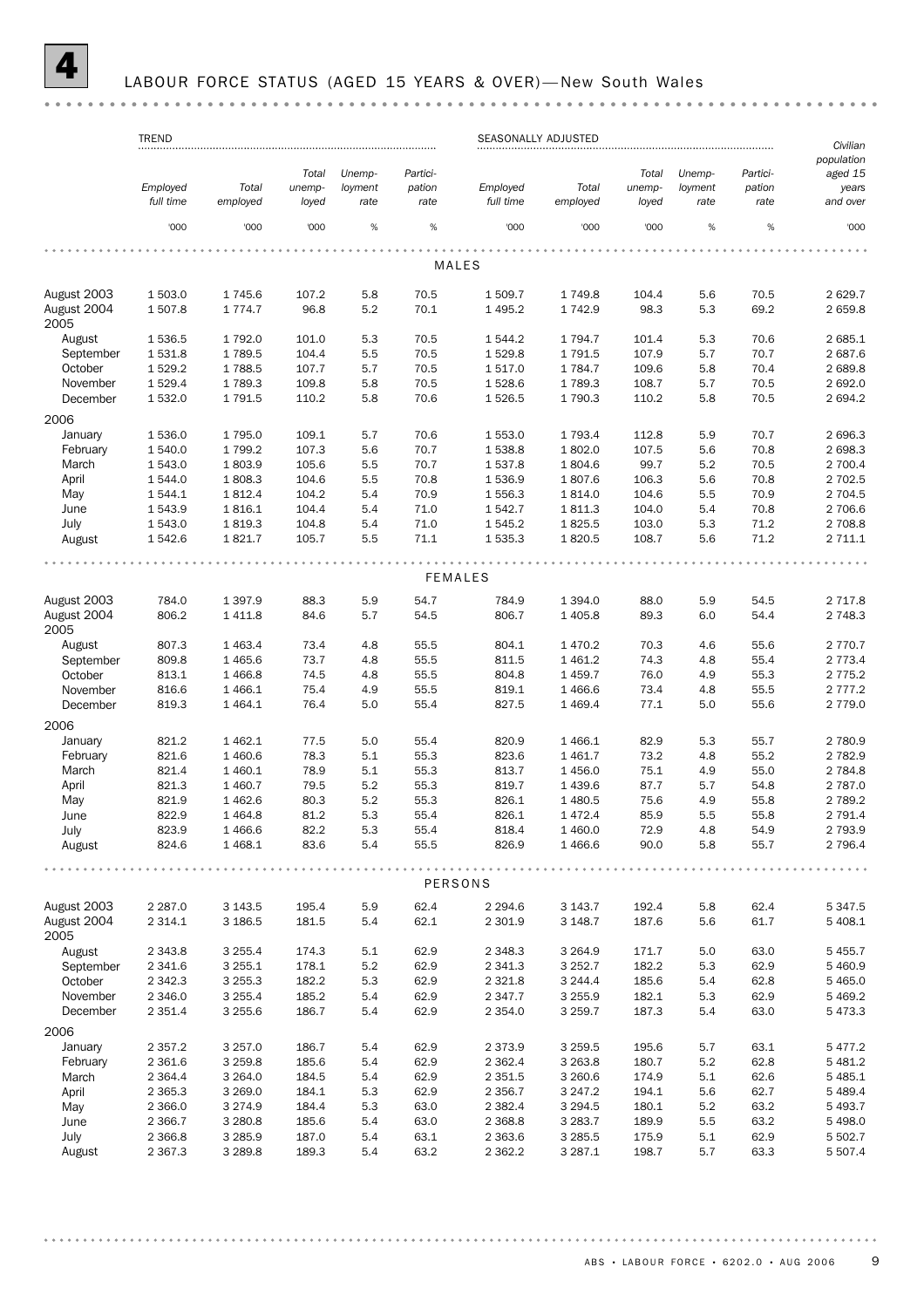# 5 LABOUR FORCE STATUS (AGED 15 YEARS & OVER)— Victoria

|                            | <b>TREND</b>          |                          | SEASONALLY ADJUSTED |                 |                |                       |                         |                 |                 | Civilian       |                        |
|----------------------------|-----------------------|--------------------------|---------------------|-----------------|----------------|-----------------------|-------------------------|-----------------|-----------------|----------------|------------------------|
|                            |                       |                          |                     |                 |                |                       |                         |                 |                 |                | population             |
|                            |                       |                          | Total               | Unemp-          | Partici-       |                       |                         | Total           | Unemp-          | Partici-       | aged 15                |
|                            | Employed<br>full time | Total<br>employed        | unemp-              | loyment<br>rate | pation<br>rate | Employed<br>full time | Total<br>employed       | unemp-<br>loyed | loyment<br>rate | pation<br>rate | years<br>and over      |
|                            |                       |                          | loyed               |                 |                |                       |                         |                 |                 |                |                        |
|                            | '000                  | '000                     | '000                | $\%$            | $\%$           | '000                  | '000                    | '000            | %               | $\%$           | '000                   |
|                            |                       |                          |                     |                 |                | MALES                 |                         |                 |                 |                |                        |
|                            |                       |                          |                     |                 |                |                       |                         |                 |                 |                |                        |
| August 2003                | 1 1 0 5.8             | 1 303.7                  | 75.2                | 5.5             | 71.4           | 1 103.5               | 1 301.0                 | 74.4            | 5.4             | 71.2           | 1931.1                 |
| August 2004<br>2005        | 1 1 3 3 . 0           | 1 3 3 3 . 0              | 84.4                | 6.0             | 72.2           | 1 1 3 5 . 2           | 1 3 3 2.9               | 85.2            | 6.0             | 72.2           | 1964.1                 |
| August                     | 1 1 6 9.8             | 1377.6                   | 71.4                | 4.9             | 72.8           | 1 174.8               | 1 3 8 8.0               | 67.6            | 4.6             | 73.1           | 1991.6                 |
| September                  | 1 1 68.9              | 1374.6                   | 72.1                | 5.0             | 72.6           | 1 1 65.3              | 1 370.1                 | 73.9            | 5.1             | 72.4           | 1993.8                 |
| October                    | 1 1 66.2              | 1 370.4                  | 73.1                | 5.1             | 72.3           | 1 1 6 7 . 6           | 1 370.6                 | 74.0            | 5.1             | 72.4           | 1996.2                 |
| November                   | 1 1 6 2.6             | 1 3 6 6.5                | 74.0                | 5.1             | 72.1           | 1 1 6 7 .0            | 1 3 6 7 .0              | 76.0            | 5.3             | 72.2           | 1998.5                 |
| December                   | 1 159.1               | 1 3 6 4 . 3              | 74.5                | 5.2             | 71.9           | 1 1 5 7 . 2           | 1 3 6 0.4               | 74.9            | 5.2             | 71.7           | 2 000.8                |
| 2006                       |                       |                          |                     |                 |                |                       |                         |                 |                 |                |                        |
| January                    | 1 1 5 6.8             | 1 3 6 4 . 7              | 74.2                | 5.2             | 71.8           | 1 1 5 1 . 0           | 1 360.0                 | 70.2            | 4.9             | 71.4           | 2 0 0 2.9              |
| February                   | 1 1 5 6.5             | 1 3 6 7 . 6              | 73.6                | 5.1             | 71.9           | 1 1 55.7              | 1 3 7 1 . 4             | 75.4            | 5.2             | 72.2           | 2 005.0                |
| March                      | 1 1 58.4              | 1372.6                   | 72.8                | 5.0             | 72.0           | 1 1 6 1 . 3           | 1 3 7 2 . 3             | 75.4            | 5.2             | 72.1           | 2 007.1                |
| April                      | 1 1 6 2.1             | 1378.5                   | 72.1                | 5.0             | 72.2           | 1 1 6 1 . 2           | 1 3 8 0.8               | 70.7            | 4.9             | 72.2           | 2 009.3                |
| May                        | 1 1 66.8              | 1 3 8 4 .5               | 71.4                | 4.9             | 72.4           | 1 1 65.6              | 1 3 7 9.6               | 69.2            | 4.8             | 72.0           | 2 0 1 1.5              |
| June                       | 1 171.3               | 1 3 9 0.1                | 70.8                | 4.8             | 72.5           | 1 1 69.2              | 1 3 9 4 . 1             | 70.3            | 4.8             | 72.7           | 2 0 1 3.8              |
| July                       | 1 175.7               | 1 3 9 5.2                | 70.2                | 4.8             | 72.7           | 1 179.6               | 1 3 9 3.8               | 73.7            | 5.0             | 72.8           | 2 0 16.2               |
| August                     | 1 179.2               | 1 3 9 9.2                | 69.5                | 4.7             | 72.8           | 1 181.5               | 1 403.1                 | 67.5            | 4.6             | 72.9           | 2 018.6                |
|                            |                       |                          |                     |                 |                | <b>FEMALES</b>        |                         |                 |                 |                |                        |
|                            |                       |                          |                     |                 |                |                       |                         |                 |                 |                |                        |
| August 2003                | 556.4                 | 1 0 4 9.7                | 66.3                | 5.9             | 55.0           | 554.6                 | 1 0 4 5 . 7             | 66.6            | 6.0             | 54.8           | 2 0 2 9.6              |
| August 2004<br>2005        | 587.0                 | 1 0 8 1.7                | 68.0                | 5.9             | 55.8           | 591.8                 | 1 0 8 4.2               | 74.6            | 6.4             | 56.2           | 2 062.1                |
| August                     | 594.5                 | 1 106.1                  | 70.7                | 6.0             | 56.4           | 587.7                 | 1 109.1                 | 71.5            | 6.1             | 56.6           | 2 085.3                |
| September                  | 594.3                 | 1 108.1                  | 70.6                | 6.0             | 56.5           | 597.2                 | 1 0 9 9.2               | 71.9            | 6.1             | 56.1           | 2 087.5                |
| October                    | 594.9                 | 1 1 1 1.9                | 70.0                | 5.9             | 56.6           | 600.0                 | 1 1 1 9.8               | 70.5            | 5.9             | 57.0           | 2 089.6                |
| November                   | 596.3                 | 1 1 1 6.9                | 69.1                | 5.8             | 56.7           | 594.2                 | 1 117.9                 | 66.7            | 5.6             | 56.6           | 2 0 9 1.8              |
| December                   | 598.2                 | 1 1 2 1 . 7              | 68.0                | 5.7             | 56.8           | 592.5                 | 1 1 2 2.3               | 66.6            | 5.6             | 56.8           | 2 0 9 3.9              |
| 2006                       |                       |                          |                     |                 |                |                       |                         |                 |                 |                |                        |
| January                    | 599.9                 | 1 1 2 5 . 0              | 67.2                | 5.6             | 56.9           | 601.0                 | 1 1 2 3 . 7             | 70.7            | 5.9             | 57.0           | 2 0 9 5.9              |
| February                   | 601.4                 | 1 1 2 7 . 1              | 66.8                | 5.6             | 56.9           | 607.0                 | 1 1 2 9.5               | 65.9            | 5.5             | 57.0           | 2 0 9 7.8              |
| March                      | 602.8                 | 1 1 2 9 . 3              | 66.5                | 5.6             | 56.9           | 601.5                 | 1 1 2 9 . 3             | 62.6            | 5.3             | 56.8           | 2 0 9 9.8              |
| April                      | 604.2                 | 1 1 3 2.2                | 65.8                | 5.5             | 57.0           | 605.3                 | 1 130.3                 | 69.6            | 5.8             | 57.1           | 2 102.1                |
| May                        | 605.2                 | 1 1 3 5.7                | 64.6                | 5.4             | 57.0           | 600.3                 | 1 1 3 3.6               | 63.9            | 5.3             | 56.9           | 2 104.4                |
| June                       | 606.3                 | 1 1 3 9.6                | 63.0                | 5.2             | 57.1           | 608.1                 | 1 1 3 7 . 8             | 65.0            | 5.4             | 57.1           | 2 106.7                |
| July                       | 607.4                 | 1 1 4 3 .5               | 61.3                | 5.1             | 57.1           | 607.9                 | 1 1 4 7 .5              | 62.2            | 5.1             | 57.4           | 2 109.0                |
| August                     | 608.4                 | 1 1 4 6.9                | 59.8                | 5.0             | 57.2           | 610.1                 | 1 149.7                 | 55.0            | 4.6             | 57.1           | 2 111.3                |
|                            |                       |                          |                     |                 |                | PERSONS               |                         |                 |                 |                |                        |
|                            |                       |                          |                     |                 |                |                       |                         |                 |                 |                |                        |
| August 2003<br>August 2004 | 1 662.3<br>1 720.0    | 2 3 5 3 . 4<br>2 4 1 4.7 | 141.5<br>152.4      | 5.7<br>5.9      | 63.0<br>63.8   | 1658.1<br>1727.0      | 2 3 4 6.7<br>2 417.1    | 141.0<br>159.8  | 5.7<br>6.2      | 62.8<br>64.0   | 3 960.7<br>4 0 26.2    |
| 2005                       |                       |                          |                     |                 |                |                       |                         |                 |                 |                |                        |
| August                     | 1 764.2               | 2 483.7                  | 142.1               | 5.4             | 64.4           | 1762.5                | 2 497.1                 | 139.0           | 5.3             | 64.7           | 4 0 76.8               |
| September                  | 1763.3                | 2 4 8 2.7                | 142.7               | 5.4             | 64.3           | 1762.5                | 2 4 6 9.3               | 145.8           | 5.6             | 64.1           | 4 0 8 1.4              |
| October<br>November        | 1 761.2<br>1758.9     | 2 4 8 2.3<br>2 4 8 3.4   | 143.1<br>143.1      | 5.4             | 64.3<br>64.2   | 1767.6<br>1761.2      | 2 490.3                 | 144.6<br>142.7  | 5.5<br>5.4      | 64.5<br>64.2   | 4 0 8 5.8<br>4 0 9 0.3 |
| December                   | 1 7 5 7 . 3           | 2 486.0                  | 142.5               | 5.4<br>5.4      | 64.2           | 1 7 4 9 . 7           | 2 4 8 4 .9<br>2 4 8 2.7 | 141.5           | 5.4             | 64.1           | 4 0 94.7               |
| 2006                       |                       |                          |                     |                 |                |                       |                         |                 |                 |                |                        |
| January                    | 1756.8                | 2 489.7                  | 141.5               | 5.4             | 64.2           | 1752.0                | 2 483.6                 | 140.9           | 5.4             | 64.0           | 4 0 98.8               |
| February                   | 1 757.9               | 2 4 9 4.8                | 140.4               | 5.3             | 64.2           | 1762.7                | 2 500.9                 | 141.4           | 5.3             | 64.4           | 4 102.8                |
| March                      | 1 761.2               | 2 501.9                  | 139.3               | 5.3             | 64.3           | 1762.8                | 2 501.6                 | 138.1           | 5.2             | 64.3           | 4 106.9                |
| April                      | 1766.3                | 2 510.6                  | 137.9               | 5.2             | 64.4           | 1766.5                | 2 511.1                 | 140.3           | 5.3             | 64.5           | 4 111.4                |
| May                        | 1 771.9               | 2 5 2 0.2                | 136.0               | 5.1             | 64.5           | 1766.0                | 2 513.2                 | 133.2           | 5.0             | 64.3           | 4 1 1 5.9              |
| June                       | 1 777.6               | 2 5 2 9.7                | 133.8               | 5.0             | 64.6           | 1 7 7 7 .3            | 2 531.9                 | 135.3           | 5.1             | 64.7           | 4 1 2 0.5              |
| July                       | 1783.0                | 2 538.8                  | 131.5               | 4.9             | 64.7           | 1787.5                | 2 541.3                 | 136.0           | 5.1             | 64.9           | 4 1 2 5 . 2            |
| August                     | 1 787.6               | 2 546.1                  | 129.2               | 4.8             | 64.8           | 1791.6                | 2 5 5 2.8               | 122.5           | 4.6             | 64.8           | 4 1 2 9.9              |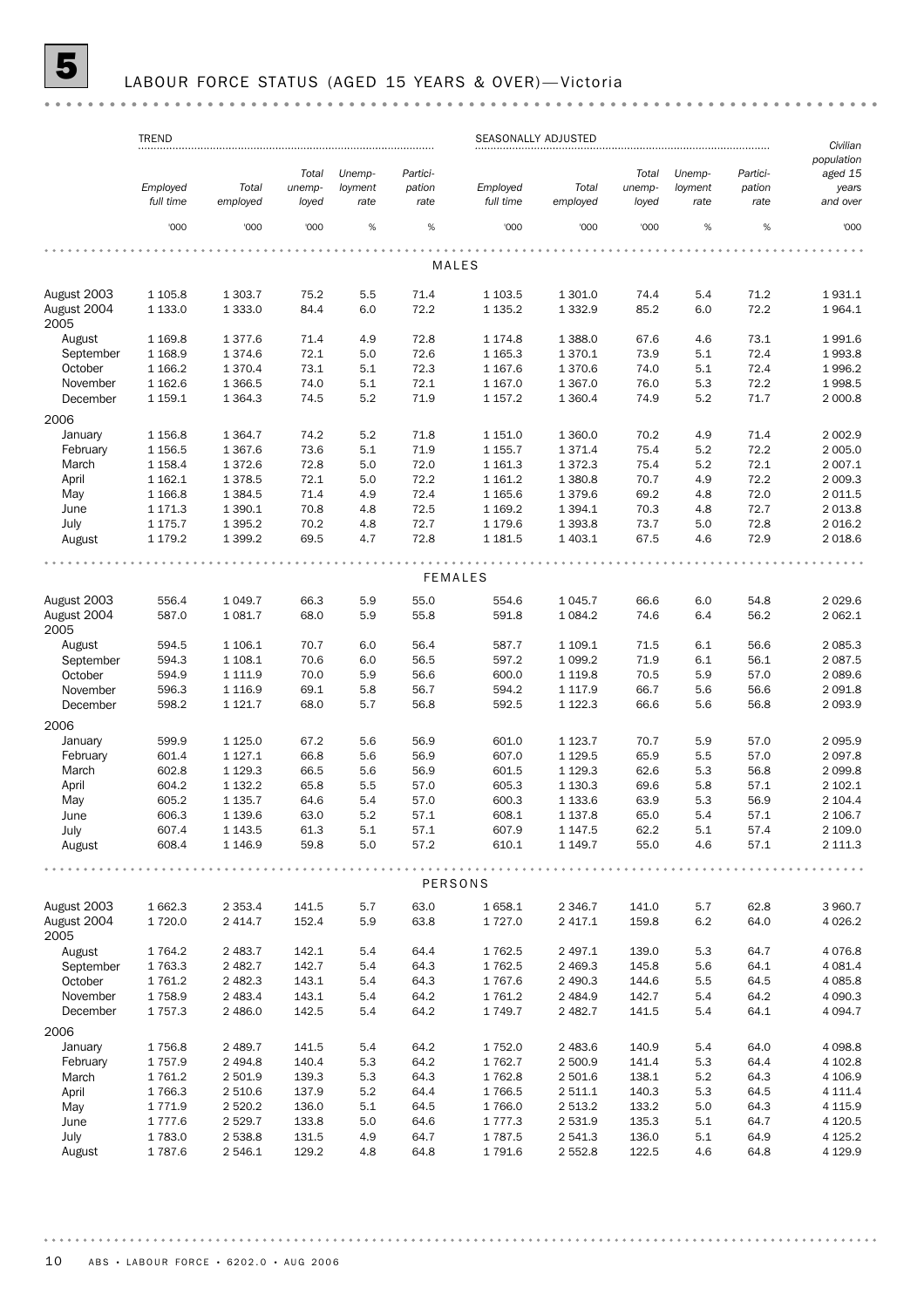# 6 LABOUR FORCE STATUS (AGED 15 YEARS & OVER)— Queensland

|                      | <b>TREND</b>           |                  |                |            |              | SEASONALLY ADJUSTED |                   |                |            |              | Civilian           |
|----------------------|------------------------|------------------|----------------|------------|--------------|---------------------|-------------------|----------------|------------|--------------|--------------------|
|                      |                        |                  |                |            |              |                     |                   |                |            |              | population         |
|                      |                        |                  | Total          | Unemp-     | Partici-     |                     |                   | Total          | Unemp-     | Partici-     | aged 15            |
|                      | Employed               | Total            | unemp-         | loyment    | pation       | Employed            | Total             | unemp-         | loyment    | pation       | years              |
|                      | full time              | employed         | loyed          | rate       | rate         | full time           | employed          | loyed          | rate       | rate         | and over           |
|                      | '000                   | '000             | '000           | %          | $\%$         | '000                | '000              | '000           | %          | %            | '000               |
|                      |                        |                  |                |            |              | <b>MALES</b>        |                   |                |            |              |                    |
|                      |                        |                  |                |            |              |                     |                   |                |            |              |                    |
| August 2003          | 846.9                  | 997.6            | 68.7           | 6.4        | 71.9         | 849.5               | 996.9             | 68.5           | 6.4        | 71.8         | 1 4 8 3 . 4        |
| August 2004<br>2005  | 904.0                  | 1 0 5 2.8        | 57.7           | 5.2        | 72.9         | 900.2               | 1 0 4 9.9         | 55.9           | 5.1        | 72.6         | 1522.7             |
| August               | 945.1                  | 1 0 98.8         | 50.5           | 4.4        | 73.7         | 943.9               | 1 101.6           | 53.4           | 4.6        | 74.1         | 1 558.4            |
| September            | 946.3                  | 1 0 9 9.3        | 50.8           | 4.4        | 73.6         | 944.6               | 1 0 9 9.7         | 49.8           | 4.3        | 73.6         | 1561.2             |
| October              | 946.6                  | 1 0 9 9.4        | 51.9           | 4.5        | 73.6         | 946.8               | 1 0 9 7 .6        | 51.8           | 4.5        | 73.5         | 1564.9             |
| November             | 945.9                  | 1 0 9 9.2        | 53.4           | 4.6        | 73.5         | 949.0               | 1 0 98.6          | 51.8           | 4.5        | 73.3         | 1 568.7            |
| December             | 944.8                  | 1 0 9 9.1        | 54.5           | 4.7        | 73.4         | 943.2               | 1 100.1           | 53.0           | 4.6        | 73.3         | 1572.5             |
| 2006                 |                        |                  |                |            |              |                     |                   |                |            |              |                    |
| January              | 943.9                  | 1 0 9 9.6        | 54.9           | 4.8        | 73.3         | 944.7               | 1 0 98.8          | 57.5           | 5.0        | 73.4         | 1575.6             |
| February             | 943.7                  | 1 100.9          | 54.5           | 4.7        | 73.2         | 943.6               | 1 100.9           | 57.8           | 5.0        | 73.4         | 1579.0             |
| March                | 945.0                  | 1 103.4          | 53.3           | 4.6        | 73.1         | 943.7               | 1 1 0 4.8         | 53.7           | 4.6        | 73.2         | 1582.1             |
| April                | 947.8                  | 1 106.9          | 51.3           | 4.4        | 73.1         | 942.3               | 1 1 0 4 .3        | 46.2           | 4.0        | 72.6         | 1585.1             |
| May                  | 951.7                  | 1 1 1 1 .2       | 49.4           | 4.3        | 73.1         | 952.4               | 1 107.0           | 51.7           | 4.5        | 73.0         | 1588.3             |
| June                 | 955.8                  | 1 1 1 5.8        | 47.7           | 4.1        | 73.1         | 962.2               | 1 1 2 0.1         | 47.4           | 4.1        | 73.4         | 1591.3             |
| July                 | 959.7                  | 1 1 2 0.1        | 46.2           | 4.0        | 73.2         | 955.9               | 1 1 2 1 . 3       | 45.8           | 3.9        | 73.2         | 1594.2             |
| August               | 963.2                  | 1 1 2 3 . 9      | 45.2           | 3.9        | 73.2         | 966.6               | 1 1 2 5 . 9       | 45.5           | 3.9        | 73.3         | 1597.2             |
|                      |                        |                  |                |            |              |                     |                   |                |            |              |                    |
|                      |                        |                  |                |            |              | <b>FEMALES</b>      |                   |                |            |              |                    |
| August 2003          | 438.5                  | 818.8            | 59.7           | 6.8        | 57.6         | 436.8               | 817.9             | 59.8           | 6.8        | 57.5         | 1 5 2 5 . 2        |
| August 2004<br>2005  | 472.1                  | 851.9            | 50.1           | 5.5        | 57.7         | 471.3               | 849.1             | 50.6           | 5.6        | 57.5         | 1 5 6 4 . 0        |
| August               | 491.0                  | 897.3            | 54.0           | 5.7        | 59.6         | 490.8               | 894.8             | 55.5           | 5.8        | 59.6         | 1595.2             |
| September            | 488.8                  | 897.2            | 53.2           | 5.6        | 59.5         | 493.8               | 902.0             | 54.0           | 5.6        | 59.8         | 1597.9             |
| October              | 486.3                  | 896.6            | 52.5           | 5.5        | 59.3         | 481.8               | 895.0             | 51.8           | 5.5        | 59.2         | 1 600.6            |
| November             | 484.1                  | 895.7            | 52.1           | 5.5        | 59.1         | 482.8               | 896.7             | 49.7           | 5.3        | 59.0         | 1 603.4            |
| December             | 483.4                  | 895.7            | 52.0           | 5.5        | 59.0         | 481.4               | 892.6             | 50.6           | 5.4        | 58.7         | 1606.1             |
| 2006                 |                        |                  |                |            |              |                     |                   |                |            |              |                    |
| January              | 485.1                  | 897.0            | 52.3           | 5.5        | 59.0         | 486.1               | 896.7             | 53.7           | 5.7        | 59.1         | 1608.8             |
| February             | 488.9                  | 899.8            | 52.7           | 5.5        | 59.1         | 493.1               | 897.6             | 55.3           | 5.8        | 59.1         | 1611.4             |
| March                | 494.8                  | 904.4            | 52.9           | 5.5        | 59.3         | 486.6               | 909.3             | 52.0           | 5.4        | 59.6         | 1614.1             |
| April                | 501.9                  | 910.6            | 52.6           | 5.5        | 59.6         | 503.0               | 907.3             | 51.4           | 5.4        | 59.3         | 1616.6             |
|                      | 509.2                  |                  |                | 5.4        | 59.9         |                     |                   | 53.4           |            |              |                    |
| May                  |                        | 917.5            | 52.2           | 5.3        |              | 511.1               | 917.5             |                | 5.5        | 60.0         | 1619.1             |
| June                 | 516.3                  | 924.7            | 51.9           |            | 60.2         | 518.4               | 920.6             | 51.1           | 5.3        | 59.9         | 1621.6             |
| July<br>August       | 522.6<br>527.8         | 931.5<br>937.7   | 51.6<br>51.4   | 5.2<br>5.2 | 60.5<br>60.8 | 522.9<br>529.5      | 934.9<br>943.9    | 51.6<br>52.0   | 5.2<br>5.2 | 60.7<br>61.2 | 1 624.3<br>1 627.0 |
|                      |                        |                  |                |            |              |                     |                   |                |            |              |                    |
|                      |                        |                  |                |            |              | PERSONS             |                   |                |            |              |                    |
| August 2003          | 1 2 8 5 . 3            | 1816.4           | 128.4          | 6.6        | 64.6         | 1 2 8 6.2           | 1814.8            | 128.3          | 6.6        | 64.6         | 3 008.6            |
| August 2004<br>2005  | 1376.1                 | 1904.7           | 107.7          | 5.4        | 65.2         | 1371.6              | 1899.0            | 106.5          | 5.3        | 65.0         | 3 0 8 6.8          |
| August               | 1 4 3 6.1              | 1996.1           | 104.5          | 5.0        | 66.6         | 1434.7              | 1996.4            | 108.9          | 5.2        | 66.8         | 3 153.5            |
|                      |                        |                  |                |            |              |                     |                   |                |            |              | 3 159.1            |
| September<br>October | 1 4 3 5.1<br>1 4 3 2.8 | 1996.5<br>1995.9 | 104.0<br>104.4 | 5.0<br>5.0 | 66.5<br>66.3 | 1438.4<br>1428.6    | 2 001.7<br>1992.7 | 103.7<br>103.7 | 4.9<br>4.9 | 66.6<br>66.2 | 3 165.5            |
|                      |                        |                  |                |            |              |                     |                   |                |            |              |                    |
| November             | 1 4 3 0.0              | 1994.9           | 105.4          | 5.0        | 66.2         | 1431.8              | 1995.3            | 101.5          | 4.8        | 66.1         | 3 172.1            |
| December<br>2006     | 1 4 28.2               | 1994.8           | 106.5          | 5.1        | 66.1         | 1424.6              | 1992.7            | 103.6          | 4.9        | 66.0         | 3 178.6            |
| January              | 1 4 2 9.0              | 1996.6           | 107.2          | 5.1        | 66.1         | 1430.8              | 1995.5            | 111.3          | 5.3        | 66.2         | 3 184.4            |
| February             | 1 4 3 2.6              | 2 000.7          | 107.3          | 5.1        | 66.1         | 1 4 3 6.7           | 1998.5            | 113.2          | 5.4        | 66.2         | 3 190.4            |
|                      |                        |                  |                |            |              |                     |                   |                |            |              |                    |
| March                | 1 4 3 9.8              | 2 0 0 7.8        | 106.1          | 5.0        | 66.1         | 1 4 3 0.3           | 2014.1            | 105.7          | 5.0        | 66.3         | 3 196.2            |
| April                | 1 4 4 9.7              | 2017.5           | 104.0          | 4.9        | 66.3         | 1 4 4 5 . 3         | 2 0 1 1.5         | 97.6           | 4.6        | 65.9         | 3 201.7            |
| May                  | 1 460.9                | 2028.7           | 101.6          | 4.8        | 66.4         | 1 4 6 3.5           | 2 0 2 4 .5        | 105.1          | 4.9        | 66.4         | 3 207.4            |
| June                 | 1 472.1                | 2 040.5          | 99.5           | 4.7        | 66.6         | 1480.6              | 2 040.7           | 98.5           | 4.6        | 66.6         | 3 2 1 2.9          |
| July                 | 1 482.3                | 2 0 5 1.7        | 97.9           | 4.6        | 66.8         | 1478.7              | 2 0 5 6.2         | 97.4           | 4.5        | 66.9         | 3 2 18.6           |
| August               | 1 4 9 1.0              | 2 0 6 1.5        | 96.7           | 4.5        | 67.0         | 1 4 9 6.1           | 2 0 6 9.8         | 97.4           | 4.5        | 67.2         | 3 2 2 4 . 2        |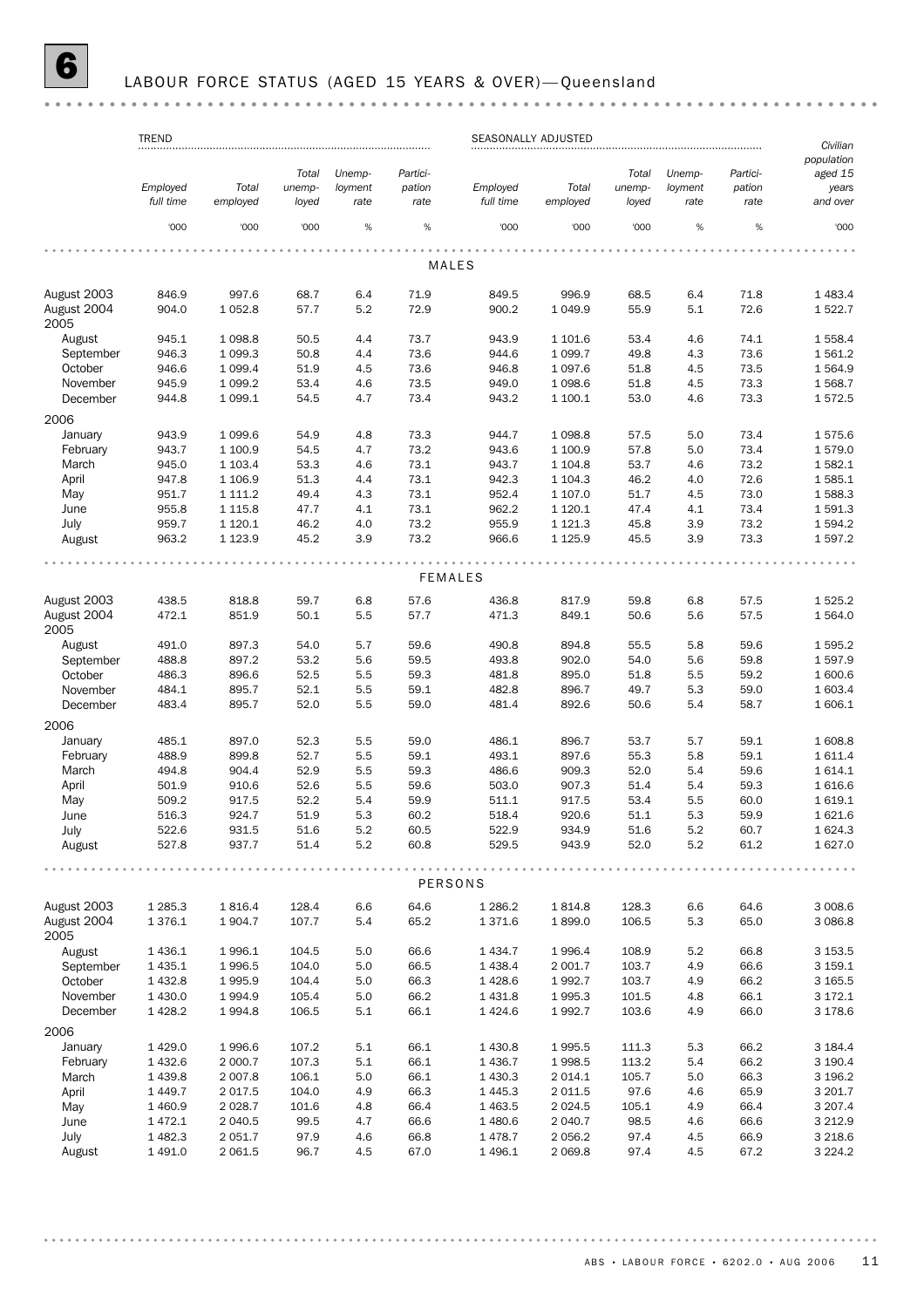# LABOUR FORCE STATUS (AGED 15 YEARS & OVER)-South Australia

|                                    | <b>TREND</b>          | <b>SEASONALLY ADJUSTED</b> |                          |                           |                            |                       |                   |                          | Civilian                  |                            |                                            |
|------------------------------------|-----------------------|----------------------------|--------------------------|---------------------------|----------------------------|-----------------------|-------------------|--------------------------|---------------------------|----------------------------|--------------------------------------------|
|                                    | Employed<br>full time | Total<br>employed          | Total<br>unemp-<br>loyed | Unemp-<br>loyment<br>rate | Partici-<br>pation<br>rate | Employed<br>full time | Total<br>employed | Total<br>unemp-<br>loyed | Unemp-<br>loyment<br>rate | Partici-<br>pation<br>rate | population<br>aged 15<br>years<br>and over |
|                                    | '000                  | '000                       | '000                     | %                         | %                          | '000                  | '000              | '000                     | %                         | %                          | '000                                       |
|                                    |                       |                            |                          |                           |                            | MALES                 |                   |                          |                           |                            |                                            |
|                                    |                       |                            |                          |                           |                            |                       |                   |                          |                           |                            |                                            |
| August 2003                        | 338.2                 | 396.8                      | 26.6                     | 6.3                       | 69.7                       | 337.1                 | 397.8             | 25.1                     | 5.9                       | 69.6                       | 607.2                                      |
| August 2004<br>2005                | 334.5                 | 400.0                      | 27.1                     | 6.3                       | 69.7                       | 333.5                 | 398.8             | 27.8                     | 6.5                       | 69.6                       | 613.2                                      |
| August                             | 342.2                 | 405.1                      | 22.8                     | 5.3                       | 69.3                       | 343.7                 | 404.4             | 23.0                     | 5.4                       | 69.2                       | 617.9                                      |
| September<br>October               | 342.3<br>342.5        | 404.8<br>404.7             | 23.0<br>23.0             | 5.4<br>5.4                | 69.2<br>69.1               | 343.3<br>342.1        | 406.1<br>404.2    | 23.6<br>24.4             | 5.5<br>5.7                | 69.5<br>69.3               | 618.4<br>619.0                             |
| November                           | 342.4                 | 404.8                      | 22.9                     | 5.4                       | 69.0                       | 341.1                 | 404.6             | 22.6                     | 5.3                       | 68.9                       | 619.6                                      |
| December                           | 342.1                 | 405.0                      | 23.1                     | 5.4                       | 69.0                       | 344.3                 | 405.5             | 20.8                     | 4.9                       | 68.7                       | 620.2                                      |
|                                    |                       |                            |                          |                           |                            |                       |                   |                          |                           |                            |                                            |
| 2006                               | 341.6                 | 405.2                      | 23.4                     | 5.5                       | 69.1                       | 341.1                 | 402.4             | 23.7                     | 5.6                       | 68.7                       | 620.6                                      |
| January<br>February                | 341.1                 | 405.3                      | 23.8                     | 5.6                       | 69.1                       | 341.1                 | 409.8             | 22.8                     | 5.3                       | 69.7                       | 621.1                                      |
| March                              | 340.9                 | 405.8                      | 23.9                     | 5.6                       | 69.1                       | 340.1                 | 405.1             | 26.4                     | 6.1                       | 69.4                       | 621.6                                      |
| April                              | 341.1                 | 406.5                      | 23.6                     | 5.5                       | 69.1                       | 341.3                 | 404.4             | 24.6                     | 5.7                       | 69.0                       | 622.1                                      |
| May                                | 341.6                 | 407.6                      | 22.9                     | 5.3                       | 69.1                       | 340.7                 | 407.0             | 22.9                     | 5.3                       | 69.0                       | 622.6                                      |
| June                               | 342.5                 | 408.9                      | 21.9                     | 5.1                       | 69.2                       | 341.7                 | 408.6             | 20.2                     | 4.7                       | 68.8                       | 623.1                                      |
| July                               | 343.4                 | 410.4                      | 21.0                     | 4.9                       | 69.2                       | 344.6                 | 411.7             | 20.9                     | 4.8                       | 69.4                       | 623.5                                      |
| August                             | 344.2                 | 411.5                      | 20.3                     | 4.7                       | 69.2                       | 345.2                 | 413.3             | 20.4                     | 4.7                       | 69.5                       | 623.8                                      |
|                                    |                       |                            |                          |                           |                            |                       |                   |                          |                           |                            |                                            |
|                                    |                       |                            |                          |                           |                            | <b>FEMALES</b>        |                   |                          |                           |                            |                                            |
| August 2003                        | 164.0                 | 322.4                      | 21.2                     | 6.2                       | 54.4                       | 161.8                 | 321.7             | 21.2                     | 6.2                       | 54.3                       | 631.6                                      |
| August 2004<br>2005                | 161.6                 | 321.5                      | 19.6                     | 5.7                       | 53.6                       | 161.2                 | 323.3             | 19.7                     | 5.8                       | 53.9                       | 636.9                                      |
| August                             | 168.5                 | 336.2                      | 15.3                     | 4.4                       | 54.9                       | 170.9                 | 336.8             | 15.1                     | 4.3                       | 55.0                       | 640.1                                      |
| September                          | 168.4                 | 336.7                      | 15.2                     | 4.3                       | 54.9                       | 168.8                 | 335.6             | 15.6                     | 4.4                       | 54.8                       | 640.5                                      |
| October                            | 168.8                 | 337.1                      | 15.6                     | 4.4                       | 55.0                       | 162.2                 | 334.3             | 15.3                     | 4.4                       | 54.5                       | 641.0                                      |
| November                           | 169.7                 | 337.6                      | 16.1                     | 4.6                       | 55.1                       | 171.8                 | 338.5             | 15.2                     | 4.3                       | 55.1                       | 641.5                                      |
| December<br>2006                   | 170.8                 | 338.1                      | 16.7                     | 4.7                       | 55.3                       | 171.1                 | 339.6             | 19.2                     | 5.3                       | 55.9                       | 642.0                                      |
| January                            | 172.0                 | 338.5                      | 17.1                     | 4.8                       | 55.3                       | 174.7                 | 340.2             | 15.3                     | 4.3                       | 55.3                       | 642.5                                      |
| February                           | 172.8                 | 338.6                      | 17.3                     | 4.9                       | 55.4                       | 172.3                 | 338.0             | 18.3                     | 5.1                       | 55.4                       | 642.9                                      |
| March                              | 173.1                 | 338.7                      | 17.4                     | 4.9                       | 55.3                       | 173.1                 | 336.4             | 16.7                     | 4.7                       | 54.9                       | 643.3                                      |
| April                              | 173.1                 | 338.8                      | 17.4                     | 4.9                       | 55.3                       | 171.9                 | 340.0             | 17.9                     | 5.0                       | 55.6                       | 643.8                                      |
| May                                | 173.4                 | 339.3                      | 17.5                     | 4.9                       | 55.4                       | 172.9                 | 338.3             | 17.5                     | 4.9                       | 55.2                       | 644.3                                      |
| June                               | 173.9                 | 339.9                      | 17.7                     | 4.9                       | 55.5                       | 174.7                 | 340.8             | 16.7                     | 4.7                       | 55.5                       | 644.7                                      |
| July                               | 174.5                 | 340.4                      | 17.8                     | $5.0\,$                   | 55.5                       | 173.7                 | 340.7             | 18.6                     | 5.2                       | 55.7                       | 645.2                                      |
| August                             | 175.2                 | 341.0                      | 17.9                     | 5.0                       | 55.6                       | 176.6                 | 340.9             | 18.0                     | 5.0                       | 55.6                       | 645.6                                      |
|                                    |                       |                            |                          |                           |                            | PERSONS               |                   |                          |                           |                            |                                            |
|                                    |                       |                            |                          |                           |                            |                       |                   |                          |                           |                            |                                            |
| August 2003<br>August 2004<br>2005 | 502.2<br>496.1        | 719.2<br>721.5             | 47.8<br>46.7             | 6.2<br>6.1                | 61.9<br>61.5               | 498.8<br>494.7        | 719.5<br>722.1    | 46.2<br>47.5             | 6.0<br>6.2                | 61.8<br>61.6               | 1 2 3 8.8<br>1 250.0                       |
| August                             | 510.7                 | 741.4                      | 38.1                     | 4.9                       | 62.0                       | 514.6                 | 741.2             | 38.1                     | 4.9                       | 61.9                       | 1 258.0                                    |
| September                          | 510.7                 | 741.4                      | 38.3                     | 4.9                       | 61.9                       | 512.1                 | 741.7             | 39.2                     | 5.0                       | 62.0                       | 1 2 5 8.9                                  |
| October                            | 511.3                 | 741.8                      | 38.6                     | 4.9                       | 61.9                       | 504.3                 | 738.5             | 39.7                     | 5.1                       | 61.8                       | 1 260.0                                    |
| November                           | 512.1                 | 742.4                      | 39.1                     | 5.0                       | 62.0                       | 512.9                 | 743.1             | 37.8                     | 4.8                       | 61.9                       | 1 2 6 1 . 1                                |
| December                           | 512.9                 | 743.1                      | 39.8                     | 5.1                       | 62.0                       | 515.4                 | 745.0             | 40.0                     | 5.1                       | 62.2                       | 1 262.2                                    |
| 2006                               |                       |                            |                          |                           |                            |                       |                   |                          |                           |                            |                                            |
| January                            | 513.5                 | 743.6                      | 40.5                     | 5.2                       | 62.1                       | 515.7                 | 742.6             | 39.1                     | 5.0                       | 61.9                       | 1 2 6 3 . 1                                |
| February                           | 513.9                 | 744.0                      | 41.1                     | 5.2                       | 62.1                       | 513.5                 | 747.8             | 41.1                     | 5.2                       | 62.4                       | 1 2 64.0                                   |
| March                              | 514.0                 | 744.4                      | 41.3                     | 5.3                       | 62.1                       | 513.3                 | 741.5             | 43.1                     | 5.5                       | 62.0                       | 1 2 6 4 .9                                 |
| April                              | 514.2                 | 745.3                      | 41.1                     | 5.2                       | 62.1                       | 513.3                 | 744.4             | 42.6                     | 5.4                       | 62.2                       | 1 2 6 5.9                                  |
| May                                | 515.0                 | 746.9                      | 40.4                     | 5.1                       | 62.1                       | 513.6                 | 745.3             | 40.4                     | 5.1                       | 62.0                       | 1 2 6 6.8                                  |
| June                               | 516.4                 | 748.8                      | 39.6                     | 5.0                       | 62.2                       | 516.4                 | 749.4             | 36.8                     | 4.7                       | 62.0                       | 1 2 6 7 .8                                 |
| July                               | 517.9                 | 750.8                      | 38.9                     | 4.9<br>4.8                | 62.3                       | 518.3                 | 752.4             | 39.5                     | 5.0<br>4.8                | 62.4                       | 1 2 68.6                                   |
| August                             | 519.4                 | 752.5                      | 38.2                     |                           | 62.3                       | 521.8                 | 754.2             | 38.4                     |                           | 62.4                       | 1 2 6 9.5                                  |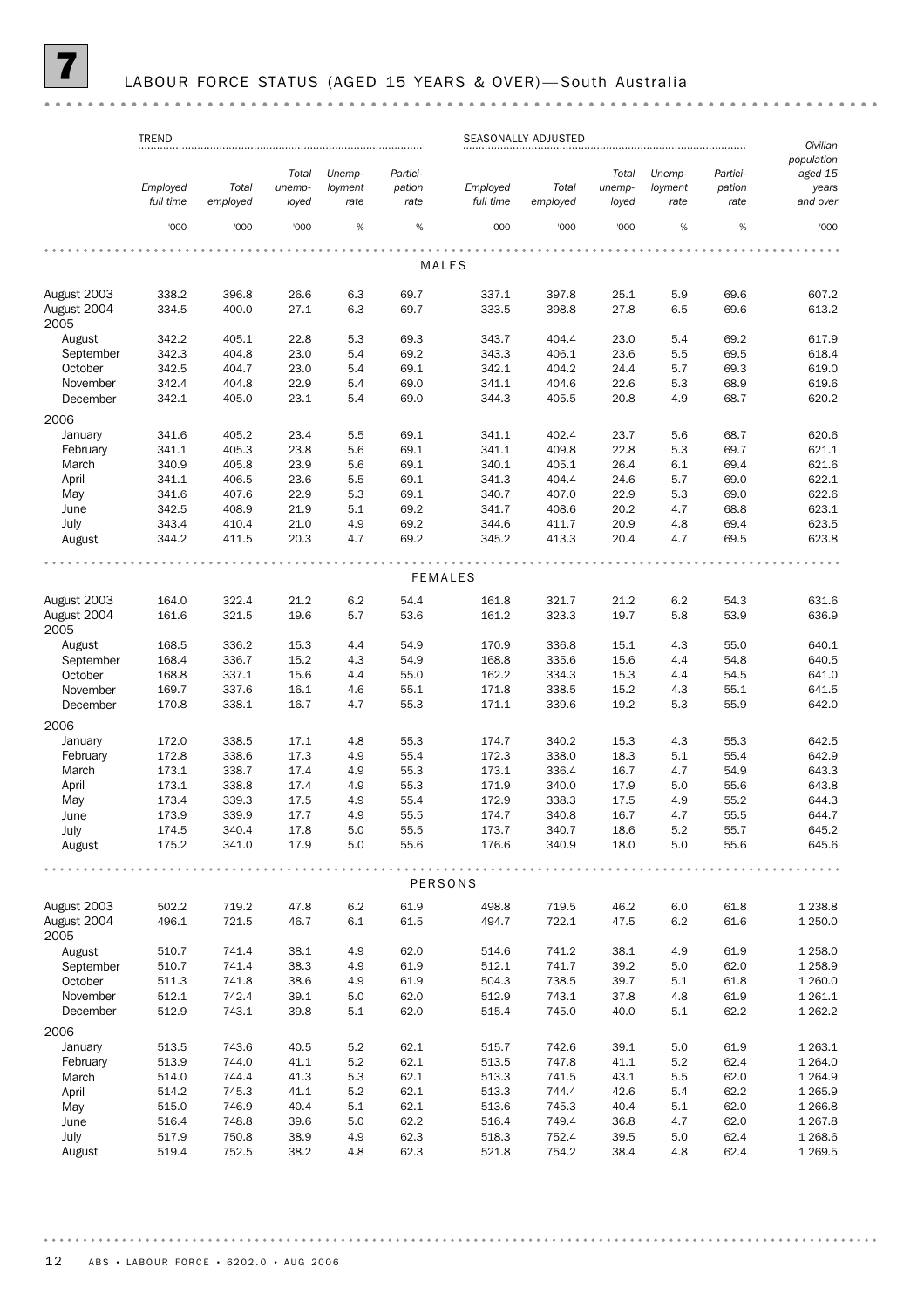# 8 LABOUR FORCE STATUS (AGED 15 YEARS & OVER)— Western Australia

|                      | <b>TREND</b><br>SEASONALLY ADJUSTED |                |                 |                   |                    |                       |                |                 | Civilian          |                    |                                            |
|----------------------|-------------------------------------|----------------|-----------------|-------------------|--------------------|-----------------------|----------------|-----------------|-------------------|--------------------|--------------------------------------------|
|                      | Employed<br>full time               | Total          | Total<br>unemp- | Unemp-<br>loyment | Partici-<br>pation | Employed<br>full time | Total          | Total<br>unemp- | Unemp-<br>loyment | Partici-<br>pation | population<br>aged 15<br>years<br>and over |
|                      |                                     | employed       | loyed           | rate              | rate               |                       | employed       | loyed           | rate              | rate               |                                            |
|                      | '000                                | '000           | '000            | %                 | %                  | '000                  | '000           | '000            | %                 | %                  | '000                                       |
|                      |                                     |                |                 |                   |                    | <b>MALES</b>          |                |                 |                   |                    |                                            |
| August 2003          | 466.9                               | 545.3          | 34.2            | 5.9               | 75.0               | 465.9                 | 544.4          | 32.8            | 5.7               | 74.7               | 772.5                                      |
| August 2004<br>2005  | 471.6                               | 552.6          | 26.1            | 4.5               | 73.3               | 470.7                 | 549.5          | 26.3            | 4.6               | 73.0               | 789.1                                      |
| August               | 504.7                               | 589.1          | 25.4            | 4.1               | 76.5               | 511.6                 | 589.6          | 25.3            | 4.1               | 76.6               | 803.1                                      |
| September            | 505.3                               | 590.4          | 24.6            | 4.0               | 76.4               | 507.4                 | 595.9          | 23.1            | 3.7               | 76.9               | 804.6                                      |
| October              | 505.8                               | 591.5          | 24.0            | 3.9               | 76.4               | 502.2                 | 589.2          | 23.4            | 3.8               | 76.0               | 806.0                                      |
| November             | 506.6                               | 592.4          | 23.7            | 3.9               | 76.3               | 504.2                 | 590.4          | 22.6            | 3.7               | 75.9               | 807.3                                      |
| December             | 507.8                               | 593.6          | 23.7            | 3.8               | 76.3               | 507.5                 | 594.1          | 24.9            | 4.0               | 76.5               | 808.7                                      |
| 2006                 |                                     |                |                 |                   |                    |                       |                |                 |                   |                    |                                            |
| January              | 509.4                               | 594.9          | 23.7            | 3.8               | 76.4               | 508.8                 | 593.4          | 24.2            | 3.9               | 76.2               | 810.0                                      |
| February             | 511.3                               | 596.2          | 23.3            | 3.8               | 76.4               | 513.5                 | 595.4          | 24.2            | 3.9               | 76.4               | 811.3                                      |
| March                | 513.1                               | 597.5          | 22.4            | 3.6               | 76.3               | 516.4                 | 603.2          | 21.9            | 3.5               | 76.9               | 812.7                                      |
| April<br>May         | 514.8<br>516.5                      | 598.5<br>599.4 | 21.2<br>20.0    | 3.4<br>3.2        | 76.1<br>75.9       | 513.7<br>512.8        | 598.0<br>596.4 | 21.6<br>19.0    | 3.5<br>3.1        | 76.1<br>75.5       | 814.1<br>815.4                             |
| June                 | 518.5                               | 600.3          | 19.0            | 3.1               | 75.8               | 516.2                 | 598.1          | 19.7            | 3.2               | 75.6               | 816.8                                      |
| July                 | 520.7                               | 601.4          | 18.1            | 2.9               | 75.7               | 524.7                 | 603.8          | 17.1            | 2.7               | 75.9               | 818.4                                      |
| August               | 522.6                               | 602.3          | 17.4            | 2.8               | 75.6               | 524.8                 | 603.9          | 17.9            | 2.9               | 75.8               | 820.0                                      |
|                      |                                     |                |                 |                   |                    |                       |                |                 |                   |                    |                                            |
|                      |                                     |                |                 |                   |                    | <b>FEMALES</b>        |                |                 |                   |                    |                                            |
| August 2003          | 214.8                               | 417.4          | 28.4            | 6.4               | 56.9               | 212.0                 | 419.8          | 28.8            | 6.4               | 57.2               | 783.7                                      |
| August 2004<br>2005  | 223.9                               | 434.2          | 24.5            | 5.3               | 57.3               | 221.2                 | 431.3          | 23.0            | 5.1               | 56.7               | 800.6                                      |
| August               | 238.8                               | 462.2          | 23.0            | 4.7               | 59.7               | 243.4                 | 465.8          | 22.5            | 4.6               | 60.1               | 812.9                                      |
| September            | 237.7                               | 462.7          | 22.2            | 4.6               | 59.6               | 240.0                 | 461.2          | 22.1            | 4.6               | 59.3               | 814.3                                      |
| October              | 236.9                               | 462.9          | 21.7            | 4.5               | 59.5               | 228.9                 | 462.3          | 20.8            | 4.3               | 59.3               | 815.3                                      |
| November<br>December | 236.6<br>237.1                      | 463.1<br>463.3 | 21.5<br>21.6    | 4.4<br>4.5        | 59.4<br>59.3       | 233.5<br>237.7        | 462.2<br>462.1 | 21.8<br>22.2    | 4.5<br>4.6        | 59.3<br>59.3       | 816.2<br>817.1                             |
| 2006                 |                                     |                |                 |                   |                    |                       |                |                 |                   |                    |                                            |
| January              | 237.7                               | 463.7          | 21.7            | 4.5               | 59.3               | 243.5                 | 467.8          | 20.5            | 4.2               | 59.7               | 818.0                                      |
| February             | 238.4                               | 464.4          | 21.7            | 4.5               | 59.3               | 240.1                 | 462.5          | 22.2            | 4.6               | 59.2               | 818.9                                      |
| March                | 239.0                               | 465.4          | 21.3            | 4.4               | 59.4               | 238.1                 | 464.3          | 23.0            | 4.7               | 59.4               | 819.9                                      |
| April                | 239.6                               | 466.7          | 20.7            | 4.2               | 59.4               | 235.7                 | 466.2          | 20.4            | 4.2               | 59.3               | 820.9                                      |
| May                  | 240.5                               | 468.1          | 20.2            | 4.1               | 59.4               | 238.1                 | 467.9          | 19.4            | 4.0               | 59.3               | 822.0                                      |
| June                 | 242.0                               | 469.4          | 19.7            | 4.0               | 59.4               | 241.3                 | 470.0          | 19.7            | 4.0               | 59.5               | 823.1                                      |
| July<br>August       | 243.5<br>245.1                      | 470.6<br>471.7 | 19.5<br>19.3    | 4.0<br>3.9        | 59.5<br>59.5       | 253.5<br>240.4        | 473.7<br>469.3 | 17.5<br>21.7    | 3.6<br>4.4        | 59.6<br>59.5       | 824.3<br>825.6                             |
|                      |                                     |                |                 |                   |                    |                       |                |                 |                   |                    |                                            |
|                      |                                     |                |                 |                   |                    | PERSONS               |                |                 |                   |                    |                                            |
| August 2003          | 681.7                               | 962.7          | 62.7            | 6.1               | 65.9               | 677.9                 | 964.2          | 61.6            | 6.0               | 65.9               | 1 556.2                                    |
| August 2004<br>2005  | 695.5                               | 986.8          | 50.6            | 4.9               | 65.3               | 691.9                 | 980.8          | 49.3            | 4.8               | 64.8               | 1589.8                                     |
| August               | 743.5                               | 1 0 5 1.3      | 48.4            | 4.4               | 68.1               | 755.0                 | 1 0 5 5.4      | 47.8            | 4.3               | 68.3               | 1 616.0                                    |
| September            | 743.0                               | 1 0 5 3.2      | 46.8            | 4.3               | 68.0               | 747.3                 | 1 0 5 7 .0     | 45.2            | 4.1               | 68.1               | 1618.9                                     |
| October              | 742.6                               | 1 0 5 4 . 4    | 45.7            | 4.2               | 67.9               | 731.1                 | 1 0 5 1.5      | 44.2            | 4.0               | 67.6               | 1 621.2                                    |
| November             | 743.2                               | 1 0 5 5.5      | 45.3            | 4.1               | 67.8               | 737.7                 | 1052.6         | 44.4            | 4.0               | 67.6               | 1 623.5                                    |
| December<br>2006     | 744.9                               | 1056.9         | 45.3            | 4.1               | 67.8               | 745.2                 | 1 0 5 6.2      | 47.1            | 4.3               | 67.9               | 1625.8                                     |
| January              | 747.0                               | 1058.6         | 45.5            | 4.1               | 67.8               | 752.3                 | 1 0 6 1.2      | 44.7            | 4.0               | 67.9               | 1 628.0                                    |
| February             | 749.7                               | 1 0 6 0.6      | 45.0            | 4.1               | 67.8               | 753.5                 | 1 0 5 7.8      | 46.4            | 4.2               | 67.7               | 1 630.3                                    |
| March                | 752.2                               | 1 0 6 2.9      | 43.7            | 4.0               | 67.8               | 754.5                 | 1 0 6 7 .4     | 44.9            | 4.0               | 68.1               | 1 632.5                                    |
| April                | 754.3                               | 1 0 6 5.2      | 41.9            | 3.8               | 67.7               | 749.4                 | 1 0 6 4.2      | 42.1            | 3.8               | 67.7               | 1 635.0                                    |
| May                  | 757.0                               | 1 0 6 7 . 4    | 40.2            | 3.6               | 67.6               | 750.9                 | 1 0 6 4 .3     | 38.4            | 3.5               | 67.3               | 1 637.4                                    |
| June                 | 760.6                               | 1 0 69.7       | 38.7            | 3.5               | 67.6               | 757.6                 | 1 0 68.1       | 39.4            | 3.6               | 67.5               | 1 639.9                                    |
| July                 | 764.3                               | 1072.0         | 37.6            | 3.4               | 67.6               | 778.2                 | 1077.4         | 34.6            | 3.1               | 67.7               | 1 642.8                                    |
| August               | 767.7                               | 1074.0         | 36.7            | 3.3               | 67.6               | 765.2                 | 1073.2         | 39.7            | 3.6               | 67.6               | 1 645.6                                    |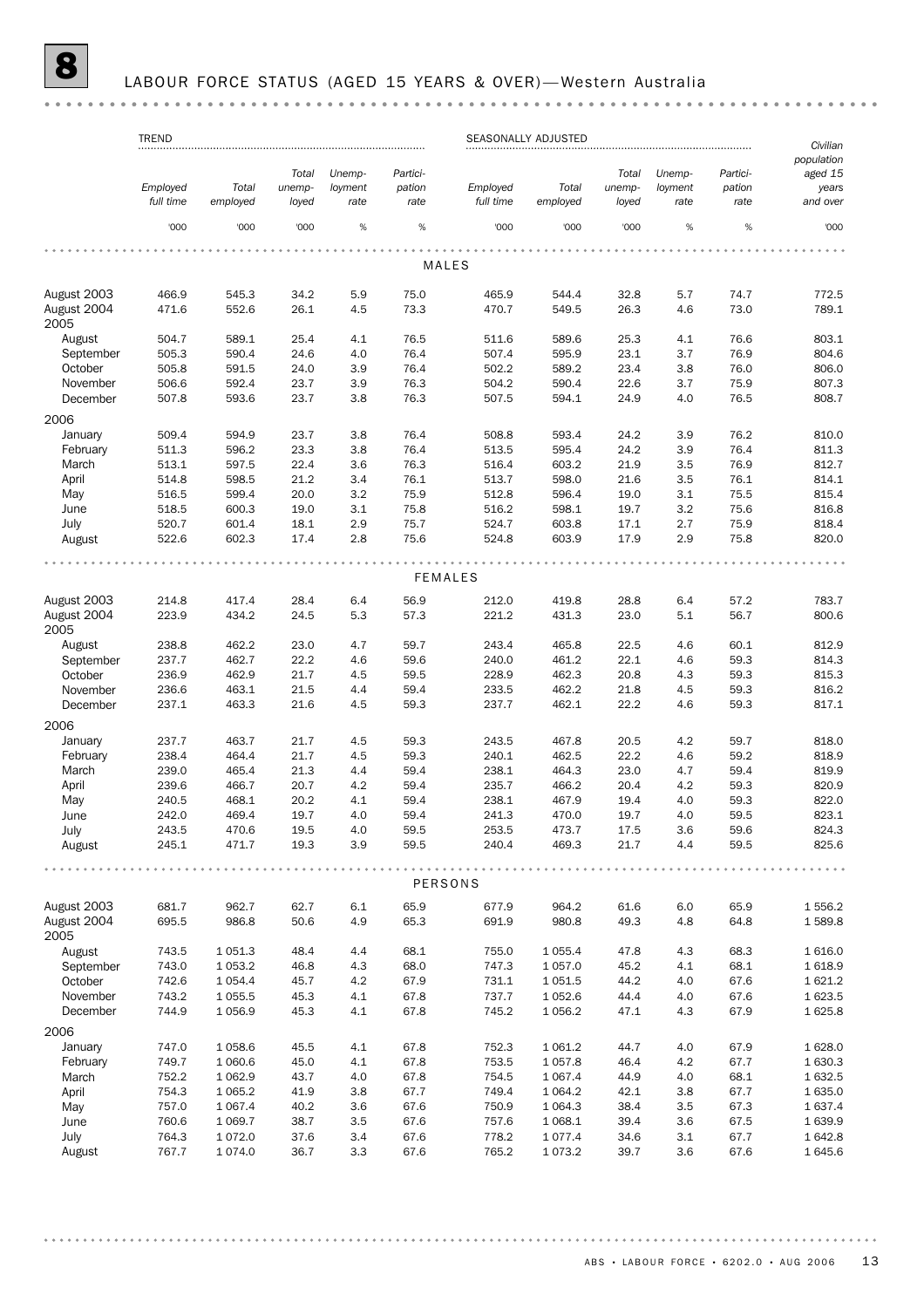### LABOUR FORCE STATUS (AGED 15 YEARS & OVER)-Tasmania

#### TREND SEASONALLY ADJUSTED *Civilian population Total Unemp-Partici-Total Unemp-Particiaged 15 Employed Total unemployment pation Employed Total unemployment pation years full time employed loyed rate rate full time employed loyed rate rate and over* '000 '000 '000 % % '000 '000 '000 % % '000 . . . . . . . MALES August 2003 97.2 113.5 9.7 7.9 66.4 97.6 114.0 10.2 8.2 66.9 185.6 August 2004 100.7 117.7 9.1 7.2 67.2 99.9 117.3 9.5 7.5 67.2 188.5 2005 August 99.4 119.8 7.9 6.2 67.0 99.4 119.9 7.6 6.0 66.9 190.7 September 100.1 120.8 8.2 6.4 67.6 100.0 120.2 8.2 6.4 67.3 190.9 October 100.9 121.8 8.5 6.5 68.2 100.6 121.2 8.8 6.8 68.1 191.0 November 101.5 122.6 8.8 6.7 68.7 101.9 122.7 8.9 6.8 68.9 191.0 December 101.9 123.0 8.9 6.7 69.0 102.7 124.8 8.7 6.5 69.9 191.1 2006 January 102.2 123.1 8.9 6.8 69.1 101.9 123.8 9.2 6.9 69.6 191.2 February 102.1 122.8 9.0 6.8 68.9 101.8 122.0 9.1 7.0 68.5 191.3 March 101.9 122.3 9.1 6.9 68.7 101.9 120.6 8.5 6.6 67.5 191.4 April 101.6 121.8 9.3 7.1 68.5 101.6 122.7 8.9 6.8 68.7 191.5 May 101.2 121.3 9.4 7.2 68.2 101.8 122.1 9.9 7.5 68.9 191.6 June 100.8 120.9 9.5 7.3 68.0 101.0 120.9 9.8 7.5 68.2 191.7 July 100.4 120.4 9.5 7.3 67.7 99.8 119.9 10.1 7.8 67.7 191.8 August 100.0 120.1 9.4 7.3 67.5 99.7 119.6 8.3 6.5 66.6 192.0 FEMALES August 2003 47.1 94.1 6.3 6.3 51.5 47.3 94.5 6.3 6.2 51.7 195.0 August 2004 47.3 96.3 6.0 5.8 51.7 46.9 96.4 5.3 5.2 51.4 197.8 2005 August 50.7 100.8 6.7 6.2 53.9 51.2 101.6 6.3 5.8 54.0 199.6 September 50.2 101.1 7.0 6.5 54.1 51.4 101.6 6.6 6.1 54.1 199.7 October 49.5 101.2 7.2 6.6 54.2 47.3 100.2 8.9 8.2 54.6 199.8 November 48.8 101.2 7.2 6.6 54.2 49.4 101.2 7.9 7.3 54.6 199.9 December 48.3 101.2 7.0 6.5 54.1 48.1 101.0 5.3 5.0 53.2 200.0 2006 January 48.1 101.2 6.8 6.3 54.0 48.0 102.0 6.7 6.2 54.3 200.1 February 48.5 101.4 6.6 6.1 53.9 48.3 101.2 6.6 6.2 53.8 200.2 March 49.2 101.9 6.4 5.9 54.0 49.8 102.3 6.7 6.1 54.4 200.3 April 50.2 102.5 6.2 5.7 54.3 48.9 100.8 6.3 5.9 53.4 200.5 May 51.2 103.2 6.1 5.6 54.5 50.9 103.0 6.2 5.7 54.5 200.6 June 52.2 103.9 5.8 5.3 54.7 54.1 104.9 6.0 5.4 55.3 200.7 July 53.0 104.5 5.6 5.1 54.8 52.9 106.4 4.6 4.1 55.2 200.9 August 53.6 105.0 5.5 4.9 55.0 53.1 103.5 6.1 5.5 54.5 201.1 . . . . . . . . . . . . . . . . . . . . . . . . . . . . . . . . . . . . . . . . . . . PERSONS August 2003 144.2 207.5 16.0 7.2 58.7 144.9 208.5 16.5 7.3 59.1 380.5 August 2004 148.0 214.0 15.1 6.6 59.3 146.8 213.6 14.8 6.5 59.1 386.3 2005 August 150.1 220.7 14.6 6.2 60.3 150.6 221.5 13.9 5.9 60.3 390.3 September 150.3 221.8 15.2 6.4 60.7 151.4 221.7 14.8 6.2 60.5 390.6 October 150.3 222.9 15.7 6.6 61.1 148.0 221.4 17.8 7.4 61.2 390.8 November 150.3 223.8 16.0 6.7 61.3 151.3 223.9 16.8 7.0 61.6 390.9 December 150.2 224.2 15.9 6.6 61.4 150.8 225.8 14.1 5.9 61.3 391.1 2006 January 150.3 224.3 15.7 6.5 61.3 149.9 225.8 15.9 6.6 61.8 391.3 February 150.6 224.3 15.6 6.5 61.3 150.1 223.1 15.8 6.6 61.0 391.5 March 151.2 224.2 15.5 6.5 61.2 151.7 222.9 15.2 6.4 60.8 391.7 April 151.8 224.3 15.5 6.5 61.2 150.5 223.5 15.2 6.4 60.9 391.9 May 152.4 224.5 15.5 6.5 61.2 152.7 225.2 16.1 6.7 61.5 392.2 June 153.0 224.8 15.3 6.4 61.2 155.0 225.9 15.8 6.5 61.6 392.4 July 153.4 225.0 15.1 6.3 61.1 152.7 226.2 14.7 6.1 61.3 392.7 August 153.6 225.1 14.9 6.2 61.1 152.8 223.1 14.3 6.0 60.4 393.1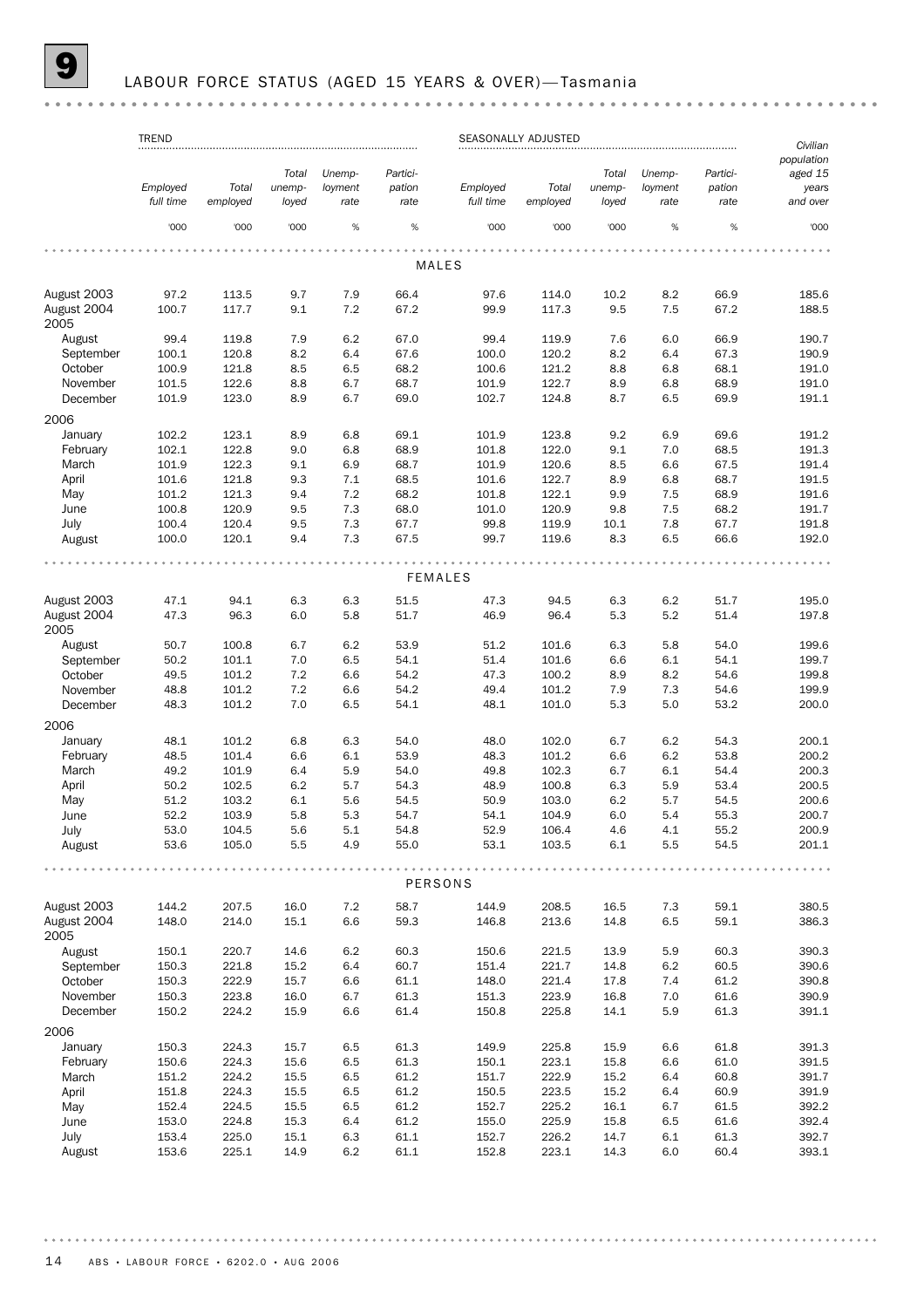|                      | TREND                 |                   |                     |                      |                       | Civilian          |
|----------------------|-----------------------|-------------------|---------------------|----------------------|-----------------------|-------------------|
|                      |                       |                   |                     |                      |                       | population        |
|                      |                       |                   |                     |                      |                       | aged 15           |
|                      | Employed<br>full time | Total<br>employed | Total<br>unemployed | Unemployment<br>rate | Participation<br>rate | years<br>and over |
|                      | '000                  | '000              | '000                | %                    | %                     | '000              |
|                      |                       |                   |                     |                      |                       |                   |
|                      |                       |                   | MALES               |                      |                       |                   |
| August 2003          | 44.0                  | 53.7              | 3.0                 | 5.3                  | 76.8                  | 73.9              |
| August 2004<br>2005  | 42.8                  | 50.6              | 4.6                 | 8.3                  | 74.4                  | 74.2              |
| August               | 43.0                  | 51.8              | 2.6                 | 4.7                  | 71.8                  | 75.8              |
| September            | 43.6                  | 52.5              | 2.7                 | 4.9                  | 72.6                  | 75.9              |
| October              | 44.3                  | 53.0              | 2.9                 | 5.3                  | 73.4                  | 76.2              |
| November<br>December | 44.8<br>45.1          | 53.2<br>53.2      | 3.3<br>3.6          | 5.8<br>6.4           | 73.9<br>74.1          | 76.5<br>76.7      |
| 2006                 |                       |                   |                     |                      |                       |                   |
| January              | 45.2                  | 53.1              | 3.8                 | 6.8                  | 74.0                  | 76.9              |
| February             | 45.2                  | 53.1              | 3.9                 | 6.8                  | 73.8                  | 77.2              |
| March                | 45.4                  | 53.2              | 3.7                 | 6.5                  | 73.5                  | 77.4              |
| April                | 45.7                  | 53.6              | 3.4                 | 6.0                  | 73.4                  | 77.6              |
| May                  | 46.2                  | 54.0              | 3.2                 | 5.5                  | 73.5                  | 77.9              |
| June                 | 46.8                  | 54.5              | 3.0                 | 5.2                  | 73.6                  | 78.1              |
| July                 | 47.2                  | 54.8              | 2.9                 | 5.1                  | 73.8                  | 78.3              |
| August               | 47.6                  | 55.1              | 2.9                 | 5.0                  | 73.9                  | 78.5              |
|                      |                       |                   |                     |                      |                       |                   |
|                      |                       |                   | <b>FEMALES</b>      |                      |                       |                   |
| August 2003          | 28.1                  | 40.8              | 3.0                 | 6.8                  | 63.3                  | 69.3              |
| August 2004<br>2005  | 28.9                  | 43.6              | 3.1                 | 6.7                  | 66.9                  | 69.9              |
| August               | 31.4                  | 44.3              | 2.2                 | 4.8                  | 65.5                  | 71.0              |
| September            | 31.3                  | 44.4              | 2.3                 | 5.0                  | 65.6                  | 71.2              |
| October              | 31.0                  | 44.3              | 2.4                 | 5.2                  | 65.4                  | 71.4              |
| November<br>December | 30.9<br>30.9          | 44.2<br>44.2      | 2.6<br>2.7          | 5.5<br>5.8           | 65.3<br>65.4          | 71.7<br>71.9      |
| 2006                 |                       |                   |                     |                      |                       |                   |
| January              | 31.1                  | 44.4              | 2.9                 | 6.0                  | 65.6                  | 72.0              |
| February             | 31.5                  | 44.7              | 2.9                 | 6.1                  | 66.0                  | 72.1              |
| March                | 31.9                  | 45.2              | 2.9                 | 6.0                  | 66.6                  | 72.2              |
| April                | 32.4                  | 45.8              | 2.7                 | 5.6                  | 67.2                  | 72.3              |
| May                  | 32.8                  | 46.4              | 2.6                 | 5.2                  | 67.7                  | 72.4              |
| June                 | 33.2                  | 47.0              | 2.3                 | 4.7                  | 68.0                  | 72.5              |
| July                 | 33.6                  | 47.5              | 2.0                 | 4.1                  | 68.3                  | 72.5              |
| August               | 33.9                  | 47.9              | 1.8                 | 3.5                  | 68.5                  | 72.6              |
|                      |                       |                   |                     |                      |                       |                   |
|                      |                       |                   | PERSONS             |                      |                       |                   |
| August 2003          | 72.1                  | 94.6              | 6.0                 | 5.9                  | 70.2                  | 143.2             |
| August 2004<br>2005  | 71.7                  | 94.2              | 7.7                 | 7.6                  | 70.7                  | 144.1             |
| August               | 74.4                  | 96.1              | 4.8                 | 4.8                  | 68.8                  | 146.8             |
| September            | 74.9                  | 96.9              | 5.0                 | 4.9                  | 69.2                  | 147.1             |
| October              | 75.4                  | 97.3              | 5.4                 | 5.2                  | 69.5                  | 147.6             |
| November             | 75.7                  | 97.4              | 5.9                 | 5.7                  | 69.7                  | 148.1             |
| December             | 76.0                  | 97.4              | 6.4                 | 6.1                  | 69.9                  | 148.6             |
| 2006                 |                       |                   |                     |                      |                       |                   |
| January              | 76.3                  | 97.4              | 6.7                 | 6.4                  | 69.9                  | 148.9             |
| February             | 76.7                  | 97.8              | 6.8                 | 6.5                  | 70.0                  | 149.3             |
| March                | 77.3                  | 98.4              | 6.6                 | 6.2                  | 70.2                  | 149.6             |
| April                | 78.1                  | 99.4              | 6.2                 | 5.8                  | 70.4                  | 149.9             |
| May                  | 79.0                  | 100.5             | 5.7                 | 5.4                  | 70.7                  | 150.3             |
| June                 | 80.0                  | 101.5             | 5.3                 | 5.0                  | 70.9                  | 150.6             |
| July<br>August       | 80.8<br>81.5          | 102.3<br>103.0    | 5.0<br>4.7          | 4.6<br>4.3           | 71.2<br>71.3          | 150.8<br>151.0    |
|                      |                       |                   |                     |                      |                       |                   |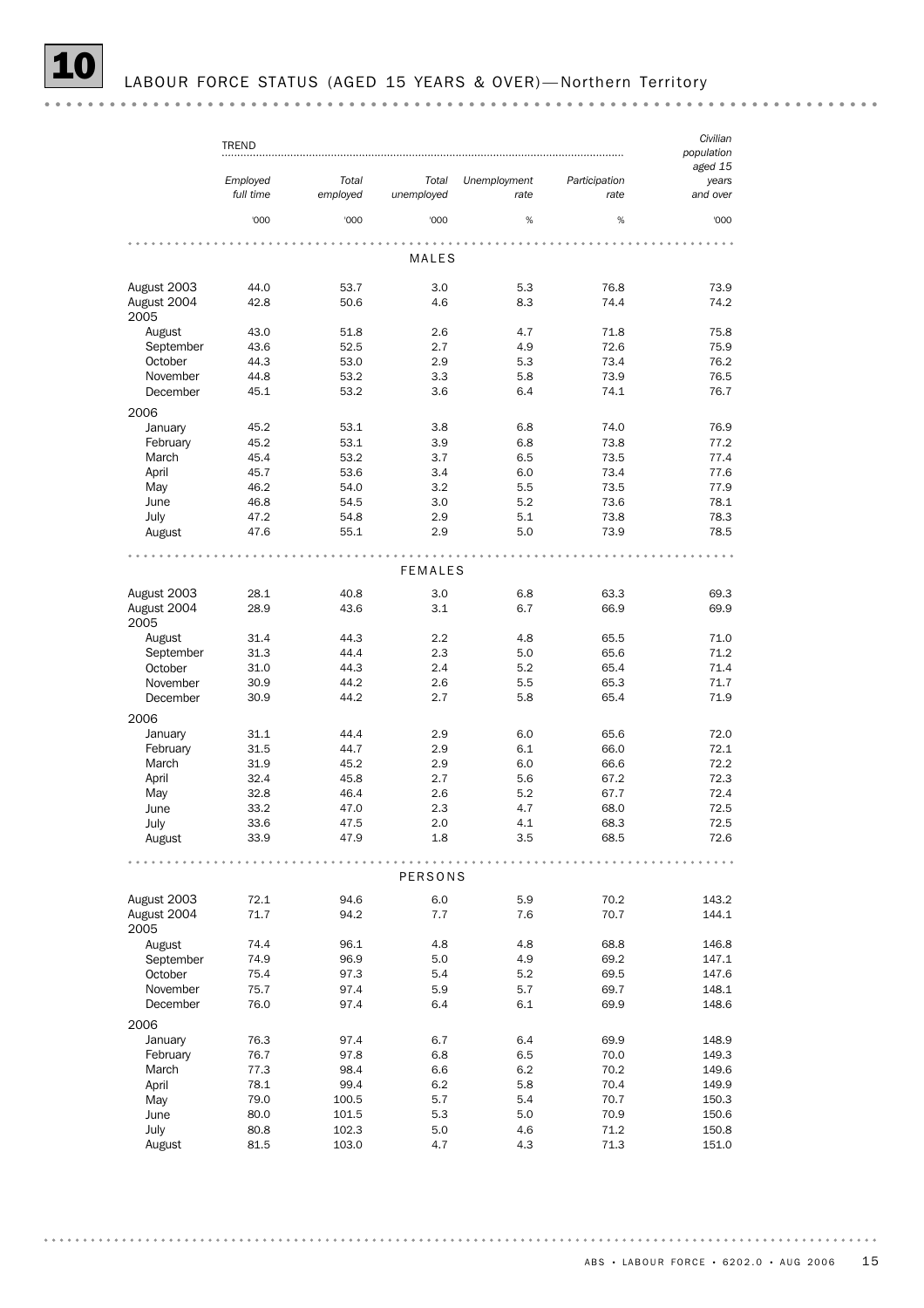|                                    | <b>TREND</b>          |                   |                     |                      |                       | Civilian<br>population       |
|------------------------------------|-----------------------|-------------------|---------------------|----------------------|-----------------------|------------------------------|
|                                    | Employed<br>full time | Total<br>employed | Total<br>unemployed | Unemployment<br>rate | Participation<br>rate | aged 15<br>years<br>and over |
|                                    | '000                  | '000              | '000                | $\%$                 | %                     | '000                         |
|                                    |                       |                   | MALES               |                      |                       |                              |
| August 2003                        | 74.9                  | 90.9              | 4.0                 | 4.3                  | 76.8                  | 123.6                        |
| August 2004<br>2005                | 77.5                  | 91.4              | 4.0                 | 4.2                  | 75.9                  | 124.7                        |
| August                             | 79.4                  | 94.1              | 3.0                 | 3.1                  | 77.0                  | 126.1                        |
| September                          | 79.2                  | 94.2              | 3.0                 | 3.1                  | 77.0                  | 126.1                        |
| October                            | 79.1                  | 94.3              | 3.0                 | 3.1                  | 77.0                  | 126.3                        |
| November                           | 79.1                  | 94.5              | 3.0                 | 3.0                  | 77.1                  | 126.4                        |
| December                           | 79.3                  | 94.7              | 3.0                 | 3.1                  | 77.3                  | 126.5                        |
| 2006                               |                       |                   |                     |                      |                       |                              |
| January                            | 79.6                  | 95.0              | 3.2<br>3.3          | 3.2<br>3.4           | 77.6                  | 126.6                        |
| February<br>March                  | 79.9<br>80.3          | 95.3<br>95.5      | 3.5                 | 3.5                  | 77.8<br>78.0          | 126.7<br>126.8               |
| April                              | 80.7                  | 95.5              | 3.6                 | 3.6                  | 78.1                  | 126.9                        |
| May                                | 81.1                  | 95.5              | 3.6                 | 3.6                  | 78.0                  | 127.0                        |
| June                               | 81.5                  | 95.6              | 3.5                 | 3.6                  | 77.9                  | 127.1                        |
| July                               | 82.0                  | 95.6              | 3.4                 | 3.5                  | 77.8                  | 127.3                        |
| August                             | 82.4                  | 95.6              | 3.4                 | 3.4                  | 77.7                  | 127.4                        |
|                                    |                       |                   | <b>FEMALES</b>      |                      |                       |                              |
|                                    |                       |                   |                     |                      |                       |                              |
| August 2003                        | 52.4                  | 83.2              | 3.7                 | 4.2                  | 66.1                  | 131.5                        |
| August 2004<br>2005                | 52.4                  | 84.4              | 3.1                 | 3.5                  | 66.2                  | 132.1                        |
| August                             | 54.1                  | 86.1              | 3.1                 | 3.4                  | 67.1                  | 132.9                        |
| September                          | 53.6                  | 85.8              | 3.1                 | 3.5                  | 66.9                  | 132.9                        |
| October                            | 53.3                  | 85.5              | 3.2                 | 3.6                  | 66.6                  | 133.1                        |
| November<br>December               | 53.3<br>53.7          | 85.2<br>85.3      | 3.2<br>3.1          | 3.6<br>3.5           | 66.4<br>66.3          | 133.2<br>133.3               |
|                                    |                       |                   |                     |                      |                       |                              |
| 2006<br>January                    | 54.4                  | 85.6              | 3.0                 | 3.4                  | 66.4                  | 133.4                        |
| February                           | 55.4                  | 86.3              | 2.8                 | 3.2                  | 66.7                  | 133.6                        |
| March                              | 56.6                  | 87.2              | 2.6                 | 2.9                  | 67.2                  | 133.7                        |
| April                              | 57.8                  | 88.4              | 2.5                 | 2.7                  | 67.9                  | 133.9                        |
| May                                | 59.0                  | 89.7              | 2.3                 | 2.5                  | 68.7                  | 134.0                        |
| June                               | 60.0                  | 91.0              | 2.2                 | 2.4                  | 69.4                  | 134.2                        |
| July                               | 60.9                  | 92.1              | 2.1                 | 2.2                  | 70.2                  | 134.3                        |
| August                             | 61.5                  | 93.2              | 2.0                 | 2.1                  | 70.8                  | 134.4                        |
|                                    |                       |                   | PERSONS             |                      |                       |                              |
|                                    |                       |                   |                     |                      |                       |                              |
| August 2003<br>August 2004<br>2005 | 127.3<br>130.0        | 174.1<br>175.7    | 7.7<br>7.1          | 4.2<br>3.9           | 71.3<br>70.9          | 255.1<br>256.8               |
| August                             | 133.4                 | 180.2             | 6.0                 | 3.2                  | 71.9                  | 258.9                        |
| September                          | 132.8                 | 180.0             | 6.1                 | 3.3                  | 71.8                  | 259.1                        |
| October                            | 132.4                 | 179.7             | 6.2                 | 3.3                  | 71.7                  | 259.3                        |
| November                           | 132.4                 | 179.7             | 6.2                 | 3.3                  | 71.6                  | 259.6                        |
| December                           | 133.0                 | 180.0             | 6.1                 | 3.3                  | 71.6                  | 259.8                        |
| 2006                               |                       |                   |                     |                      |                       |                              |
| January                            | 134.0                 | 180.7             | 6.2                 | 3.3                  | 71.8                  | 260.1                        |
| February                           | 135.4                 | 181.6             | 6.2                 | 3.3                  | 72.1                  | 260.3                        |
| March                              | 136.9                 | 182.7             | 6.1                 | 3.2                  | 72.5                  | 260.5                        |
| April                              | 138.5                 | 183.9             | 6.1                 | 3.2                  | 72.8                  | 260.8                        |
| May                                | 140.0                 | 185.2             | 5.9                 | 3.1                  | 73.2                  | 261.1                        |
| June                               | 141.5                 | 186.5             | 5.7                 | 3.0                  | 73.6                  | 261.3                        |
| July                               | 142.8                 | 187.7             | 5.5                 | 2.9                  | 73.9                  | 261.6                        |
| August                             | 143.9                 | 188.8             | 5.4                 | 2.8                  | 74.2                  | 261.8                        |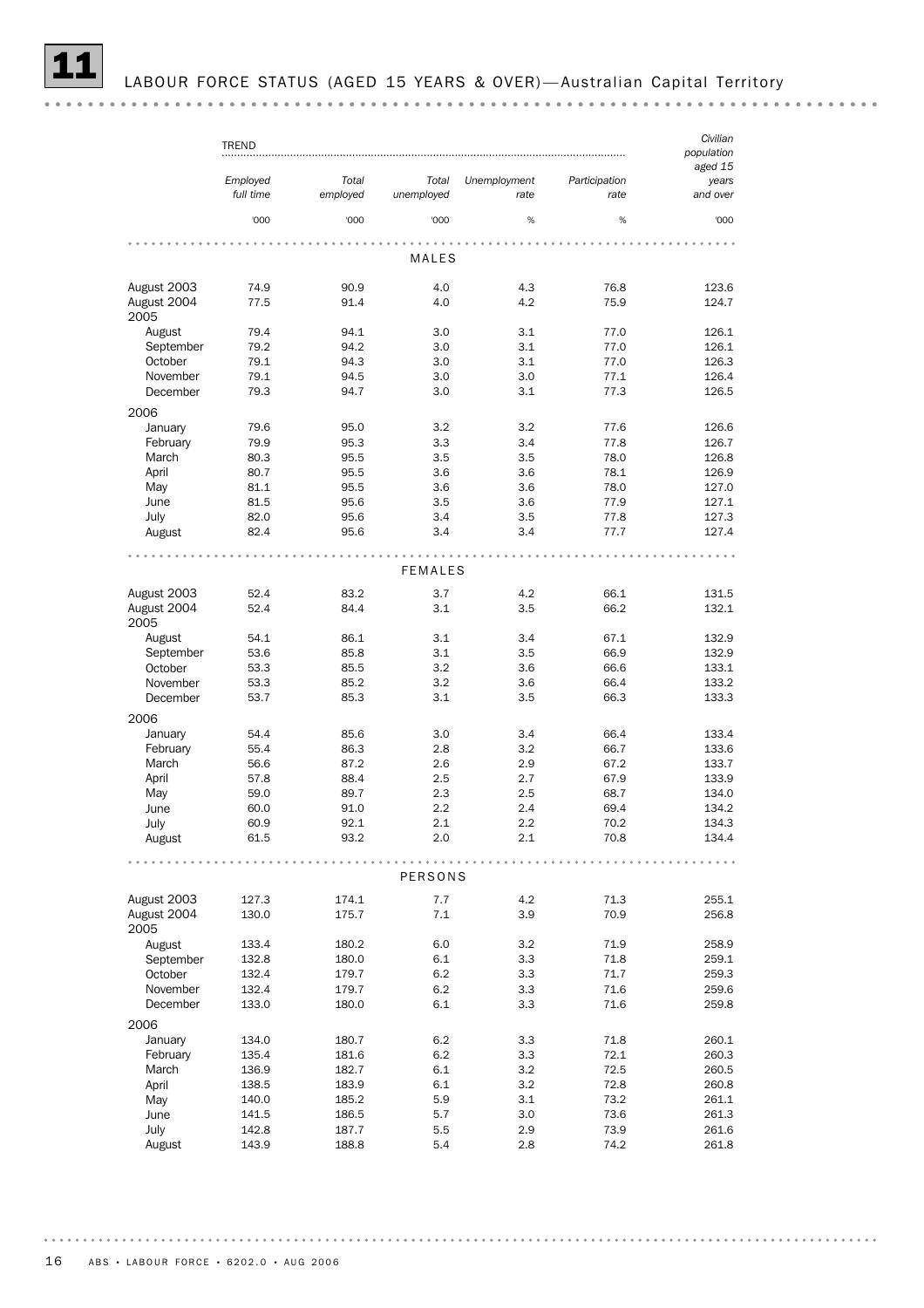

|                                                 |                 |                 |                |            |             |                |             |             | UNEMPLOYMENT |        |               |
|-------------------------------------------------|-----------------|-----------------|----------------|------------|-------------|----------------|-------------|-------------|--------------|--------|---------------|
|                                                 | <b>EMPLOYED</b> |                 |                | UNEMPLOYED |             |                |             | Civilian    | RATE         |        |               |
|                                                 |                 |                 |                |            |             |                |             | population  |              |        |               |
|                                                 |                 |                 |                | Looking    |             |                | Not in      | aged 15     | Looking      |        |               |
|                                                 | Full            | Part            |                | for f/t    |             | Labour         | labour      | years       | for f/t      |        | Participation |
|                                                 | time            | time            | Total          | work       | Total       | force          | force       | and over    | work         | Total  | rate          |
|                                                 | '000            | '000            | '000           | '000       | '000        | '000           | '000        | '000        | %            | %      | %             |
|                                                 |                 |                 |                |            |             |                |             |             |              |        |               |
|                                                 |                 |                 |                |            |             | <b>MALES</b>   |             |             |              |        |               |
| <b>New South Wales</b>                          | 1520.9          | 287.7           | 1808.6         | 80.8       | 98.3        | 1906.9         | 804.2       | 2 711.1     | 5.0          | 5.2    | 70.3          |
| Victoria                                        | 1 172.2         | 218.3           | 1 3 9 0.5      | 51.4       | 64.9        | 1 4 5 5.4      | 563.2       | 2 018.6     | 4.2          | 4.5    | 72.1          |
| Queensland                                      | 955.2           | 160.7           | 1 1 1 5.9      | 34.5       | 45.9        | 1 1 6 1.8      | 435.4       | 1 597.2     | 3.5          | 4.0    | 72.7          |
| South Australia                                 | 344.3           | 66.8            | 411.0          | 16.2       | 20.0        | 431.1          | 192.7       | 623.8       | 4.5          | 4.7    | 69.1          |
| Western Australia                               | 514.3           | 81.1            | 595.4          | 13.4       | 18.6        | 614.0          | 206.0       | 820.0       | 2.5          | 3.0    | 74.9          |
| Tasmania                                        | 97.6            | 20.1            | 117.7          | 7.5        | 8.5         | 126.2          | 65.7        | 192.0       | 7.2          | 6.7    | 65.8          |
| Northern Territory<br><b>Australian Capital</b> | 46.8            | 7.6             | 54.4           | $*2.5$     | $*2.9$      | 57.3           | 21.1        | 78.5        | $*5.0$       | $*5.1$ | 73.1          |
| Territory                                       | 82.5            | 13.7            | 96.2           | 2.3        | 3.6         | 99.9           | 27.5        | 127.4       | 2.7          | 3.6    | 78.4          |
| Australia                                       | 4733.9          | 855.9           | 5 5 8 9.8      |            | 208.7 262.7 | 5 852.5        | 2 3 1 6 . 1 | 8 1 68.6    | 4.2          | 4.5    | 71.6          |
|                                                 |                 |                 |                |            |             |                |             |             |              |        |               |
|                                                 |                 |                 |                |            |             | <b>FEMALES</b> |             |             |              |        |               |
| <b>New South Wales</b>                          | 810.2           | 648.5           | 1458.7         | 51.8       | 83.2        | 1541.9         | 1 2 5 4 . 5 | 2 796.4     | 6.0          | 5.4    | 55.1          |
| Victoria                                        | 592.7           | 540.3           | 1 132.9        | 29.2       | 51.9        | 1 1 8 4 . 8    | 926.4       | 2 111.3     | 4.7          | 4.4    | 56.1          |
| Queensland                                      | 520.9           | 420.9           | 941.8          | 28.1       | 48.4        | 990.1          | 636.9       | 1 627.0     | 5.1          | 4.9    | 60.9          |
| South Australia                                 | 176.2           | 162.4           | 338.6          | 9.7        | 17.4        | 356.1          | 289.6       | 645.6       | 5.2          | 4.9    | 55.1          |
| Western Australia                               | 235.8           | 229.8           | 465.6          | 10.7       | 19.9        | 485.5          | 340.1       | 825.6       | 4.4          | 4.1    | 58.8          |
| Tasmania                                        | 52.2            | 50.9            | 103.1          | 4.3        | 6.0         | 109.1          | 92.0        | 201.1       | 7.6          | 5.5    | 54.3          |
| Northern Territory                              | 33.5            | 14.0            | 47.5           | $*0.6$     | $*0.9$      | 48.4           | 24.2        | 72.6        | $*1.7$       | $*1.9$ | 66.7          |
| Australian Capital                              |                 |                 |                |            |             |                |             |             |              |        |               |
| Territory                                       | 60.4            | 33.5            | 93.9           | $*1.1$     | 2.2         | 96.1           | 38.3        | 134.4       | $*1.8$       | 2.3    | 71.5          |
| Australia                                       |                 | 2 481.8 2 100.3 | 4 582.1        |            | 135.5 229.8 | 4 812.0        | 3 602.0     | 8 4 1 3.9   | 5.2          | 4.8    | 57.2          |
|                                                 |                 |                 |                |            |             |                |             |             |              |        |               |
|                                                 |                 |                 |                |            |             | PERSONS        |             |             |              |        |               |
| <b>New South Wales</b>                          | 2 3 3 1.1       | 936.2           | 3 2 6 7 . 3    | 132.6      | 181.4       | 3 4 4 8.7      | 2 0 58.7    | 5 507.4     | 5.4          | 5.3    | 62.6          |
| Victoria                                        | 1764.9          | 758.5           | 2 5 2 3.5      | 80.7       | 116.8       | 2 640.2        | 1 489.7     | 4 1 2 9.9   | 4.4          | 4.4    | 63.9          |
| Queensland                                      | 1476.1          | 581.5           | 2 0 5 7.6      | 62.6       | 94.2        | 2 151.9        | 1 0 7 2.3   | 3 2 2 4 . 2 | 4.1          | 4.4    | 66.7          |
| South Australia                                 | 520.5           | 229.2           | 749.7          | 25.9       | 37.5        | 787.2          | 482.3       | 1 2 6 9.5   | 4.7          | 4.8    | 62.0          |
| Western Australia                               | 750.1           | 310.9           | 1 0 6 1 .0     | 24.2       | 38.5        | 1 0 9 9.5      | 546.1       | 1 645.6     | 3.1          | 3.5    | 66.8          |
| Tasmania                                        | 149.9           | 71.0            | 220.8          | 11.8       | 14.5        | 235.3          | 157.7       | 393.1       | 7.3          | 6.2    | 59.9          |
| Northern Territory<br><b>Australian Capital</b> | 80.3            | 21.6            | 101.9          | $*3.0$     | 3.8         | 105.7          | 45.3        | 151.0       | $*3.7$       | 3.6    | 70.0          |
| Territory                                       | 142.9           | 47.3            | 190.2          | 3.4        | 5.8         | 196.0          | 65.8        | 261.8       | 2.3          | 3.0    | 74.9          |
| Australia                                       | 7 215.7         |                 | 2956.3 10172.0 |            | 344.2 492.5 | 10 664.5       | 5918.1      | 16 582.6    | 4.6          | 4.6    | 64.3          |
|                                                 |                 |                 |                |            |             |                |             |             |              |        |               |

estimate is subject to sampling variability too high for most practical purposes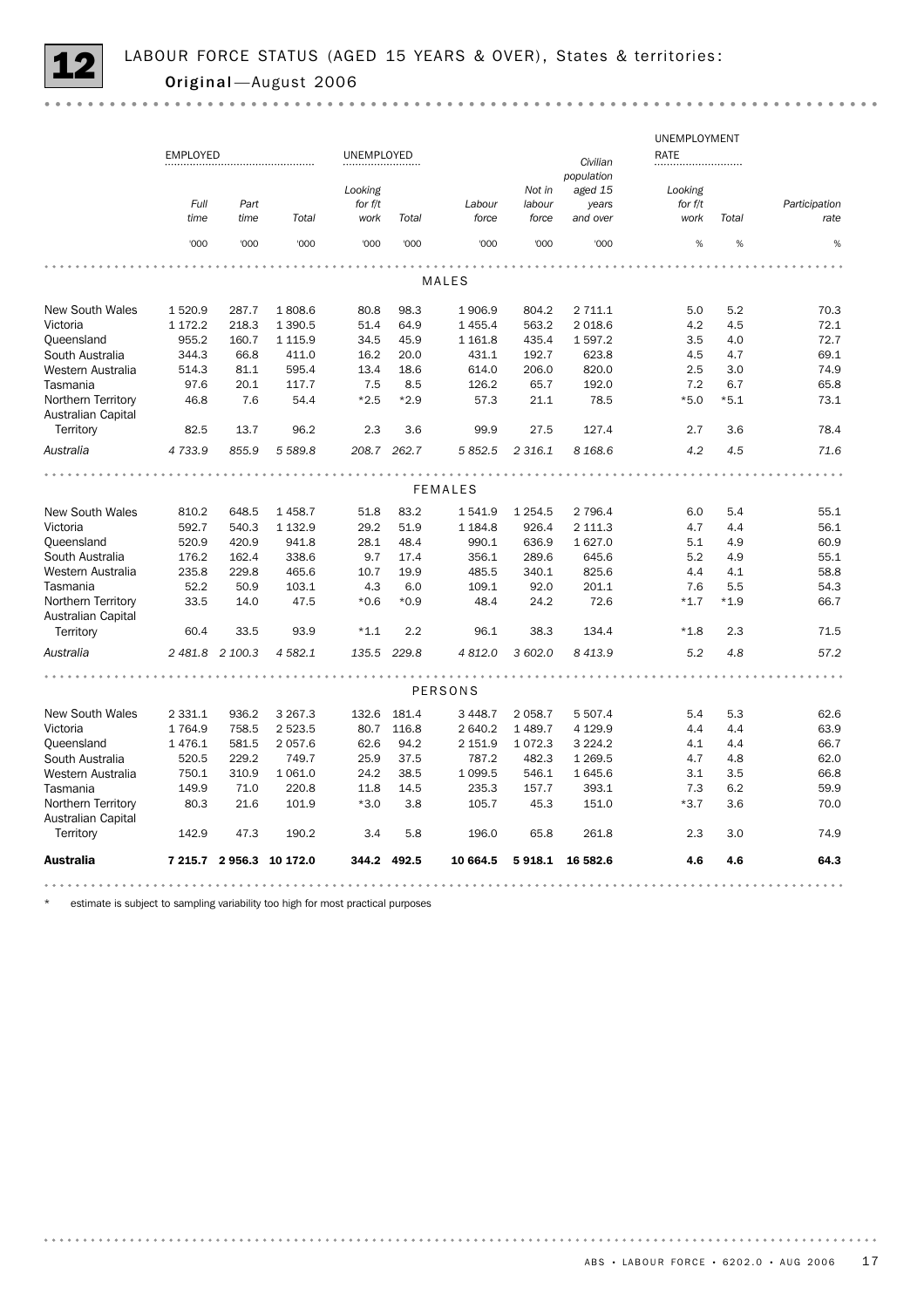

# PERSONS AGED 15-19 YEARS, Labour Force Status: Trend

|                                    | UNEMPLOYMENT<br><b>EMPLOYED</b><br>UNEMPLOYED |                |              |                |                |              |               |              |                               |
|------------------------------------|-----------------------------------------------|----------------|--------------|----------------|----------------|--------------|---------------|--------------|-------------------------------|
|                                    |                                               |                |              |                | RATE           |              |               | Employment   | Unemployment<br>to population |
|                                    |                                               |                | Looking      |                | Looking        |              |               | to           | ratio - looking               |
|                                    | Full                                          |                | for f/t      |                | for f/t        |              | Participation | population   | for full-time                 |
|                                    | time                                          | Total          | work         | Total          | work           | Total        | rate          | ratio        | work                          |
|                                    | '000                                          | '000           | '000         | '000           | %              | $\%$         | %             | %            | %                             |
|                                    |                                               |                |              |                |                |              |               |              |                               |
|                                    |                                               |                |              |                | MALES          |              |               |              |                               |
| August 2003                        | 145.3                                         | 335.5          | 36.3         | 69.6           | 20.0           | 17.2         | 57.7          | 47.8         | 5.2                           |
| August 2004<br>2005                | 148.1                                         | 351.1          | 35.4         | 69.0           | 19.3           | 16.5         | 58.9          | 49.4         | 5.0                           |
| August                             | 160.1                                         | 353.7          | 37.2         | 67.7           | 18.9           | 16.1         | 59.0          | 49.5         | 5.2                           |
| September                          | 158.2                                         | 349.8          | 37.6         | 68.8           | 19.2           | 16.4         | 58.6          | 48.9         | 5.3                           |
| October                            | 156.3                                         | 347.0          | 37.5         | 69.7           | 19.4           | 16.7         | 58.3          | 48.5         | 5.2                           |
| November                           | 154.7                                         | 345.9          | 37.3         | 70.4           | 19.4           | 16.9         | 58.2          | 48.3         | 5.2                           |
| December                           | 153.7                                         | 346.2          | 36.9         | 70.8           | 19.4           | 17.0         | 58.3          | 48.4         | 5.2                           |
| 2006                               |                                               |                |              |                |                |              |               |              |                               |
| January                            | 153.8                                         | 347.9          | 36.5         | 70.7           | 19.2           | 16.9         | 58.4          | 48.6         | 5.1                           |
| February                           | 154.8                                         | 350.7          | 36.3         | 70.2           | 19.0           | 16.7         | 58.7          | 48.9         | 5.1                           |
| March                              | 155.9                                         | 353.8          | 36.3         | 69.6           | 18.9           | 16.5         | 59.0          | 49.3         | 5.1                           |
| April                              | 156.6                                         | 356.2          | 36.3         | 69.0           | 18.8           | 16.2         | 59.3          | 49.6         | 5.1                           |
| May                                | 156.8                                         | 357.9          | 36.3         | 68.3           | 18.8           | 16.0         | 59.3          | 49.8         | 5.1                           |
| June                               | 156.4                                         | 358.8          | 36.1         | 67.5           | 18.8           | 15.8         | 59.3          | 49.9         | 5.0                           |
| July                               | 155.6                                         | 359.1          | 35.9         | 66.9           | 18.8           | 15.7         | 59.2          | 49.9         | 5.0                           |
| August                             | 154.5                                         | 358.5          | 35.8         | 66.5           | 18.8           | 15.7         | 59.1          | 49.8         | 5.0                           |
|                                    |                                               |                |              |                | <b>FEMALES</b> |              |               |              |                               |
|                                    |                                               |                |              |                |                |              |               |              |                               |
| August 2003<br>August 2004<br>2005 | 83.7<br>87.4                                  | 346.6<br>352.8 | 25.8<br>27.3 | 58.8<br>65.6   | 23.5<br>23.8   | 14.5<br>15.7 | 60.1<br>61.3  | 51.4<br>51.7 | 3.8<br>4.0                    |
| August                             | 83.3                                          | 364.3          | 27.0         | 65.0           | 24.5           | 15.1         | 62.8          | 53.3         | 3.9                           |
| September                          | 82.4                                          | 361.7          | 27.0         | 65.2           | 24.7           | 15.3         | 62.4          | 52.9         | 3.9                           |
| October                            | 81.9                                          | 358.9          | 26.9         | 64.5           | 24.7           | 15.2         | 61.9          | 52.5         | 3.9                           |
| November                           | 81.7                                          | 356.6          | 26.6         | 63.0           | 24.6           | 15.0         | 61.3          | 52.1         | 3.9                           |
| December                           | 81.7                                          | 354.7          | 26.3         | 61.6           | 24.3           | 14.8         | 60.8          | 51.8         | 3.8                           |
| 2006                               |                                               |                |              |                |                |              |               |              |                               |
| January                            | 81.4                                          | 353.2          | 26.0         | 60.9           | 24.2           | 14.7         | 60.5          | 51.6         | 3.8                           |
| February                           | 80.5                                          | 352.1          | 26.0         | 60.9           | 24.4           | 14.7         | 60.3          | 51.4         | 3.8                           |
| March                              | 79.7                                          | 352.0          | 26.0         | 61.4           | 24.6           | 14.8         | 60.3          | 51.4         | 3.8                           |
| April                              | 79.4                                          | 353.2          | 26.3         | 62.0           | 24.9           | 14.9         | 60.5          | 51.5         | 3.8                           |
| May                                | 79.9                                          | 355.6          | 26.6         | 62.3           | 25.0           | 14.9         | 60.9          | 51.8         | 3.9                           |
| June                               | 81.2                                          | 358.9          | 26.9         | 62.1           | 24.9           | 14.8         | 61.3          | 52.2         | 3.9                           |
| July                               | 83.1                                          | 362.2          | 27.3         | 61.7           | 24.7           | 14.6         | 61.7          | 52.7         | 4.0                           |
| August                             | 85.3                                          | 365.8          | 27.7         | 61.2           | 24.5           | 14.3         | 62.1          | 53.2         | 4.0                           |
|                                    |                                               |                |              |                | PERSONS        |              |               |              |                               |
|                                    |                                               |                |              |                |                |              |               |              |                               |
| August 2003<br>August 2004<br>2005 | 229.0<br>235.5                                | 682.1<br>703.9 | 62.0<br>62.8 | 128.4<br>134.6 | 21.3<br>21.0   | 15.8<br>16.1 | 58.9<br>60.1  | 49.6<br>50.5 | 4.5<br>4.5                    |
| August                             | 243.4                                         | 718.0          | 64.2         | 132.7          | 20.9           | 15.6         | 60.8          | 51.3         | 4.6                           |
| September                          | 240.6                                         | 711.5          | 64.6         | 134.0          | 21.2           | 15.9         | 60.4          | 50.9         | 4.6                           |
| October                            | 238.2                                         | 705.9          | 64.4         | 134.2          | 21.3           | 16.0         | 60.0          | 50.4         | 4.6                           |
| November                           | 236.4                                         | 702.5          | 63.9         | 133.5          | 21.3           | 16.0         | 59.7          | 50.2         | 4.6                           |
| December                           | 235.4                                         | 700.9          | 63.2         | 132.4          | 21.2           | 15.9         | 59.5          | 50.1         | 4.5                           |
| 2006                               |                                               |                |              |                |                |              |               |              |                               |
| January                            | 235.2                                         | 701.1          | 62.6         | 131.6          | 21.0           | 15.8         | 59.4          | 50.0         | 4.5                           |
| February                           | 235.3                                         | 702.8          | 62.3         | 131.2          | 20.9           | 15.7         | 59.5          | 50.1         | 4.4                           |
| March                              | 235.6                                         | 705.8          | 62.3         | 131.0          | 20.9           | 15.7         | 59.7          | 50.3         | 4.4                           |
| April                              | 236.0                                         | 709.4          | 62.6         | 131.1          | 21.0           | 15.6         | 59.9          | 50.6         | 4.5                           |
| May                                | 236.7                                         | 713.6          | 62.9         | 130.6          | 21.0           | 15.5         | 60.1          | 50.8         | 4.5                           |
| June                               | 237.6                                         | 717.7          | 63.1         | 129.6          | 21.0           | 15.3         | 60.3          | 51.1         | 4.5                           |
| July                               | 238.7                                         | 721.3          | 63.2         | 128.6          | 20.9           | 15.1         | 60.4          | 51.3         | 4.5                           |
| August                             | 239.8                                         | 724.2          | 63.4         | 127.7          | 20.9           | 15.0         | 60.6          | 51.5         | 4.5                           |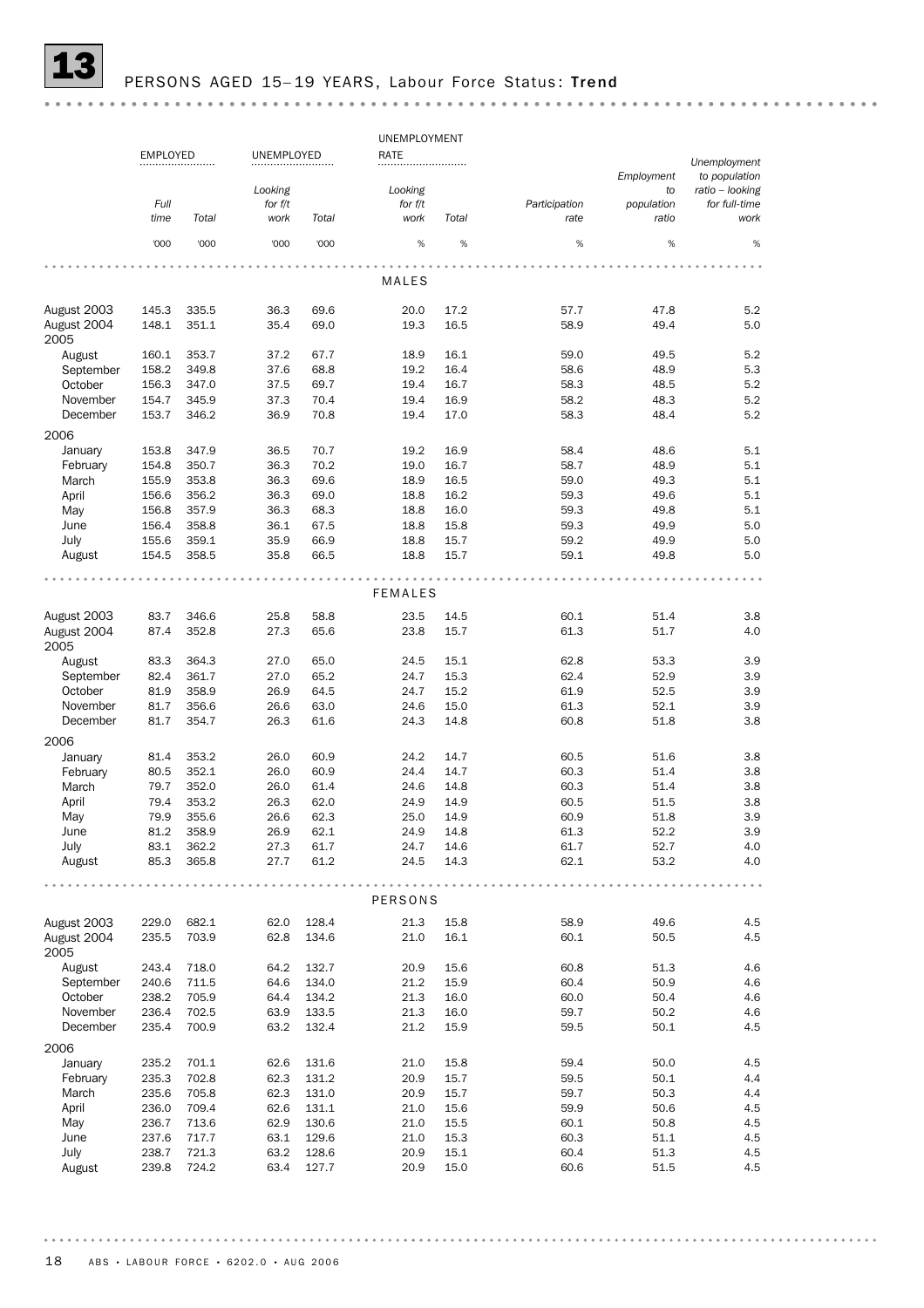

### PERSONS AGED 15-19 YEARS, Labour Force Status: Seasonally Adjusted

UNEMPLOYMENT EMPLOYED UNEMPLOYED RATE *Unemployment Employment to population Looking ratio – looking Looking to Full for f/t for f/t Participation population for full-time time Total work Total work Total rate ratio work* '000 '000 '000 '000 % % % % % MALES August 2003 144.0 338.5 37.9 69.5 20.8 17.0 58.1 48.2 5.4 August 2004 149.8 344.3 34.2 70.4 18.6 17.0 58.4 48.5 4.8 2005 August 161.9 355.8 38.5 65.4 19.2 15.5 58.9 49.8 5.4 September 159.3 352.3 38.0 68.3 19.3 16.2 58.8 49.3 5.3 October 149.3 338.0 38.1 75.7 20.3 18.3 57.9 47.3 5.3 November 162.1 351.7 37.3 67.8 18.7 16.2 58.6 49.2 5.2 December 151.7 345.4 35.7 69.2 19.1 16.7 57.9 48.2 5.0 2006 January 150.5 342.7 37.4 72.5 19.9 17.5 58.0 47.8 5.2 February 154.4 354.6 35.7 68.2 18.8 16.1 59.0 49.5 5.0 March 157.6 355.7 36.2 71.2 18.7 16.7 59.5 49.6 5.0 April 155.8 353.2 36.2 69.8 18.8 16.5 58.9 49.2 5.0 May 159.1 356.9 37.1 67.7 18.9 15.9 59.1 49.7 5.2<br>
June 161.3 368.1 35.1 66.0 17.9 15.2 60.4 51.2 4.9 June 161.3 368.1 35.1 66.0 17.9 15.2 60.4 51.2 4.9 July 148.1 355.0 37.7 67.5 20.3 16.0 58.7 49.4 5.2 August 155.0 355.1 34.2 66.6 18.1 15.8 58.6 49.4 4.7  $\overline{a}$ FEMALES August 2003 82.0 344.5 29.7 61.9 26.6 15.2 60.3 51.1 4.4 August 2004 86.6 349.9 26.8 66.4 23.6 16.0 61.0 51.3 3.9 2005 August 82.4 366.2 24.6 61.5 23.0 14.4 62.5 53.5 3.6 September 84.2 363.7 28.2 65.5 25.1 15.3 62.7 53.2 4.1 0ctober 80.5 352.5 29.1 66.9 26.5 16.0 61.3 51.5 4.2 November 80.2 359.8 25.3 62.5 24.0 14.8 61.7 52.6 3.7 December 80.3 351.6 25.5 61.5 24.1 14.9 60.3 51.4 3.7 2006 January 85.3 357.2 26.6 59.9 23.8 14.4 60.9 52.2 3.9 February 83.2 352.2 26.1 60.1 23.9 14.6 60.2 51.4 3.8 March 76.2 352.1 24.7 56.1 24.5 13.8 59.6 51.4 3.6 April 80.9 351.3 27.5 70.1 25.4 16.6 61.5 51.2 4.0 May 77.3 350.6 26.1 60.9 25.3 14.8 60.0 51.1 3.8 June 75.4 358.9 28.9 63.4 27.7 15.0 61.5 52.3 4.2 July 88.9 367.3 23.4 58.9 20.8 13.8 62.0 53.4 3.4 August 88.6 368.3 30.3 60.7 25.5 14.1 62.4 53.6 4.4 . . . . . . . . . . . . . . . . . . . . . . . . . . . . . . PERSONS August 2003 225.9 683.0 67.6 131.4 23.0 16.1 59.2 49.6 4.9 August 2004 236.4 694.2 61.0 136.8 20.5 16.5 59.7 49.8 4.4 2005 August 244.3 722.0 63.1 126.9 20.5 14.9 60.7 51.6 4.5 September 243.5 716.0 66.3 133.7 21.4 15.7 60.7 51.2 4.7 October 229.8 690.5 67.1 142.6 22.6 17.1 59.5 49.3 4.8 November 242.3 711.5 62.5 130.3 20.5 15.5 60.1 50.8 4.5 December 232.0 697.0 61.2 130.7 20.9 15.8 59.1 49.8 4.4 2006 January 235.8 699.8 64.1 132.4 21.4 15.9 59.4 50.0 4.6 February 237.6 706.8 61.8 128.4 20.6 15.4 59.6 50.4 4.4 March 233.8 707.7 60.9 127.4 20.7 15.3 59.6 50.5 4.3 April 236.7 704.5 63.7 139.9 21.2 16.6 60.2 50.2 4.5 May 236.4 707.6 63.3 128.6 21.1 15.4 59.5 50.4 4.5 June 236.8 727.0 64.0 129.5 21.3 15.1 60.9 51.7 4.6 July 237.0 722.3 61.1 126.4 20.5 14.9 60.3 51.4 4.3 August 243.6 723.4 64.4 127.3 20.9 15.0 60.5 51.4 4.6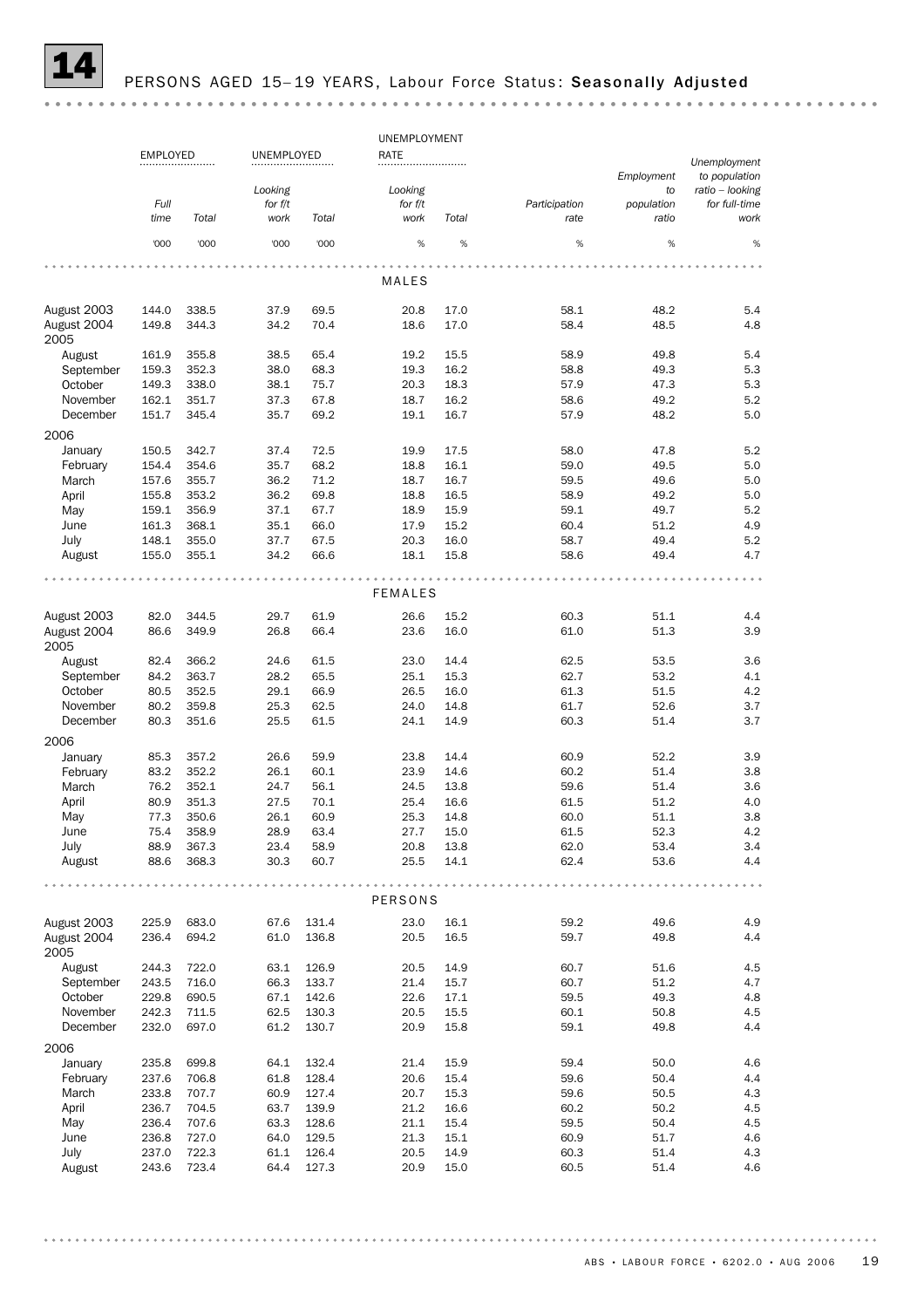

|                            |                 |                            |                |              |                          |                |                |                                   | UNEMPLOYMENT |              |               |                 |  |  |
|----------------------------|-----------------|----------------------------|----------------|--------------|--------------------------|----------------|----------------|-----------------------------------|--------------|--------------|---------------|-----------------|--|--|
|                            | <b>EMPLOYED</b> |                            |                | UNEMPLOYED   |                          |                |                | Civilian                          | RATE         |              |               | Unemployment    |  |  |
|                            |                 |                            |                |              |                          |                |                | population                        |              |              |               | to population   |  |  |
|                            |                 |                            |                | Looking      |                          |                | Not in         | aged                              | Looking      |              |               | ratio - looking |  |  |
|                            | Full            | Part                       |                | for f/t      |                          | Labour         | labour         | $15 - 19$                         | for f/t      |              | Participation | for full-time   |  |  |
|                            | time            | time                       | Total          | work         | Total                    | force          | force          | years                             | work         | Total        | rate          | work            |  |  |
|                            | '000            | '000                       | '000           | '000         | '000                     | '000           | '000           | '000                              | $\%$         | %            | %             | %               |  |  |
|                            |                 |                            |                |              |                          |                |                |                                   |              |              |               |                 |  |  |
|                            |                 |                            |                |              |                          |                |                | NOT ATTENDING FULL-TIME EDUCATION |              |              |               |                 |  |  |
| Males                      |                 |                            |                |              |                          |                |                |                                   |              |              |               |                 |  |  |
| August 2003                | 130.9           | 38.7                       | 169.6          | 29.4         | 31.7                     | 201.3          | 24.6           | 225.9                             | 18.3         | 15.7         | 89.1          | 13.0            |  |  |
| August 2004                | 132.9           | 36.5                       | 169.4          | 25.5         | 27.3                     | 196.7          | 28.3           | 225.1                             | 16.1         | 13.9         | 87.4          | 11.3            |  |  |
| August 2005                | 145.6           | 30.9                       | 176.5          | 28.4         | 29.0                     | 205.5          | 18.9           | 224.4                             | 16.3         | 14.1         | 91.6          | 12.7            |  |  |
| August 2006                | 135.5           | 38.3                       | 173.7          | 24.6         | 26.8                     | 200.5          | 27.1           | 227.6                             | 15.3         | 13.4         | 88.1          | 10.8            |  |  |
| <b>Females</b>             |                 |                            |                |              |                          |                |                |                                   |              |              |               |                 |  |  |
| August 2003                | 73.0            | 48.7                       | 121.8          | 21.0         | 23.3                     | 145.0          | 25.7           | 170.8                             | 22.3         | 16.0         | 84.9          | 12.3            |  |  |
| August 2004                | 74.3            | 57.2                       | 131.5          | 18.4         | 21.3                     | 152.8          | 30.1           | 182.9                             | 19.8         | 14.0         | 83.6          | 10.0            |  |  |
| August 2005                | 72.4            | 51.3                       | 123.6          | 17.6         | 20.0                     | 143.6          | 29.6           | 173.2                             | 19.5         | 13.9         | 82.9          | 10.1            |  |  |
| August 2006                | 76.8            | 49.5                       | 126.2          | 20.1         | 23.0                     | 149.3          | 28.1           | 177.3                             | 20.7         | 15.4         | 84.2          | 11.3            |  |  |
| Persons                    |                 |                            |                |              |                          |                |                |                                   |              |              |               |                 |  |  |
| August 2003                | 204.0           | 87.4                       | 291.4          | 50.4         | 55.0                     | 346.3          | 50.3           | 396.6                             | 19.8         | 15.9         | 87.3          | 12.7            |  |  |
| August 2004                | 207.2           | 93.7                       | 300.9          | 43.8         | 48.7                     | 349.6          | 58.4           | 408.0                             | 17.5         | 13.9         | 85.7          | 10.7            |  |  |
| August 2005                | 217.9           | 82.2                       | 300.1          | 45.9         | 49.0                     | 349.1          | 48.5           | 397.6                             | 17.4         | 14.0         | 87.8          | 11.6            |  |  |
| August 2006                | 212.3           | 87.7                       | 300.0          | 44.7         | 49.8                     | 349.8          | 55.1           | 404.9                             | 17.4         | 14.2         | 86.4          | 11.0            |  |  |
|                            |                 |                            |                |              |                          |                |                |                                   |              |              |               |                 |  |  |
|                            |                 |                            |                |              |                          |                |                | ATTENDING FULL-TIME EDUCATION     |              |              |               |                 |  |  |
|                            |                 |                            |                |              |                          |                |                |                                   |              |              |               |                 |  |  |
| Males                      |                 |                            |                |              |                          |                |                |                                   |              |              |               |                 |  |  |
| August 2003                |                 | *2.6 152.0                 | 154.6          | $*3.2$       | 30.1                     | 184.7          | 291.3          | 475.9                             | $*55.0$      | 16.3         | 38.8          | $*0.7$          |  |  |
| August 2004                | 5.5             | 154.5                      | 160.1          | $*4.0$       | 35.2                     | 195.2          | 290.2          | 485.4                             | $*42.2$      | 18.0         | 40.2          | $*0.8$          |  |  |
| August 2005                | *3.3            | 160.6                      | 163.9          | $*4.7$       | 29.1                     | 193.0          | 297.3          | 490.3                             | $*59.0$      | 15.1         | 39.4          | $*1.0$          |  |  |
| August 2006                | 6.9             | 158.9                      | 165.8          | 4.8          | 32.4                     | 198.2          | 293.7          | 491.9                             | 41.1         | 16.3         | 40.3          | 1.0             |  |  |
| <b>Females</b>             |                 |                            |                |              |                          |                |                |                                   |              |              |               |                 |  |  |
| August 2003                | $*1.6$          | 207.6                      | 209.2          | $*3.9$       | 33.7                     | 242.9          | 260.3          | 503.2                             | $*70.5$      | 13.9         | 48.3          | $*0.8$          |  |  |
| August 2004                | *4.6            | 199.2                      | 203.9          | $*3.9$       | 40.4                     | 244.3          | 255.3          | 499.6                             | $*46.1$      | 16.5         | 48.9          | $*0.8$          |  |  |
| August 2005                | $*2.8$          | 224.0                      | 226.8          | $*2.9$       | 37.6                     | 264.4          | 246.4          | 510.8                             | $*50.6$      | 14.2         | 51.8          | $*0.6$          |  |  |
| August 2006                | *4.0            | 221.9                      | 225.9          | 4.9          | 33.9                     | 259.8          | 250.4          | 510.2                             | 54.8         | 13.1         | 50.9          | 1.0             |  |  |
| Persons                    |                 |                            |                |              |                          |                |                |                                   |              |              |               |                 |  |  |
| August 2003                | $*4.3$          | 359.5                      | 363.8          | 7.1          | 63.7                     | 427.5          | 551.6          | 979.1                             | 62.5         | 14.9         | 43.7          | 0.7             |  |  |
| August 2004                |                 | 10.1 353.8                 | 363.9          | 8.0          | 75.6                     | 439.5          | 545.5          | 985.0                             | 44.0         | 17.2         | 44.6          | 0.8             |  |  |
| August 2005                | 6.1             | 384.6                      | 390.7          | 7.6          | 66.7                     | 457.3          | 543.7          | 1 001.1                           | 55.5         | 14.6         | 45.7          | 0.8             |  |  |
| August 2006                | 10.9            | 380.7                      | 391.7          | 9.7          | 66.3                     | 458.0          | 544.2          | 1 0 0 2.1                         | 47.0         | 14.5         | 45.7          | 1.0             |  |  |
|                            |                 |                            |                |              |                          |                |                |                                   |              |              |               |                 |  |  |
|                            |                 |                            |                |              |                          |                | <b>TOTAL</b>   |                                   |              |              |               |                 |  |  |
| Males                      |                 |                            |                |              |                          |                |                |                                   |              |              |               |                 |  |  |
| August 2003                |                 | 133.6 190.6                | 324.2          | 32.6         | 61.7                     | 386.0          | 315.9          | 701.8                             | 19.6         | 16.0         | 55.0          | 4.6             |  |  |
| August 2004                |                 | 138.5 191.0                | 329.5          | 29.5         | 62.5                     | 392.0          | 318.5          | 710.5                             | 17.6         | 15.9         | 55.2          | 4.2             |  |  |
| August 2005                |                 | 148.9 191.5                | 340.4          | 33.1         | 58.1                     | 398.5          | 316.2          | 714.6                             | 18.2         | 14.6         | 55.8          | 4.6             |  |  |
| August 2006                |                 | 142.4 197.1 339.5          |                | 29.4         | 59.2                     | 398.7          | 320.8          | 719.5                             | 17.1         | 14.8         | 55.4          | 4.1             |  |  |
|                            |                 |                            |                |              |                          |                |                |                                   |              |              |               |                 |  |  |
| <b>Females</b>             |                 |                            |                |              |                          |                |                |                                   |              |              |               |                 |  |  |
| August 2003                |                 | 74.7 256.3                 | 331.0          | 24.9         | 56.9<br>61.8             | 387.9          | 286.0          | 673.9                             | 25.0         | 14.7         | 57.6<br>58.2  | 3.7             |  |  |
| August 2004<br>August 2005 | 78.9            | 256.5<br>75.2 275.2        | 335.4<br>350.4 | 22.3<br>20.4 | 57.6                     | 397.1<br>408.0 | 285.4<br>276.0 | 682.5<br>684.0                    | 22.0<br>21.4 | 15.6<br>14.1 | 59.6          | 3.3<br>3.0      |  |  |
| August 2006                |                 | 80.8 271.3                 | 352.1          | 25.0         | 56.9                     | 409.1          | 278.5          | 687.5                             | 23.6         | 13.9         | 59.5          | 3.6             |  |  |
|                            |                 |                            |                |              |                          |                |                |                                   |              |              |               |                 |  |  |
| Persons                    |                 |                            |                |              |                          |                |                |                                   |              |              |               |                 |  |  |
| August 2003                |                 | 208.3 446.9                | 655.2          | 57.5         | 118.7                    | 773.9          | 601.9          | 1 3 7 5 . 7                       | 21.6         | 15.3         | 56.3          | 4.2             |  |  |
| August 2004<br>August 2005 |                 | 217.3 447.5<br>224.1 466.7 | 664.8<br>690.8 |              | 51.8 124.3<br>53.5 115.7 | 789.1<br>806.5 | 603.9<br>592.2 | 1 3 9 3 . 0<br>1 3 9 8.7          | 19.3         | 15.7<br>14.3 | 56.6          | 3.7<br>3.8      |  |  |
| August 2006                |                 | 223.2 468.5                | 691.6          |              | 54.4 116.1               | 807.7          | 599.3          | 1 407.0                           | 19.3<br>19.6 | 14.4         | 57.7<br>57.4  | 3.9             |  |  |
|                            |                 |                            |                |              |                          |                |                |                                   |              |              |               |                 |  |  |
|                            |                 |                            |                |              |                          |                |                |                                   |              |              |               |                 |  |  |

\* estimate is subject to sampling variability too high for most practical purposes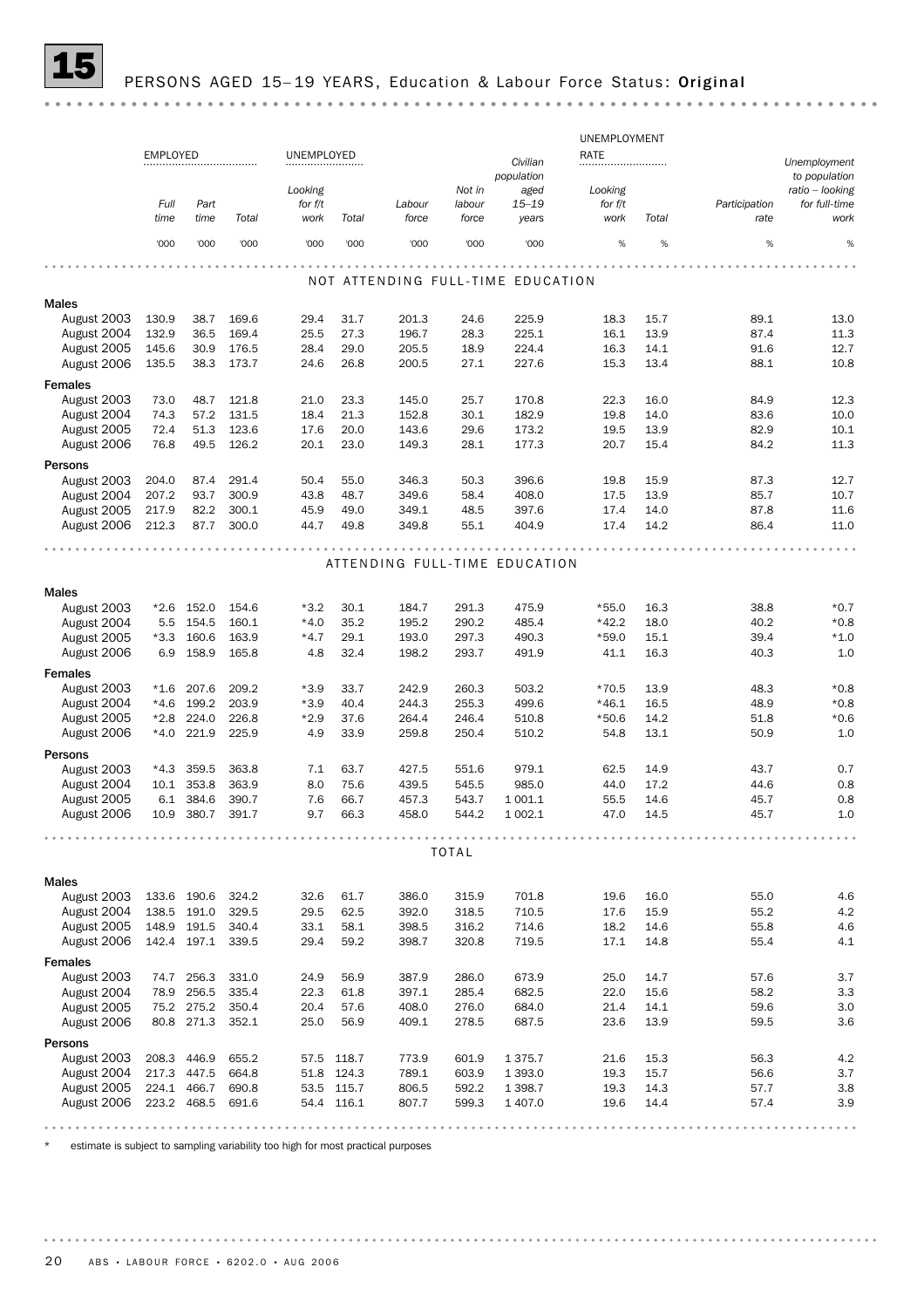# PERSONS AGED 15-19 YEARS, States & territories: Original-August 2006

|                                                 |                 |              |            |            |            |                                   |              |            | UNEMPLOYMENT |         |               |                 |
|-------------------------------------------------|-----------------|--------------|------------|------------|------------|-----------------------------------|--------------|------------|--------------|---------|---------------|-----------------|
|                                                 | <b>EMPLOYED</b> |              |            | UNEMPLOYED |            |                                   |              | Civilian   | RATE         |         |               | Unemployment    |
|                                                 |                 |              |            |            |            |                                   |              | population |              |         |               | to population   |
|                                                 |                 |              |            | Looking    |            |                                   | Not in       | aged       | Looking      |         |               | ratio - looking |
|                                                 | Full            | Part         |            | for $f/t$  |            | Labour                            | labour       | $15 - 19$  | for f/t      |         | Participation | for full-time   |
|                                                 | time            | time         | Total      | work       | Total      | force                             | force        | years      | work         | Total   | rate          | work            |
|                                                 | '000            | '000         | '000       | '000       | '000       | '000                              | '000         | '000       | %            | %       | %             | %               |
|                                                 |                 |              |            |            |            | NOT ATTENDING FULL-TIME EDUCATION |              |            |              |         |               |                 |
|                                                 |                 |              |            |            |            |                                   |              |            |              |         |               |                 |
| <b>New South Wales</b>                          | 57.9            | 24.6         | 82.5       | 16.8       | 18.5       | 101.0                             | 21.3         | 122.3      | 22.5         | 18.3    | 82.6          | 13.7            |
| Victoria                                        | 34.4            | 17.8         | 52.3       | 8.8        | 9.3        | 61.6                              | 7.3          | 68.9       | 20.3         | 15.2    | 89.4          | 12.7            |
| Queensland                                      | 58.3            | 19.5         | 77.9       | 7.6        | 9.1        | 87.0                              | 12.8         | 99.8       | 11.5         | 10.5    | 87.2          | 7.6             |
| South Australia                                 | 13.8            | 7.4          | 21.3       | 4.5        | 4.7        | 26.0                              | 5.7          | 31.7       | 24.7         | 18.1    | 82.0          | 14.3            |
| Western Australia                               | 35.4            | 12.7         | 48.1       | 4.4        | 4.9        | 53.1                              | 4.7          | 57.8       | 11.0         | 9.3     | 91.9          | 7.6             |
| Tasmania                                        | 6.4             | 2.8          | 9.2        | $*1.2$     | $*1.5$     | 10.7                              | $*1.1$       | 11.8       | $*15.9$      | $*14.1$ | 90.4          | $*10.3$         |
| Northern Territory<br><b>Australian Capital</b> | 2.3             | $*1.2$       | 3.5        | $*0.7$     | $*0.8$     | 4.3                               | 2.0          | 6.3        | $*23.9$      | $*19.1$ | 67.9          | $*11.4$         |
| Territory                                       | 3.7             | 1.7          | 5.3        | $*0.7$     | $*0.8$     | 6.2                               | $*0.2$       | 6.4        | $*15.3$      | $*13.5$ | 96.2          | $*10.4$         |
| Australia                                       | 212.3           |              | 87.7 300.0 | 44.7       | 49.8       | 349.8                             | 55.1         | 404.9      | 17.4         | 14.2    | 86.4          | 11.0            |
|                                                 |                 |              |            |            |            |                                   |              |            |              |         |               |                 |
|                                                 |                 |              |            |            |            | ATTENDING FULL-TIME EDUCATION     |              |            |              |         |               |                 |
| <b>New South Wales</b>                          |                 | $*4.3$ 105.8 | 110.1      | $*3.8$     | 23.9       | 134.0                             | 202.5        | 336.5      | $*47.1$      | 17.9    | 39.8          | $*1.1$          |
| Victoria                                        | $*3.7$          | 100.0        | 103.8      | $*1.5$     | 14.1       | 117.9                             | 154.5        | 272.4      | $*29.0$      | 12.0    | 43.3          | $*0.6$          |
| Queensland                                      | $*1.4$          | 91.7         | 93.1       | $*1.9$     | 13.9       | 107.0                             | 77.5         | 184.5      | $*57.6$      | 13.0    | 58.0          | $*1.0$          |
| South Australia                                 | $*0.3$          | 27.4         | 27.8       | $*1.1$     | 6.1        | 33.9                              | 37.8         | 71.7       | $*75.4$      | 18.0    | 47.3          | $*1.5$          |
| Western Australia                               | $*0.7$          | 36.4         | 37.0       | $*0.4$     | 4.7        | 41.8                              | 47.4         | 89.2       | $*35.0$      | 11.3    | 46.8          | $*0.4$          |
| Tasmania                                        | $*0.2$          | 8.3          | 8.5        | $*0.9$     | 1.9        | 10.3                              | 12.1         | 22.4       | $*85.7$      | 18.0    | 46.0          | $*4.1$          |
| Northern Territory                              | $*0.2$          | 2.3          | 2.6        | $*$ —      | $*0.2$     | 2.8                               | 5.9          | 8.8        | $*$ —        | $*8.6$  | 32.1          | $*_{-}$         |
| Australian Capital                              |                 |              |            |            |            |                                   |              |            |              |         |               |                 |
| Territory                                       | $*0.1$          | 8.8          | 8.9        | $*0.1$     | $*1.4$     | 10.2                              | 6.4          | 16.7       | $*55.2$      | $*13.6$ | 61.4          | $*0.6$          |
| Australia                                       | 10.9            | 380.7        | 391.7      | 9.7        | 66.3       | 458.0                             | 544.2        | 1 002.1    | 47.0         | 14.5    | 45.7          | 1.0             |
|                                                 |                 |              |            |            |            |                                   |              |            |              |         |               |                 |
|                                                 |                 |              |            |            |            |                                   | <b>TOTAL</b> |            |              |         |               |                 |
| <b>New South Wales</b>                          |                 | 62.2 130.4   | 192.6      | 20.6       | 42.5       | 235.0                             | 223.7        | 458.8      | 24.9         | 18.1    | 51.2          | 4.5             |
| Victoria                                        | 38.2            | 117.9        | 156.0      | 10.3       | 23.5       | 179.5                             | 161.8        | 341.3      | 21.3         | 13.1    | 52.6          | 3.0             |
| Queensland                                      | 59.7            | 111.2        | 170.9      | 9.5        | 23.1       | 194.0                             | 90.3         | 284.3      | 13.7         | 11.9    | 68.2          | 3.3             |
| South Australia                                 | 14.2            | 34.9         | 49.0       | 5.6        | 10.8       | 59.8                              | 43.5         | 103.3      | 28.3         | 18.0    | 57.9          | 5.4             |
| Western Australia                               | 36.1            | 49.1         | 85.2       | 4.8        | 9.7        | 94.9                              | 52.1         | 146.9      | 11.6         | 10.2    | 64.6          | 3.2             |
| Tasmania                                        | 6.6             | 11.1         | 17.6       | 2.1        | 3.4        | 21.0                              | 13.2         | 34.2       | 24.5         | 16.0    | 61.4          | 6.2             |
| Northern Territory                              | 2.5             | 3.5          | 6.0        | $*0.7$     | $*1.1$     | 7.1                               | 8.0          | 15.0       | $*22.1$      | $*14.9$ | 47.1          | $*4.7$          |
| <b>Australian Capital</b><br>Territory          | 3.8             | 10.4         | 14.2       | $*0.8$     | 2.2        | 16.4                              | 6.7          | 23.1       | $*17.0$      | 13.6    | 71.1          | $*3.3$          |
| <b>Australia</b>                                |                 | 223.2 468.5  | 691.6      |            | 54.4 116.1 | 807.7                             | 599.3        | 1 407.0    | 19.6         | 14.4    | 57.4          | 3.9             |
|                                                 |                 |              |            |            |            |                                   |              |            |              |         |               |                 |

estimate is subject to sampling variability too high for most practical purposes  $-$  nil or rounded to zero (including null cells)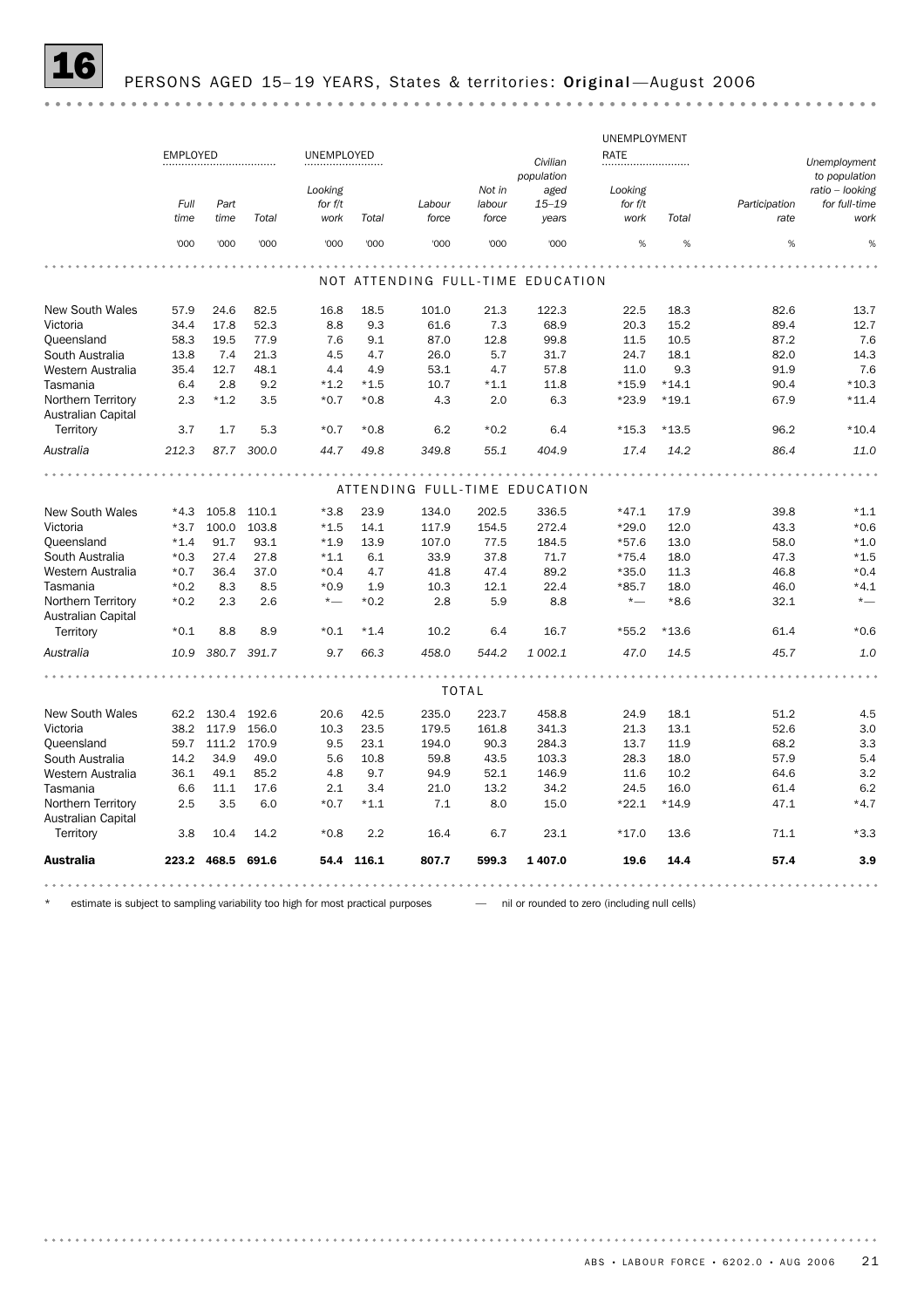### EFFECT OF NEW SEASONALLY ADJUSTED ESTIMATES ON TREND ESTIMATES

Each time new seasonally adjusted estimates become available, trend estimates are revised. This revision is a combined result of the concurrent seasonal adjustment process and the application of surrogates of the Henderson average to the seasonally adjusted series (see paragraphs 21 to 29 of the Explanatory Notes). TREND REVISIONS

> The examples in the tables below show two illustrative scenarios and the consequent revisions to previous trend estimates of employment and the unemployment rate. The revisions in the scenarios below are only due to the use of surrogates of the Henderson average, as the impact of revision of the seasonally adjusted estimates can not be estimated in advance.

- (1) The September seasonally adjusted estimate is *higher* than the August estimate by: 0.26% for employment 1.80% for the unemployment rate
- (2) The September seasonally adjusted estimate is *lower* than the August estimate by: 0.26% for employment 1.80% for the unemployment rate

The percentage changes of 0.26% and 1.80% were chosen because they represent the average absolute monthly percentage changes in employment and the unemployment rate respectively.

#### EMPLOYMENT



#### UNEMPLOYMENT RATE

2006



|        | Trend as  | $(1)$ 4.9 i.e  | $(2)$ 4.8 i.e  |
|--------|-----------|----------------|----------------|
|        | published | rises by 1.80% | falls by 1.80% |
| 06     |           |                |                |
| May    | 5.0       | 5.0            | 5.0            |
| June   | 4.9       | 4.9            | 4.9            |
| July   | 4.8       | 4.9            | 4.8            |
| August | 4.8       | 4.9            | 4.8            |
|        |           |                |                |

WHAT IF NEXT MONTH'S

SEASONALLY ADJUSTED ESTIMATE IS:

 $\sim$ 

22 ABS • LABOUR FORCE • 6202.0 • AUG 2006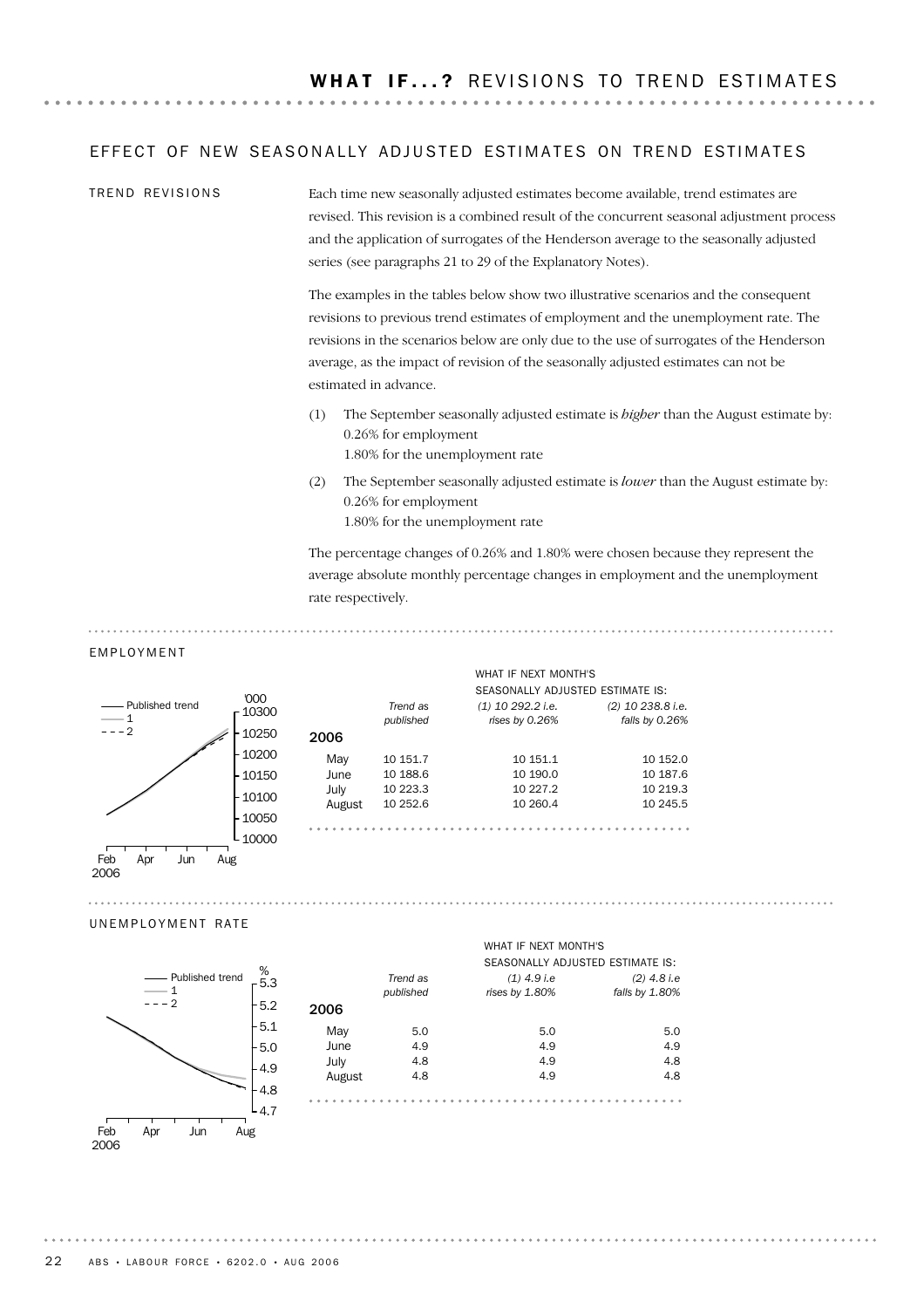# EXPLANATORY NOTES

| <b>INTRODUCTION</b>              | This publication contains estimates of the civilian labour force derived from the<br>1<br>Labour Force Survey component of the Monthly Population Survey. The full time series<br>for estimates from this publication are also available electronically - see Labour Force,<br>Australia, Spreadsheets (cat. no. 6202.0.55.001). More detailed estimates are released<br>one week after this publication in various electronic formats - see Labour Force,<br>Australia, Detailed - Electronic Delivery (cat. no. 6291.0.55.001) and Labour Force,<br>Australia, Detailed, Quarterly (cat. no. 6291.0.55.003).                                                                                                                                                                                                                                                                |
|----------------------------------|-------------------------------------------------------------------------------------------------------------------------------------------------------------------------------------------------------------------------------------------------------------------------------------------------------------------------------------------------------------------------------------------------------------------------------------------------------------------------------------------------------------------------------------------------------------------------------------------------------------------------------------------------------------------------------------------------------------------------------------------------------------------------------------------------------------------------------------------------------------------------------|
| CONCEPTS, SOURCES AND<br>METHODS | 2 The conceptual framework used in Australia's Labour Force Survey aligns closely with<br>the standards and guidelines set out in Resolutions of International Conferences of<br>Labour Statisticians. Descriptions of the underlying concepts and structure of Australia's<br>labour force statistics, and the sources and methods used in compiling the estimates, are<br>presented in Labour Statistics: Concepts, Sources and Methods (cat. no. 6102.0.55.001)<br>which is available on the ABS web site <http: www.abs.gov.au=""> (Methods,<br/>Classifications, Concepts &amp; Standards).</http:>                                                                                                                                                                                                                                                                      |
| LABOUR FORCE SURVEY              | The Labour Force Survey is based on a multi-stage area sample of private dwellings<br>3<br>(currently about 30,000 houses, flats, etc.) and a list sample of non-private dwellings<br>(hotels, motels, etc.), and covers about 0.45% of the population of Australia. Information<br>is obtained from the occupants of selected dwellings by specially trained interviewers.                                                                                                                                                                                                                                                                                                                                                                                                                                                                                                   |
|                                  | 4 The information is collected using computer-assisted interviewing (CAI), whereby<br>responses are recorded directly onto an electronic questionnaire on a notebook<br>computer. The CAI method was progressively implemented from October 2003 to<br>August 2004, replacing the 'pen and paper' method previously used.                                                                                                                                                                                                                                                                                                                                                                                                                                                                                                                                                     |
|                                  | 5 Households selected for the Labour Force Survey are interviewed each month for<br>eight months, with one-eighth of the sample being replaced each month. The first<br>interview is conducted face-to-face. Subsequent interviews are conducted by telephone<br>(if acceptable to the respondent).                                                                                                                                                                                                                                                                                                                                                                                                                                                                                                                                                                           |
|                                  | 6 The interviews are generally conducted during the two weeks beginning on the<br>Monday between the 6th and 12th of each month. The information obtained relates to<br>the week before the interview (i.e. the reference week). Each year, to deal with<br>operational difficulties involved with collecting and processing the Labour Force Survey<br>around the Christmas and New Year holiday period, interviews for December start four<br>weeks after November interviews start, and January interviews start five weeks after<br>December interviews start. As a result, January interviewing may commence as early as<br>the 8th or as late as the 14th, depending on the year. Occasionally, circumstances that<br>present significant operational difficulties for survey collection can result in a change to<br>the normal pattern for the start of interviewing. |
|                                  | <b>7</b> Estimates from the Labour Force Survey are published first in this publication 31 days<br>after the commencement of interviews for that month, with the exception of estimates<br>for each December which are published 38 days after the commencement of interviews.                                                                                                                                                                                                                                                                                                                                                                                                                                                                                                                                                                                                |
| SCOPE OF SURVEY                  | The Labour Force Survey includes all persons aged 15 years and over except<br>8<br>members of the permanent defence forces, certain diplomatic personnel of overseas<br>governments customarily excluded from census and estimated population counts,<br>overseas residents in Australia, and members of non-Australian defence forces (and their<br>dependants) stationed in Australia.                                                                                                                                                                                                                                                                                                                                                                                                                                                                                      |
| COVERAGE                         | <b>9</b> In the Labour Force Survey, coverage rules are applied which aim to ensure that each<br>person is associated with only one dwelling, and hence has only one chance of selection.<br>The coverage rules are necessarily a balance between theoretical and operational<br>considerations. Nevertheless, the chance of a person being enumerated at two separate<br>dwellings in the survey is considered to be negligible.                                                                                                                                                                                                                                                                                                                                                                                                                                             |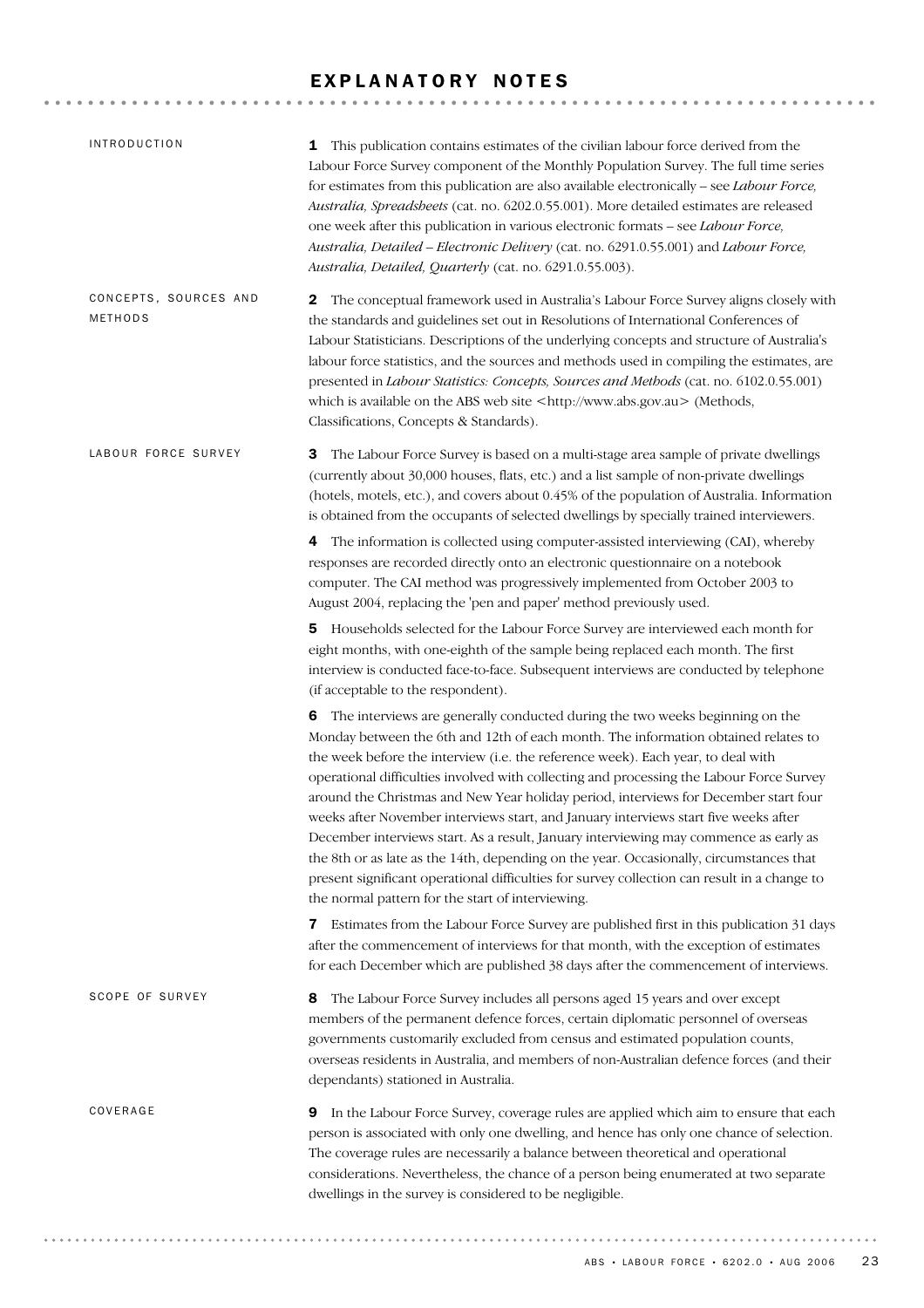## E X P L A N A T O R Y N O T E S *continued*

| POPULATION BENCHMARKS   | 10 Labour Force Survey estimates are calculated in such a way as to add up to<br>independent estimates of the civilian population aged 15 years and over (population<br>benchmarks). From February 2004, labour force estimates have been compiled using<br>benchmarks based on the results of the 2001 Census of Population and Housing.<br>Revisions were made to historical estimates from January 1999 to January 2004.                                                                                                                                                                                                                                                                                                                                                                                                                                                                  |  |  |  |  |  |  |  |  |  |
|-------------------------|----------------------------------------------------------------------------------------------------------------------------------------------------------------------------------------------------------------------------------------------------------------------------------------------------------------------------------------------------------------------------------------------------------------------------------------------------------------------------------------------------------------------------------------------------------------------------------------------------------------------------------------------------------------------------------------------------------------------------------------------------------------------------------------------------------------------------------------------------------------------------------------------|--|--|--|--|--|--|--|--|--|
| COMPARABILITY OF SERIES | 11 From April 1986, the definition of employed persons was changed to include<br>persons who worked without pay between 1 and 14 hours per week in a family business<br>or on a farm (i.e. contributing family workers). For further information, see paragraphs<br>36 and 37 of the Explanatory Notes to the February 1987 issue of Labour Force,<br>Australia (cat. no. 6203.0).                                                                                                                                                                                                                                                                                                                                                                                                                                                                                                           |  |  |  |  |  |  |  |  |  |
|                         | 12 The ABS introduced telephone interviewing into the Labour Force Survey in<br>August 1996. Implementation was phased in for each new sample group from<br>August 1996 to February 1997. During the period of implementation, the new method<br>produced different estimates than would have been obtained under the old<br>methodology. The effect dissipated over the final months of implementation and was no<br>longer discernible from February 1997. The estimates for February 1997 and onwards are<br>directly comparable to estimates for periods prior to August 1996. For further details, see<br>the feature article in the June 1997 issue of <i>Labour Force</i> , <i>Australia</i> (cat. no. 6203.0).                                                                                                                                                                       |  |  |  |  |  |  |  |  |  |
|                         | 13 From April 2001 the Labour Force Survey has been conducted using a redesigned<br>questionnaire containing additional data items and some minor definitional changes.<br>The definition of unemployed persons was changed to include all persons who were<br>waiting to start work and were available to start in the reference week. This change was<br>introduced in February 2004, when historical unit record data were revised from<br>April 2001 to January 2004. This revision created a small trend break at April 2001 in<br>unemployed persons and unemployment rate series. For further details, see<br>Information Paper: Forthcoming Changes to Labour Force Statistics (cat. no. 6292.0).                                                                                                                                                                                    |  |  |  |  |  |  |  |  |  |
|                         | 14 Core labour force series were revised in April 2001 for the period<br>April 1986 to March 2001 for the remaining definitional changes introduced with the<br>redesigned questionnaire, to reduce the impact of the changes on labour force series.<br>For further details, see Information Paper: Implementing the Redesigned Labour Force<br>Survey Questionnaire (cat. no. 6295.0) and Information Paper: Questionnaires Used in<br>the Labour Force Survey (cat. no. 6232.0).                                                                                                                                                                                                                                                                                                                                                                                                          |  |  |  |  |  |  |  |  |  |
| SURVEY SAMPLE REDESIGN  | The Labour Force Survey sample was last reselected using information collected in<br>15<br>the 2001 Census of Population and Housing.                                                                                                                                                                                                                                                                                                                                                                                                                                                                                                                                                                                                                                                                                                                                                        |  |  |  |  |  |  |  |  |  |
|                         | 16 The bulk of the new sample was phased in over the period November 2002 to<br>June 2003, with one-eighth of this portion of the sample being introduced every month.<br>The remainder of the sample (about 18% of the total), which covers less settled areas of<br>Australia and non-private dwellings was rotated in full for New South Wales, Victoria,<br>Tasmania, Northern Territory and Australian Capital Territory in November 2002, and for<br>Queensland, South Australia and Western Australia in December 2002. Such a pattern of<br>implementation means that any changes to labour force estimates due to differences<br>between the two samples, or any other influences, were spread over the eight months.<br>17 For further details, see Information Paper: Labour Force Survey Sample<br>Design (cat. no. 6269.0) and Technical Report: New Labour Force Survey sample |  |  |  |  |  |  |  |  |  |
|                         | selections: analysis of the effect on estimates in the October 2003 issue of Australian<br>Labour Market Statistics (cat. no. 6105.0).                                                                                                                                                                                                                                                                                                                                                                                                                                                                                                                                                                                                                                                                                                                                                       |  |  |  |  |  |  |  |  |  |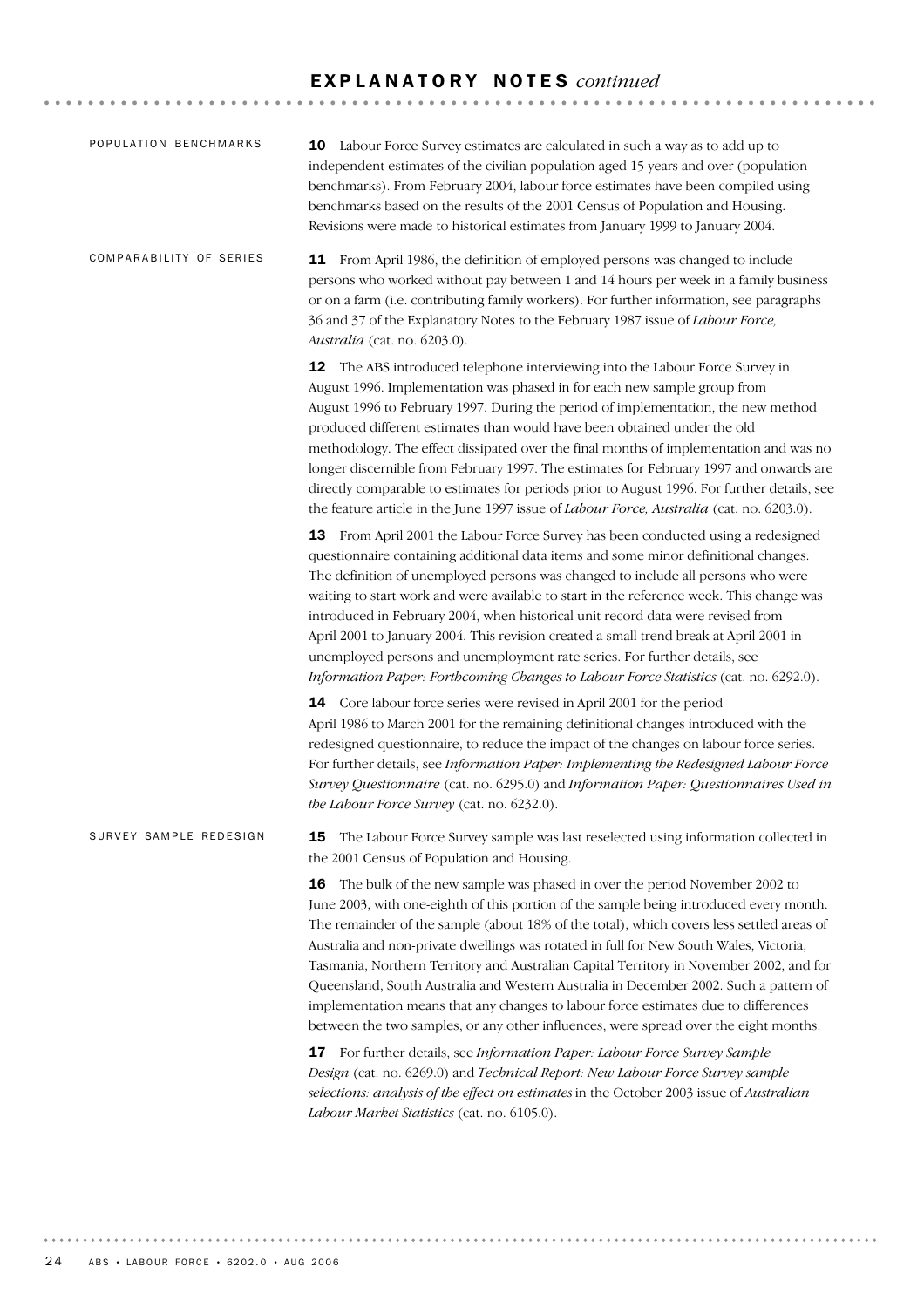### RELIABILITY OF ESTIMATES

18 Two types of error are possible in an estimate based on a sample survey: sampling error and non-sampling error.

19 Sampling error occurs because a sample, rather than the entire population, is surveyed. One measure of the likely difference resulting from not including all dwellings in the survey is given by the standard error. There are about two chances in three that a sample estimate will differ by less than one standard error from the figure that would have been obtained if all dwellings had been included in the survey, and about nineteen chances in twenty that the difference will be less than two standard errors. Standard errors of estimates for the latest month and of estimates of movements since the previous month are shown on pages 27 and 28. Standard errors of other estimates and other movements may be determined by using information in the paper *Labour Force Survey Standard Errors* (cat. no. 6298.0) which is available free of charge on the ABS web site <http://www.abs.gov.au> (Statistics).

20 Non-sampling error arises from inaccuracies in collecting, recording and processing the data. Every effort is made to minimise reporting error by the careful design of questionnaires, intensive training and supervision of interviewers, and efficient data processing procedures. Non-sampling error also arises because information cannot be obtained from all persons selected in the survey. The Labour Force Survey receives a high level of co-operation from individuals in selected dwellings, with the average response rate over the last year being 95%. See Glossary for definition of response rate.

21 Seasonal adjustment is a means of removing the estimated effects of normal seasonal variation from the series so that the effects of other influences on the series can be more clearly recognised. Seasonal adjustment does not aim to remove the irregular or non-seasonal influences which may be present in any particular month. This means that month-to-month movements of the seasonally adjusted estimates may not be reliable indicators of trend behaviour. SEASONAL ADJUSTMENT AND TREND ESTIMATION

> 22 The Labour Force Survey uses the concurrent seasonal adjustment method to derive seasonal factors. Concurrent seasonal adjustment uses data up to the current month to estimate seasonal factors for the current and all previous months. This process can result in revisions each month to estimates for earlier periods. However, in most instances, the only noticeable revisions will be to the seasonally adjusted estimates for the previous month and one year prior to the current month.

> 23 Seasonal adjustment is able to remove the effect of events which occur at the same time in the survey every year. However, there are some events, like holidays, which are not always at the same time in the survey cycle or which are not at the same time across Australia. The effects of these types of events on LFS estimates cannot in all cases be removed, because the pattern of their effects cannot be determined. However, two events which are adjusted for in the seasonally adjusted series are the January interview start date and the timing of Easter.

24 For more information on concurrent seasonal adjustment and survey proximity to holiday periods, see *Information Paper: Forthcoming Changes to Labour Force Statistics* (cat. no. 6292.0) released in December 2003.

25 While seasonal factors for the complete time series are estimated each month, they will continue to be reviewed annually at a more detailed level to take into account each additional year's original data. This annual review will not normally result in significant changes to published estimates. The review will be conducted in February each year with the results released in the February issue of this publication.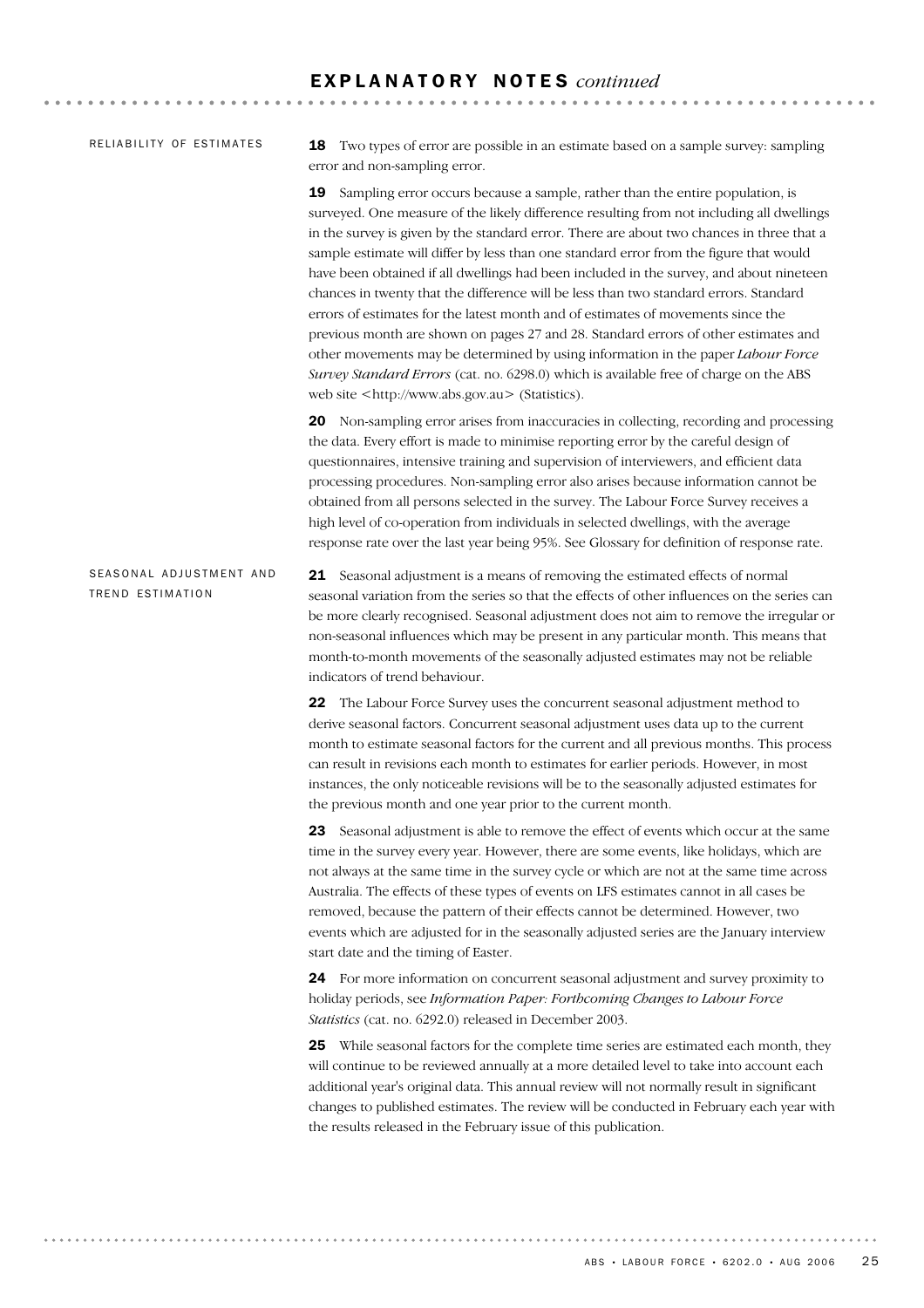### E X P L A N A T O R Y N O T E S *continued*

36 SYMBOLS AND OTHER USAGES pts percentage points SYMBOLS AND OTHER USAGES 34 Estimates have been rounded and discrepancies may occur between sums of the component items and totals. 35 Estimates of movement shown in this publication are obtained by taking the difference of unrounded estimates. The movement estimate is then rounded to one decimal place. Therefore where a discrepancy occurs between the reported movement and the difference of the rounded estimates, the reported movement will be more accurate. EFFECTS OF ROUNDING 33 As well as the statistics included in this and related publications, the ABS may have other relevant data available. Inquiries should be made to the Labour Force contact officer on (02) 6252 6525 or to any ABS office. DATA AVAILABLE ON REQUEST 30 Users may also wish to refer to *Australian Labour Market Statistics* (cat. no. 6105.0). This publication contains additional tables and a detailed list of related publications. For further information about this publication, please contact the Assistant Director, Labour Market Statistics on (02) 6252 7636. **31** ABS Information about the labour market can be found on the Labour theme page on the ABS web site <http:// www.abs.gov.au>(Themes), or from ABS Bookshops. 32 Current publications and other products released by the ABS are listed in the *Catalogue of Publications and Products* (cat. no. 1101.0). The Catalogue is available from any ABS office or the ABS web site <http://www.abs.gov.au> (Statistics). The ABS also issues a daily Release Advice on the web site (Future Releases) which details products to be released in the week ahead. RELATED PUBLICATIONS 26 The smoothing of seasonally adjusted series to produce 'trend' series reduces the impact of the irregular component of the seasonally adjusted series. These trend estimates are derived by applying a 13-term Henderson-weighted moving average to all months except the last six. The last six monthly trend estimates are obtained by applying surrogates of the Henderson average to the seasonally adjusted series. Trend estimates are used to analyse the underlying behaviour of a series over time. 27 While this smoothing technique enables estimates to be produced for the latest month, it does result in revisions in addition to those caused by the revision of seasonally adjusted estimates. Generally, revisions due to the use of surrogates of the Henderson average become smaller, and after three months have a negligible impact on the series. 28 Trend estimates are published for the Northern Territory in table 10 and for the Australian Capital Territory in table 11. Unadjusted series for the two territories have shown, historically, a high degree of variability, which can lead to considerable revisions to the seasonally adjusted estimates each month when seasonal factors are estimated. For this reason, seasonally adjusted estimates are not currently published for the two Territories. In addition, caution should be exercised in the interpretation of trend estimates for the two territories, particularly for the three most recent months, where revisions may be relatively large. 29 For further information, see *A Guide to Interpreting Time Series – Monitoring Trends* (cat. no. 1349.0) or contact the Assistant Director, Time Series Analysis on (02) 6252 6345. SEASONAL ADJUSTMENT AND TR E N D ES T I M A T I O N *continued*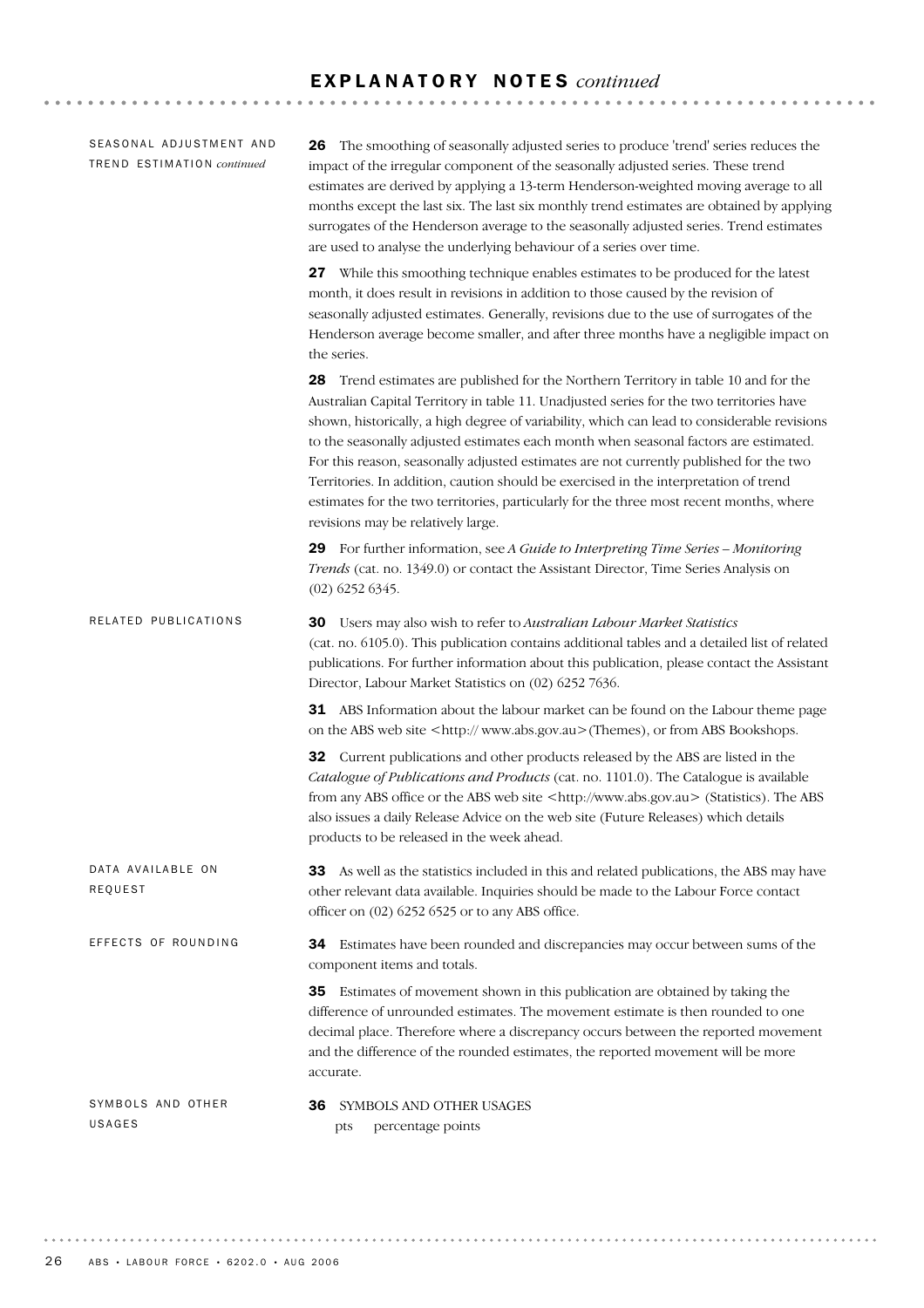# STANDARD ERRORS

| STANDARD ERRORS | The estimates in this publication are based on information gained from the occupants of<br>a sample survey of dwellings. Because the entire population is not surveyed, the<br>published estimates are subject to sampling error. The most common way of quantifying<br>such sampling error is to calculate the standard error for the published estimate or<br>statistic. For more information, see paragraph 19 of the Explanatory Notes.                                                                                                                                                            |
|-----------------|--------------------------------------------------------------------------------------------------------------------------------------------------------------------------------------------------------------------------------------------------------------------------------------------------------------------------------------------------------------------------------------------------------------------------------------------------------------------------------------------------------------------------------------------------------------------------------------------------------|
| LEVEL ESTIMATES | To illustrate, let us say the published level estimate for employed persons aged 15–19<br>years is 700,000 and the associated standard error is 9,800. The standard error is then<br>used to interpret the level estimate of 700,000. For instance, the standard error of 9,800<br>indicates that:<br>• There are approximately two chances in three that the real value falls within the<br>range 690,200 to 709,800 (700,000 + or $-9,800$ )<br>■ There are approximately nineteen chances in twenty that the real value falls within<br>the range $680,400$ to $719,600$ $(700,000 + or -19,600)$ . |
|                 | The real value in this case is the result we would obtain if we could enumerate the total<br>population.                                                                                                                                                                                                                                                                                                                                                                                                                                                                                               |
|                 | The following table shows the standard errors for this month's level estimates.                                                                                                                                                                                                                                                                                                                                                                                                                                                                                                                        |

|                                                             |      |            |      |      |           |           |      |     |            | <b>AUSTRALIA</b> |         |         |
|-------------------------------------------------------------|------|------------|------|------|-----------|-----------|------|-----|------------|------------------|---------|---------|
|                                                             |      | <b>NSW</b> | Vic. | Qld  | <b>SA</b> | <b>WA</b> | Tas. | NT  | <b>ACT</b> | Males            | Females | Persons |
| Aged 15 years and over<br>Employed                          |      |            |      |      |           |           |      |     |            |                  |         |         |
| Full time                                                   | '000 | 21.4       | 17.1 | 14.4 | 6.6       | 8.6       | 3.0  | 4.1 | 2.2        | 26.6             | 18.2    | 32.4    |
| Part time                                                   | '000 | 13.5       | 11.0 | 9.8  | 4.4       | 5.9       | 2.0  | 1.4 | 1.4        | 10.0             | 16.5    | 20.3    |
| Total                                                       | '000 | 24.9       | 20.1 | 15.6 | 7.6       | 9.5       | 3.6  | 5.0 | 2.3        | 28.9             | 26.2    | 36.9    |
| Unemployed                                                  |      |            |      |      |           |           |      |     |            |                  |         |         |
| Looking for f/t work                                        | '000 | 7.8        | 5.4  | 4.3  | 2.1       | 2.2       | 1.3  | 0.8 | 0.6        | 8.1              | 6.4     | 10.5    |
| Looking for p/t work                                        | '000 | 4.5        | 3.5  | 3.0  | 1.4       | 1.7       | 0.5  | 0.4 | 0.5        | 4.0              | 5.3     | 6.7     |
| Total                                                       | '000 | 9.2        | 6.6  | 5.3  | 2.5       | 2.8       | 1.4  | 0.9 | 0.8        | 9.1              | 8.5     | 12.8    |
| Labour force                                                | '000 | 25.4       | 20.5 | 15.7 | 7.7       | 9.6       | 3.7  | 5.2 | 2.3        | 29.6             | 26.8    | 37.5    |
| Not in labour force<br>Unemployment rate                    | '000 | 23.1       | 17.9 | 13.3 | 6.6       | 9.0       | 3.3  | 4.5 | 2.0        | 24.3             | 29.3    | 34.8    |
| Looking for f/t work                                        | pts  | 0.3        | 0.3  | 0.3  | 0.4       | 0.3       | 0.8  | 0.9 | 0.4        | 0.2              | 0.2     | 0.1     |
| Looking for p/t work                                        | pts  | 0.5        | 0.4  | 0.5  | 0.6       | 0.5       | 0.7  | 1.5 | 1.0        | 0.4              | 0.2     | 0.2     |
| Total                                                       | pts  | 0.3        | 0.2  | 0.2  | 0.3       | 0.3       | 0.6  | 0.8 | 0.4        | 0.2              | 0.2     | 0.1     |
| Participation rate                                          | pts  | 0.5        | 0.5  | 0.5  | 0.6       | 0.6       | 0.9  | 3.4 | 0.9        | 0.4              | 0.3     | 0.2     |
| Aged 15-19 years<br>Employed                                |      |            |      |      |           |           |      |     |            |                  |         |         |
| Full time                                                   | '000 | 3.2        | 2.4  | 2.5  | 1.0       | 1.6       | 0.5  | 0.4 | 0.4        | 4.3              | 3.5     | 5.2     |
| Part time                                                   | '000 | 4.2        | 3.6  | 3.4  | 1.5       | 1.8       | 0.6  | 0.5 | 0.6        | 4.9              | 5.7     | 7.3     |
| Total                                                       | '000 | 5.1        | 4.2  | 4.3  | 1.8       | 2.5       | 0.8  | 0.6 | 0.7        | 6.3              | 6.4     | 8.9     |
| Unemployed                                                  |      |            |      |      |           |           |      |     |            |                  |         |         |
| Looking for f/t work                                        | '000 | 2.8        | 1.8  | 1.6  | 1.0       | 0.9       | 0.5  | 0.3 | 0.3        | 2.9              | 2.7     | 4.0     |
| Looking for p/t work                                        | '000 | 2.9        | 2.0  | 2.0  | 0.9       | 1.0       | 0.4  | 0.2 | 0.4        | 2.9              | 3.0     | 4.3     |
| Total                                                       | '000 | 4.2        | 2.7  | 2.6  | 1.4       | 1.4       | 0.6  | 0.4 | 0.5        | 4.2              | 4.1     | 5.9     |
| Labour force                                                | '000 | 5.7        | 4.5  | 4.7  | 2.0       | 2.7       | 0.9  | 0.6 | 0.7        | 6.8              | 6.9     | 9.7     |
| Not in labour force<br>Unemployment rate                    | '000 | 7.6        | 5.8  | 4.1  | 2.1       | 2.8       | 0.9  | 1.1 | 0.6        | 7.6              | 7.0     | 11.1    |
| Looking for f/t work                                        | pts  | 3.3        | 3.5  | 2.3  | 4.6       | 2.3       | 5.2  | 9.7 | 5.9        | 1.6              | 2.4     | 1.4     |
| Looking for p/t work                                        | pts  | 1.9        | 1.5  | 1.5  | 2.3       | 1.8       | 2.8  | 5.1 | 3.0        | 1.3              | 1.0     | 0.8     |
| Total                                                       | pts  | 1.7        | 1.5  | 1.3  | 2.2       | 1.4       | 2.8  | 5.7 | 2.7        | 1.0              | 1.0     | 0.7     |
| Participation rate<br>Unemployment to<br>population ratio - | pts  | 1.2        | 1.3  | 1.7  | 1.9       | 1.9       | 2.7  | 4.3 | 3.1        | 0.9              | 1.0     | 0.7     |
| looking for f/t work                                        | pts  | 0.6        | 0.5  | 0.6  | 0.9       | 0.6       | 1.4  | 2.2 | 1.2        | 0.4              | 0.4     | 0.3     |
|                                                             |      |            |      |      |           |           |      |     |            |                  |         |         |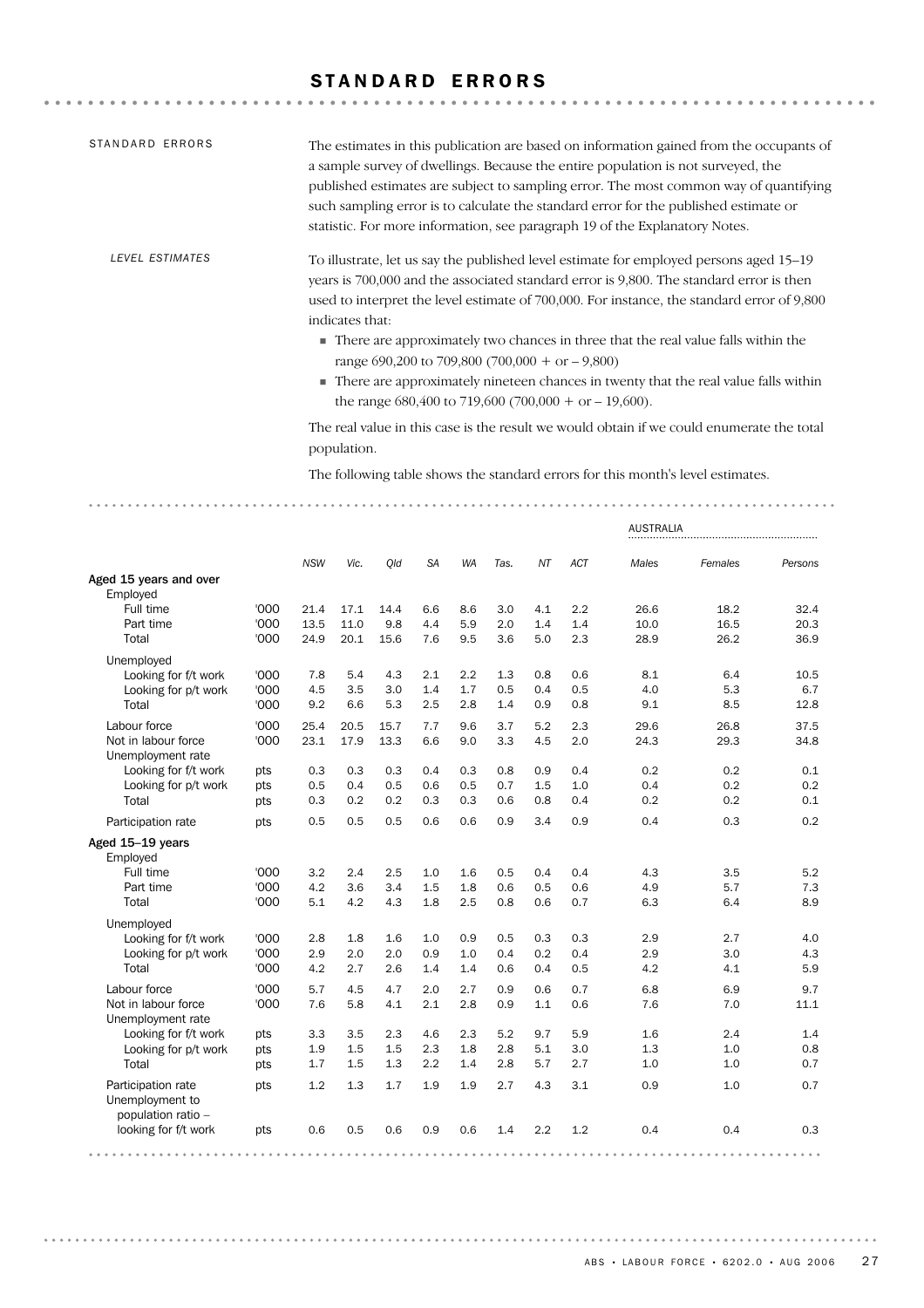### S T A N D A R D E R R O R S *continued*

### *MOVEMENT ESTIMATES*

The following example illustrates how to use the standard error to interpret a movement estimate. Let us say that one month the published level estimate for females employed part time in Australia is 1,890,000; the next month the published level estimate is 1,900,000 and the associated standard error for the movement estimate is 10,600. The standard error is then used to interpret the published movement estimate of 10,000. For instance, the standard error of 10,600 indicates that:

. . . . . . . . . . . . . . . .

- ! There are approximately two chances in three that the real movement between the two months falls within the range –600 to 20,600 (10,000 + or – 10,600)
- ! There are approximately nineteen chances in twenty that the real movement falls within the range –11,200 to 31,200 (10,000 + or – 21,200).

The following table shows the standard errors for this month's movement estimates.

|                                                             |            |            |            |            |            |            |            |            |            | <b>AUSTRALIA</b> |            |            |
|-------------------------------------------------------------|------------|------------|------------|------------|------------|------------|------------|------------|------------|------------------|------------|------------|
|                                                             |            | <b>NSW</b> | Vic.       | Qld        | <b>SA</b>  | <b>WA</b>  | Tas.       | <b>NT</b>  | <b>ACT</b> | Males            | Females    | Persons    |
| Aged 15 years and over<br>Employed                          |            |            |            |            |            |            |            |            |            |                  |            |            |
| Full time                                                   | '000       | 13.7       | 10.6       | 9.2        | 4.0        | 5.5        | 1.7        | 1.6        | 1.5        | 16.9             | 12.1       | 21.5       |
| Part time                                                   | '000       | 8.4        | 6.7        | 5.5        | 2.5        | 3.3        | 1.2        | 0.8        | 0.9        | 7.1              | 11.0       | 13.1       |
| Total                                                       | '000       | 16.5       | 12.9       | 11.8       | 5.5        | 7.2        | 2.3        | 1.8        | 1.8        | 18.5             | 16.6       | 26.1       |
| Unemployed                                                  |            |            |            |            |            |            |            |            |            |                  |            |            |
| Looking for f/t work                                        | '000       | 7.6        | 5.5        | 4.9        | 2.1        | 2.3        | 1.1        | 0.6        | 0.6        | 8.4              | 6.7        | 11.0       |
| Looking for p/t work                                        | '000       | 4.5        | 3.7        | 3.2        | 1.4        | 1.8        | 0.6        | 0.4        | 0.5        | 4.1              | 5.5        | 7.0        |
| Total                                                       | '000       | 9.0        | 6.9        | 5.9        | 2.5        | 2.9        | 1.3        | 0.7        | 0.9        | 9.5              | 8.9        | 13.4       |
| Labour force                                                | '000       | 17.0       | 13.3       | 12.3       | 5.7        | 7.4        | 2.5        | 1.9        | 1.9        | 19.0             | 17.0       | 26.8       |
| Not in labour force                                         | '000       | 16.1       | 13.0       | 10.4       | 5.0        | 6.3        | 2.1        | 1.7        | 1.7        | 14.5             | 18.7       | 25.3       |
| Unemployment rate                                           |            |            |            |            |            |            |            |            |            |                  |            |            |
| Looking for f/t work                                        | pts        | 0.3        | 0.3        | 0.3        | 0.4        | 0.3        | 0.8        | 0.9        | 0.4        | 0.2<br>0.4       | 0.3<br>0.2 | 0.1<br>0.2 |
| Looking for p/t work<br>Total                               | pts<br>pts | 0.5<br>0.3 | 0.5<br>0.3 | 0.5<br>0.3 | 0.6<br>0.3 | 0.5<br>0.3 | 0.8<br>0.6 | 2.1<br>0.9 | 1.0<br>0.4 | 0.2              | 0.2        | 0.1        |
|                                                             |            |            |            |            |            |            |            |            |            |                  |            |            |
| Participation rate                                          | pts        | 0.3        | 0.3        | 0.4        | 0.5        | 0.5        | 0.6        | 1.3        | 0.7        | 0.2              | 0.2        | 0.2        |
| Aged 15-19 years<br>Employed                                |            |            |            |            |            |            |            |            |            |                  |            |            |
| Full time                                                   | '000       | 2.6        | 1.8        | 2.1        | 0.8        | 1.3        | 0.4        | 0.3        | 0.3        | 3.5              | 2.9        | 4.1        |
| Part time                                                   | '000       | 3.4        | 2.8        | 2.6        | 1.1        | 1.5        | 0.5        | 0.3        | 0.5        | 3.9              | 4.4        | 5.5        |
| Total                                                       | '000       | 4.1        | 3.2        | 3.2        | 1.3        | 1.9        | 0.6        | 0.4        | 0.5        | 4.8              | 4.9        | 6.6        |
| Unemployed                                                  |            |            |            |            |            |            |            |            |            |                  |            |            |
| Looking for f/t work                                        | '000       | 2.9        | 1.8        | 2.0        | 0.9        | 1.0        | 0.5        | 0.3        | 0.3        | 3.1              | 2.8        | 4.2        |
| Looking for p/t work                                        | '000       | 2.9        | 2.1        | 2.1        | 0.9        | 1.0        | 0.4        | 0.2        | 0.4        | 3.1              | 3.2        | 4.4        |
| Total                                                       | '000       | 4.2        | 2.7        | 2.7        | 1.3        | 1.4        | 0.6        | 0.3        | 0.5        | 4.3              | 4.3        | 6.2        |
| Labour force                                                | '000       | 4.4        | 3.4        | 3.3        | 1.4        | 1.9        | 0.6        | 0.5        | 0.5        | 5.1              | 5.2        | 7.0        |
| Not in labour force                                         | '000       | 5.0        | 3.8        | 2.9        | 1.4        | 1.8        | 0.6        | 0.7        | 0.5        | 5.5              | 5.2        | 7.2        |
| Unemployment rate                                           |            |            |            |            |            |            |            |            |            |                  |            |            |
| Looking for f/t work                                        | pts        | 3.3        | 3.6        | 2.5        | 4.9        | 2.3        | 5.2        | 9.1        | 5.8        | 1.7              | 2.5        | 1.4        |
| Looking for p/t work                                        | pts        | 1.9        | 1.6        | 1.5        | 2.4        | 1.8        | 3.0        | 6.2        | 3.1        | 1.3              | 1.0        | 0.8        |
| Total                                                       | pts        | 1.7        | 1.5        | 1.3        | 2.3        | 1.5        | 2.8        | 5.6        | 2.8        | 1.0              | 1.0        | 0.7        |
| Participation rate<br>Unemployment to<br>population ratio - | pts        | 1.0        | 1.0        | 1.2        | 1.3        | 1.3        | 1.9        | 3.1        | 2.4        | 0.7              | 0.8        | 0.5        |
| looking for f/t work                                        | pts        | 0.6        | 0.5        | 0.7        | 0.9        | 0.7        | 1.3        | 1.8        | 1.2        | 0.4              | 0.4        | 0.3        |
|                                                             |            |            |            |            |            |            |            |            |            |                  |            |            |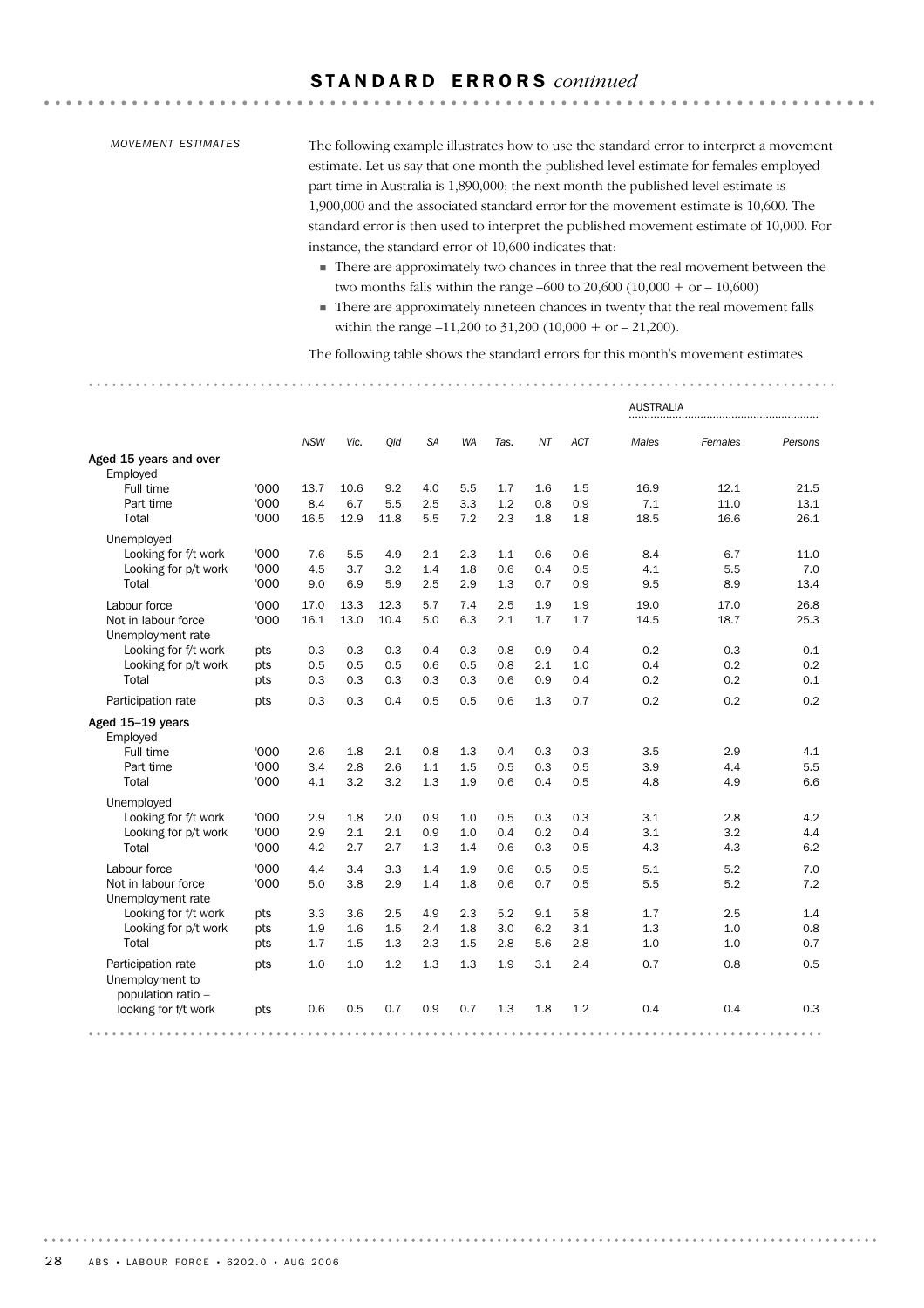# GLOSSARY

| Actively looking for work                               | Includes writing, telephoning or applying in person to an employer for work; answering<br>an advertisement for a job; checking factory noticeboards or the touchscreens at the<br>Centrelink offices; being registered with Centrelink as a jobseeker; checking or<br>registering with any other employment agency; advertising or tendering for work; and<br>contacting friends or relatives.                                                                                                                                                                                                                                                                                                                                                                                                                                                                                                                                                                                                     |
|---------------------------------------------------------|----------------------------------------------------------------------------------------------------------------------------------------------------------------------------------------------------------------------------------------------------------------------------------------------------------------------------------------------------------------------------------------------------------------------------------------------------------------------------------------------------------------------------------------------------------------------------------------------------------------------------------------------------------------------------------------------------------------------------------------------------------------------------------------------------------------------------------------------------------------------------------------------------------------------------------------------------------------------------------------------------|
| Attending full-time education                           | Persons aged 15-24 years enrolled at secondary or high school or enrolled as a full time<br>student at a Technical and Further Education (TAFE) college, university, or other<br>educational institution in the reference week.                                                                                                                                                                                                                                                                                                                                                                                                                                                                                                                                                                                                                                                                                                                                                                    |
| Attending school                                        | Persons aged 15-19 years enrolled at secondary or high school in the reference week.                                                                                                                                                                                                                                                                                                                                                                                                                                                                                                                                                                                                                                                                                                                                                                                                                                                                                                               |
| Attending tertiary educational<br>institution full time | Persons aged 15-24 years enrolled full time at a TAFE college, university, or other<br>educational institution in the reference week, except those persons aged 15-19 years<br>who were still attending school.                                                                                                                                                                                                                                                                                                                                                                                                                                                                                                                                                                                                                                                                                                                                                                                    |
| Civilian population aged 15<br>years and over           | All usual residents of Australia aged 15 years and over except members of the permanent<br>defence forces, certain diplomatic personnel of overseas governments customarily<br>excluded from census and estimated population counts, overseas residents in Australia,<br>and members of non-Australian defence forces (and their dependants) stationed in<br>Australia.                                                                                                                                                                                                                                                                                                                                                                                                                                                                                                                                                                                                                            |
| Employed                                                | All persons aged 15 years and over who, during the reference week:<br>worked for one hour or more for pay, profit, commission or payment in kind in a job<br>or business, or on a farm (comprising employees, employers and own account<br>workers); or<br>worked for one hour or more without pay in a family business or on a farm (i.e.<br>contributing family workers); or<br>■ were employees who had a job but were not at work and were:<br>away from work for less than four weeks up to the end of the reference week; or<br>away from work for more than four weeks up to the end of the reference week and<br>received pay for some or all of the four week period to the end of the reference<br>week; or<br>■ away from work as a standard work or shift arrangement; or<br>■ on strike or locked out; or<br>• on workers' compensation and expected to return to their job; or<br>• were employers or own account workers, who had a job, business or farm, but were<br>not at work. |
| Employment to population<br>ratio                       | For any group, the number of employed persons expressed as a percentage of the<br>civilian population in the same group.                                                                                                                                                                                                                                                                                                                                                                                                                                                                                                                                                                                                                                                                                                                                                                                                                                                                           |
| Full-time workers                                       | Employed persons who usually worked 35 hours or more a week (in all jobs) and those<br>who, although usually working less than 35 hours a week, worked 35 hours or more<br>during the reference week.                                                                                                                                                                                                                                                                                                                                                                                                                                                                                                                                                                                                                                                                                                                                                                                              |
| Labour force                                            | For any group, persons who were employed or unemployed, as defined.                                                                                                                                                                                                                                                                                                                                                                                                                                                                                                                                                                                                                                                                                                                                                                                                                                                                                                                                |
| Labour force status                                     | A classification of the civilian population aged 15 years and over into employed,<br>unemployed or not in the labour force, as defined. The definitions conform closely to<br>the international standard definitions adopted by the International Conferences of<br>Labour Statisticians.                                                                                                                                                                                                                                                                                                                                                                                                                                                                                                                                                                                                                                                                                                          |
| Not in labour force                                     | Persons who were not in the categories employed or unemployed as defined.                                                                                                                                                                                                                                                                                                                                                                                                                                                                                                                                                                                                                                                                                                                                                                                                                                                                                                                          |
| Participation rate                                      | For any group, the labour force expressed as a percentage of the civilian population aged<br>15 years and over in the same group.                                                                                                                                                                                                                                                                                                                                                                                                                                                                                                                                                                                                                                                                                                                                                                                                                                                                  |
| Part-time workers                                       | Employed persons who usually worked less than 35 hours a week (in all jobs) and either<br>did so during the reference week, or were not at work in the reference week.                                                                                                                                                                                                                                                                                                                                                                                                                                                                                                                                                                                                                                                                                                                                                                                                                             |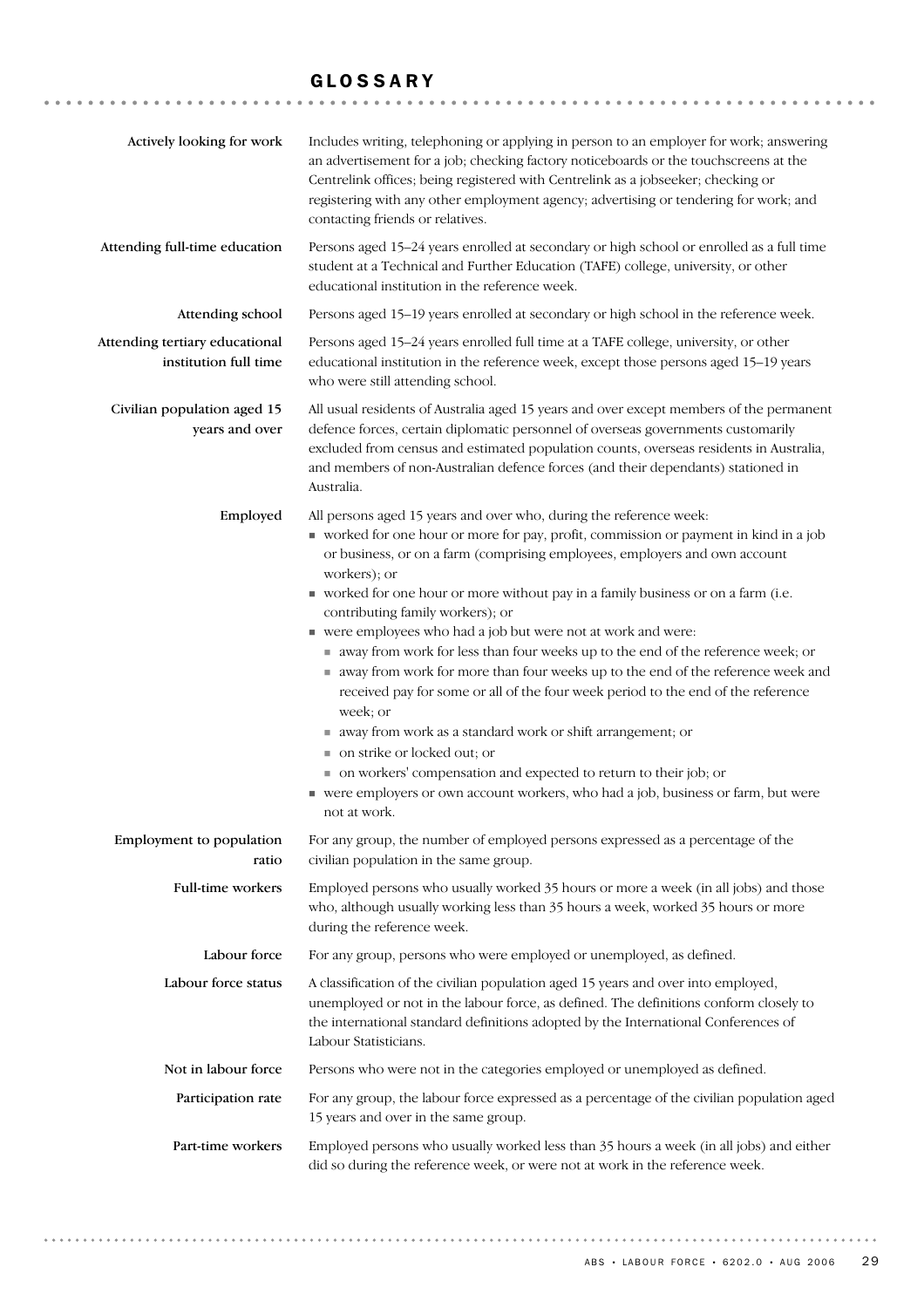# GLOSSARY *continued*

| Response rate                            | The number of fully responding dwellings expressed as a percentage of the total number<br>of dwellings excluding sample loss. Examples of sample loss include: dwellings where all<br>persons are out of scope and/or coverage; vacant dwellings; dwellings under<br>construction; dwellings converted to non-dwellings; derelict dwellings; and demolished<br>dwellings.                                                                              |
|------------------------------------------|--------------------------------------------------------------------------------------------------------------------------------------------------------------------------------------------------------------------------------------------------------------------------------------------------------------------------------------------------------------------------------------------------------------------------------------------------------|
| Seasonally adjusted series               | A time series of estimates with the estimated effects of normal seasonal variation<br>removed. See Explanatory Notes 21 to 25 for more detail.                                                                                                                                                                                                                                                                                                         |
| <b>Trend series</b>                      | A smoothed seasonally adjusted series of estimates. See Explanatory Notes 26 to 28 for<br>more detail.                                                                                                                                                                                                                                                                                                                                                 |
| Unemployed                               | Persons aged 15 years and over who were not employed during the reference week, and:<br>• had actively looked for full-time or part-time work at any time in the four weeks up to<br>the end of the reference week and were available for work in the reference week; or<br>• were waiting to start a new job within four weeks from the end of the reference week<br>and could have started in the reference week if the job had been available then. |
| Unemployed looking for<br>full-time work | Unemployed persons who:<br>actively looked for full-time work; or<br>■ were waiting to start a new full-time job.                                                                                                                                                                                                                                                                                                                                      |
| Unemployed looking for<br>part-time work | Unemployed persons who:<br>actively looked for part-time work only; or<br>■ were waiting to start a new part-time job.                                                                                                                                                                                                                                                                                                                                 |
| Unemployment rate                        | For any group, the number of unemployed persons expressed as a percentage of the<br>labour force in the same group.                                                                                                                                                                                                                                                                                                                                    |
| Unemployment to population<br>ratio      | For any group, the number of unemployed persons expressed as a percentage of the<br>civilian population in the same group.                                                                                                                                                                                                                                                                                                                             |